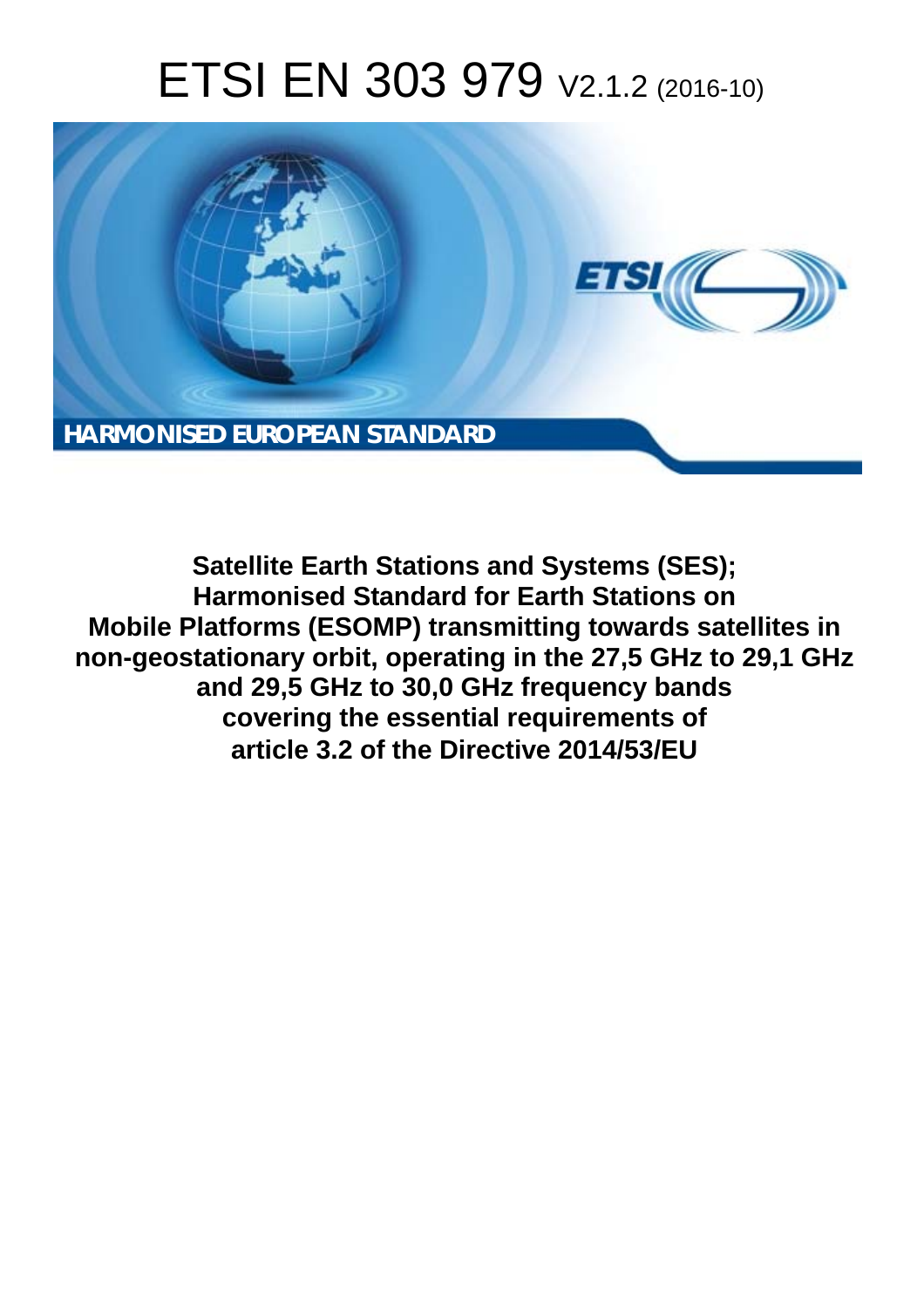Reference REN/SES-00422

Keywords

antenna, earth station, mobile, non-GSO, regulation, satellite

### *ETSI*

#### 650 Route des Lucioles F-06921 Sophia Antipolis Cedex - FRANCE

Tel.: +33 4 92 94 42 00 Fax: +33 4 93 65 47 16

Siret N° 348 623 562 00017 - NAF 742 C Association à but non lucratif enregistrée à la Sous-Préfecture de Grasse (06) N° 7803/88

#### *Important notice*

The present document can be downloaded from: <http://www.etsi.org/standards-search>

The present document may be made available in electronic versions and/or in print. The content of any electronic and/or print versions of the present document shall not be modified without the prior written authorization of ETSI. In case of any existing or perceived difference in contents between such versions and/or in print, the only prevailing document is the print of the Portable Document Format (PDF) version kept on a specific network drive within ETSI Secretariat.

Users of the present document should be aware that the document may be subject to revision or change of status. Information on the current status of this and other ETSI documents is available at <https://portal.etsi.org/TB/ETSIDeliverableStatus.aspx>

If you find errors in the present document, please send your comment to one of the following services: <https://portal.etsi.org/People/CommiteeSupportStaff.aspx>

#### *Copyright Notification*

No part may be reproduced or utilized in any form or by any means, electronic or mechanical, including photocopying and microfilm except as authorized by written permission of ETSI.

The content of the PDF version shall not be modified without the written authorization of ETSI. The copyright and the foregoing restriction extend to reproduction in all media.

> © European Telecommunications Standards Institute 2016. All rights reserved.

**DECT**TM, **PLUGTESTS**TM, **UMTS**TM and the ETSI logo are Trade Marks of ETSI registered for the benefit of its Members. **3GPP**TM and **LTE**™ are Trade Marks of ETSI registered for the benefit of its Members and of the 3GPP Organizational Partners.

**GSM**® and the GSM logo are Trade Marks registered and owned by the GSM Association.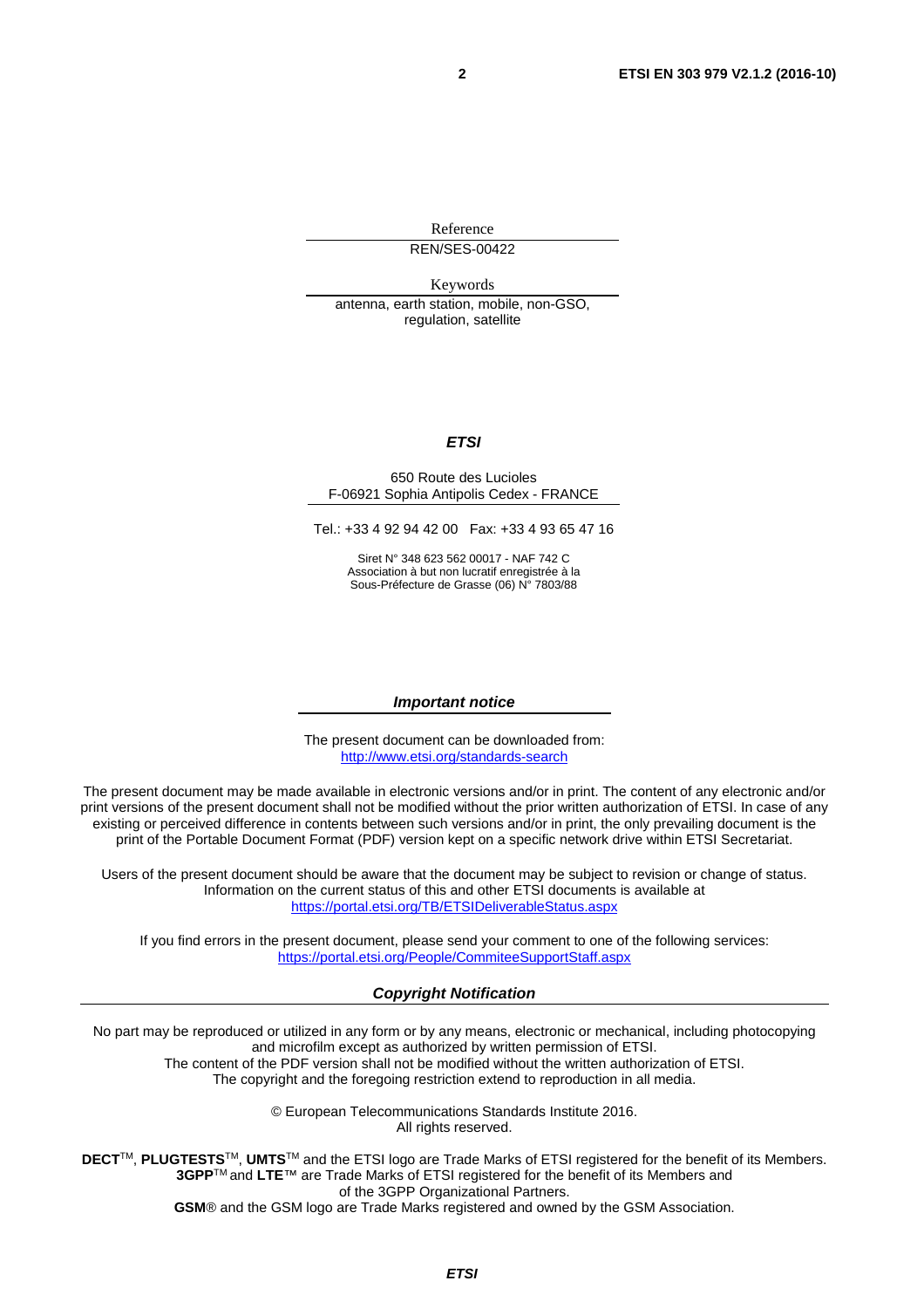# Contents

| 1                |  |
|------------------|--|
| 2                |  |
| 2.1              |  |
| 2.2              |  |
| 3                |  |
| 3.1              |  |
| 3.2              |  |
| 3.3              |  |
|                  |  |
| 4                |  |
| 4.1              |  |
| 4.1.1            |  |
| 4.1.2            |  |
| 4.1.3<br>4.1.4   |  |
| 4.1.5            |  |
| 4.1.6            |  |
| 4.1.7            |  |
| 4.2              |  |
| 4.2.1            |  |
| 4.2.1.1          |  |
| 4.2.1.2          |  |
| 4.2.1.3          |  |
| 4.2.2            |  |
| 4.2.2.1          |  |
| 4.2.2.2          |  |
| 4.2.2.2.1        |  |
| 4.2.2.2.2        |  |
| 4.2.2.3          |  |
| 4.2.3            |  |
| 4.2.3.1          |  |
| 4.2.3.2          |  |
| 4.2.3.3<br>4.2.4 |  |
| 4.2.5            |  |
| 4.2.5.1          |  |
| 4.2.5.2          |  |
| 4.2.5.3          |  |
| 4.2.6            |  |
| 4.2.6.1          |  |
| 4.2.6.1.1        |  |
| 4.2.6.1.2        |  |
| 4.2.6.1.3        |  |
| 4.2.6.1.4        |  |
| 4.2.6.2          |  |
| 4.2.6.2.1        |  |
| 4.2.6.2.2        |  |
| 4.2.6.2.3        |  |
| 4.2.6.2.4        |  |
| 4.2.7            |  |
| 4.2.7.1          |  |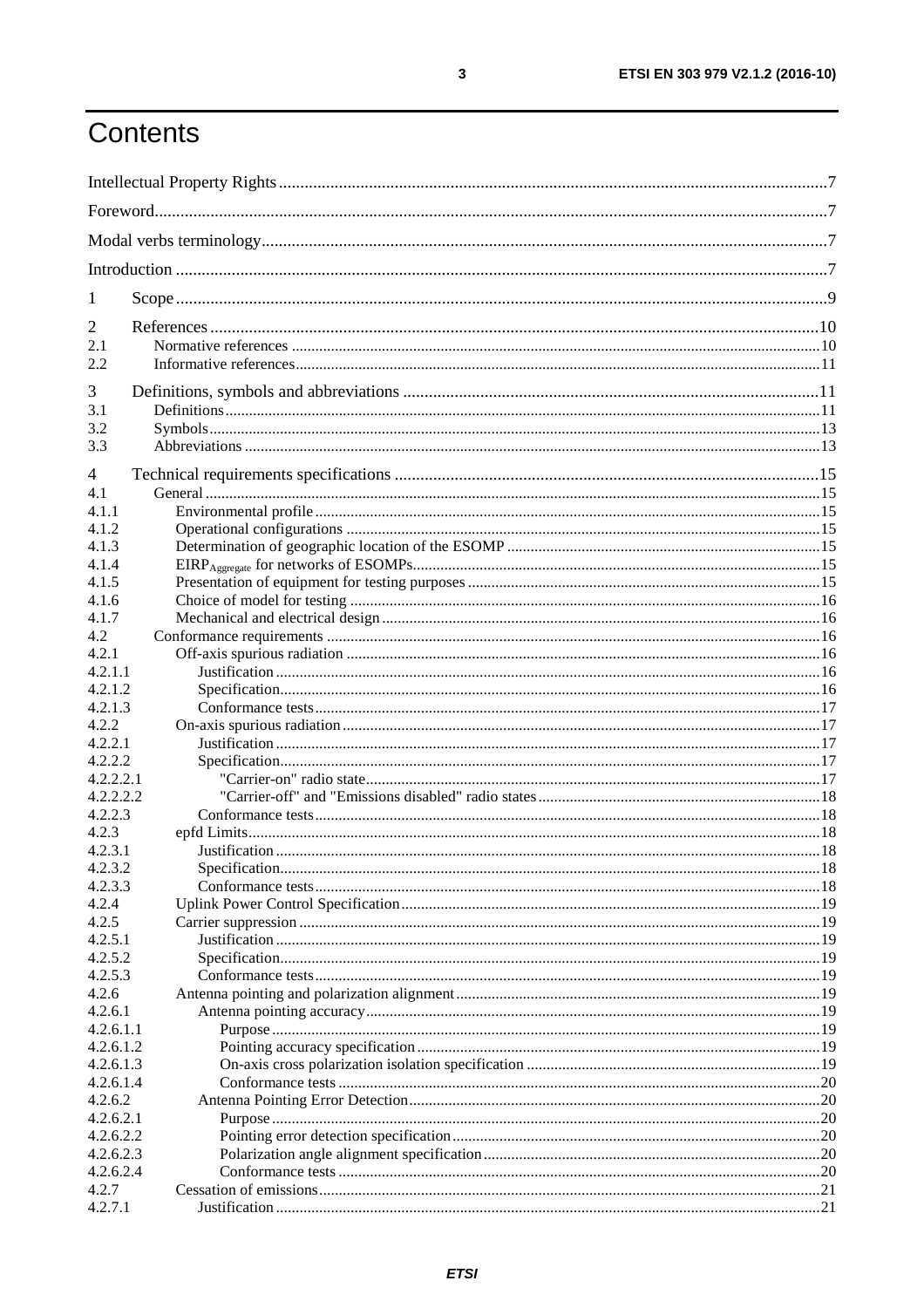| 4.2.7.2   |                                                                            |     |
|-----------|----------------------------------------------------------------------------|-----|
| 4.2.7.2.1 |                                                                            |     |
| 4.2.7.2.2 | Specification 2: Conditions under which the ESOMP shall cease emissions 21 |     |
| 4.2.7.2.3 |                                                                            |     |
| 4.2.7.2.4 |                                                                            |     |
| 4.2.7.3   |                                                                            |     |
| 4.2.8     |                                                                            |     |
| 4.2.8.1   |                                                                            |     |
| 4.2.8.2   |                                                                            |     |
| 4.2.8.3   |                                                                            |     |
| 4.2.9     |                                                                            |     |
| 4.2.9.1   |                                                                            |     |
|           |                                                                            |     |
| 4.2.9.1.1 |                                                                            |     |
| 4.2.9.1.2 |                                                                            |     |
| 4.2.9.2   |                                                                            |     |
| 4.2.9.2.1 |                                                                            |     |
| 4.2.9.2.2 |                                                                            |     |
| 4.2.9.2.3 |                                                                            |     |
| 4.2.9.3   |                                                                            |     |
| 4.2.9.3.1 |                                                                            |     |
| 4.2.9.3.2 |                                                                            |     |
| 4.2.9.3.3 |                                                                            |     |
| 4.2.9.4   |                                                                            |     |
| 4.2.9.4.1 |                                                                            |     |
| 4.2.9.4.2 |                                                                            |     |
|           |                                                                            |     |
| 4.2.9.4.3 |                                                                            |     |
| 4.2.9.5   |                                                                            |     |
| 4.2.9.5.1 |                                                                            |     |
| 4.2.9.5.2 |                                                                            |     |
| 4.2.9.5.3 |                                                                            |     |
| 4.2.9.6   |                                                                            |     |
| 4.2.9.6.1 |                                                                            |     |
| 4.2.9.6.2 |                                                                            |     |
| 4.2.9.6.3 |                                                                            |     |
| 4.2.9.7   |                                                                            |     |
| 4.2.9.7.1 |                                                                            |     |
| 4.2.9.7.2 |                                                                            |     |
| 4.2.9.7.3 |                                                                            |     |
| 4.2.9.8   | Inhibition of transmissions                                                | .29 |
| 4.2.9.8.1 |                                                                            |     |
|           |                                                                            |     |
| 4.2.9.8.2 |                                                                            |     |
| 4.2.9.8.3 |                                                                            |     |
| 4.2.10    |                                                                            |     |
| 4.2.10.1  |                                                                            |     |
| 4.2.10.2  |                                                                            |     |
| 4.2.10.3  |                                                                            |     |
| 4.2.11    |                                                                            |     |
| 4.2.11.1  |                                                                            |     |
| 4.2.11.2  |                                                                            |     |
| 4.2.11.3  |                                                                            |     |
| 4.2.12    |                                                                            |     |
| 4.2.12.1  |                                                                            |     |
| 4.2.12.2  |                                                                            |     |
| 4.2.12.3  |                                                                            |     |
|           |                                                                            |     |
| 5         |                                                                            |     |
| 5.1       |                                                                            |     |
| 5.2       |                                                                            |     |
|           |                                                                            |     |
| 6         |                                                                            |     |
| 6.1       |                                                                            |     |
| 6.1.1     |                                                                            |     |
|           |                                                                            |     |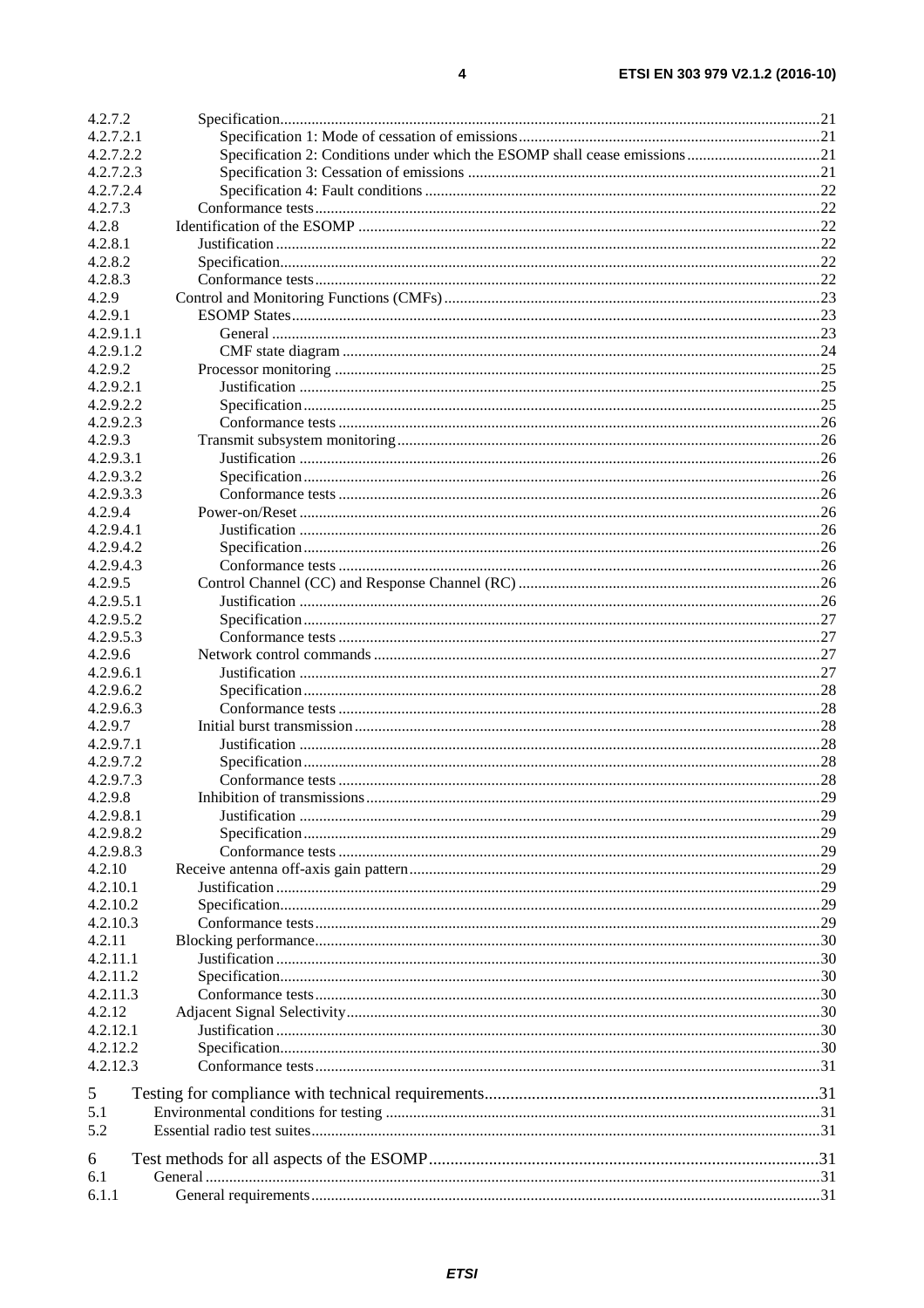| 6.1.2              |  |
|--------------------|--|
| 6.1.3              |  |
| 6.2                |  |
| 6.2.1              |  |
| 6.2.2              |  |
| 6.2.2.1            |  |
| 6.2.2.2            |  |
| 6.2.3              |  |
| 6.2.3.1            |  |
| 6.2.3.2            |  |
| 6.2.3.3            |  |
| 6.2.4              |  |
| 6.2.4.1<br>6.2.4.2 |  |
| 6.2.4.2.1          |  |
| 6.2.4.2.2          |  |
| 6.2.4.3            |  |
| 6.2.4.3.1          |  |
| 6.2.4.3.2          |  |
| 6.2.4.4            |  |
| 6.2.4.4.1          |  |
| 6.2.4.4.2          |  |
| 6.3                |  |
| 6.3.1              |  |
| 6.3.1.1            |  |
| 6.3.1.2            |  |
| 6.3.1.3            |  |
| 6.3.1.3.1          |  |
| 6.3.1.3.2          |  |
| 6.3.1.3.3          |  |
| 6.4                |  |
| 6.5                |  |
| 6.5.1              |  |
| 6.6                |  |
| 6.6.1              |  |
| 6.6.2              |  |
| 6.7                |  |
| 6.7.1              |  |
| 6.7.2              |  |
| 6.8                |  |
| 6.8.1              |  |
| 6.8.2              |  |
| 6.8.2.1            |  |
| 6.8.2.2            |  |
| 6.8.2.3            |  |
| 6.8.2.4            |  |
| 6.8.2.4.1          |  |
| 6.8.2.4.2          |  |
| 6.8.2.5            |  |
| 6.8.2.6            |  |
| 6.9                |  |
| 6.9.1              |  |
| 6.9.2              |  |
| 6.10               |  |
| 6.10.1             |  |
| 6.10.2             |  |
| 6.10.3             |  |
| 6.10.4             |  |
| 6.10.5             |  |
| 6.10.6             |  |
| 6.10.7             |  |
| 6.10.8             |  |
|                    |  |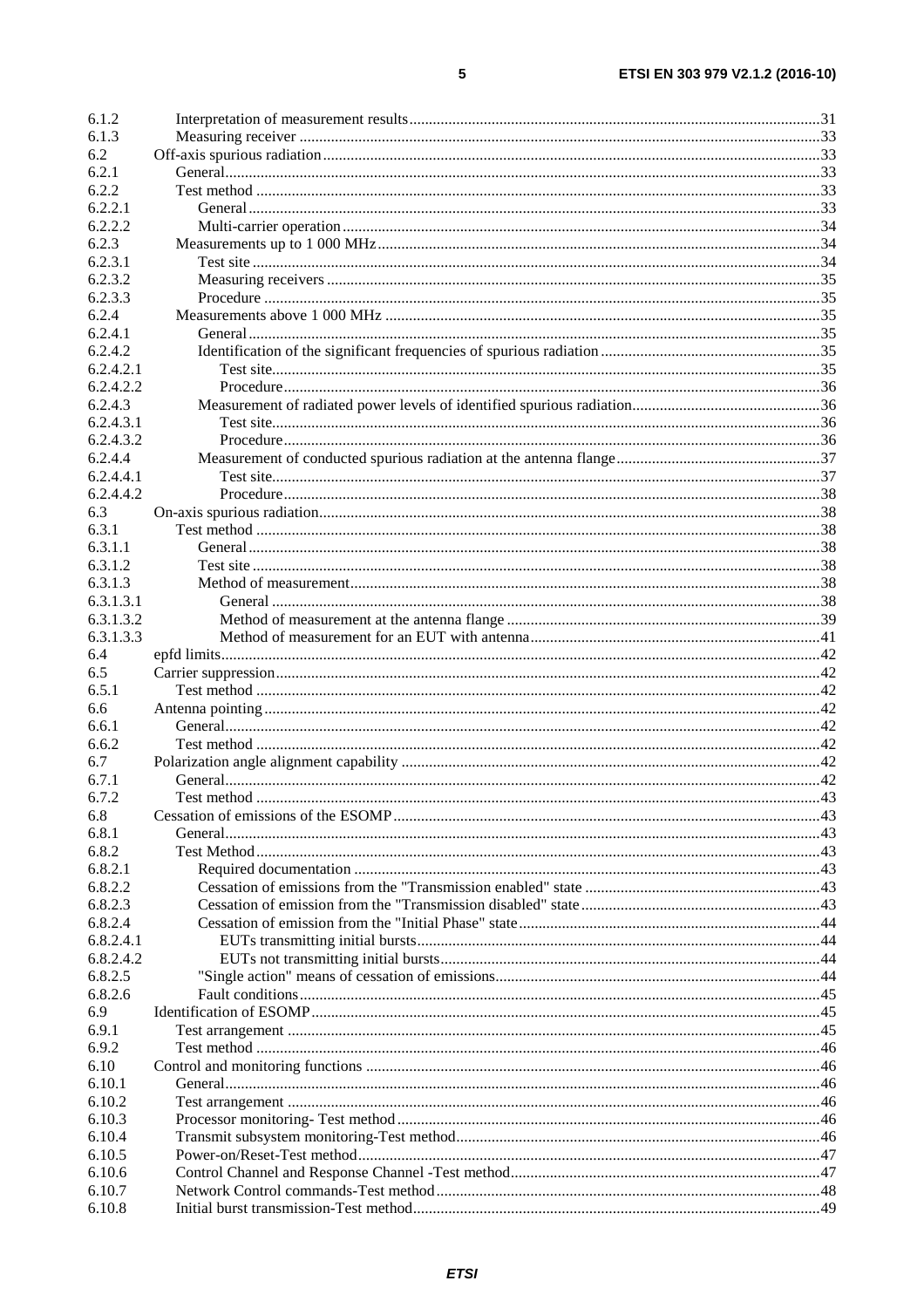| ۰. | I |
|----|---|

| 6.10.9                        |                                                                                             |  |
|-------------------------------|---------------------------------------------------------------------------------------------|--|
| 6.11                          |                                                                                             |  |
| 6.11.1                        |                                                                                             |  |
| 6.11.1.1                      |                                                                                             |  |
| 6.11.1.2                      |                                                                                             |  |
| 6.11.1.3                      |                                                                                             |  |
| 6.12                          |                                                                                             |  |
| 6.12.1                        |                                                                                             |  |
| 6.13                          |                                                                                             |  |
| 6.13.1                        |                                                                                             |  |
| <b>Annex A (normative):</b>   | Relationship between the present document and the essential                                 |  |
|                               |                                                                                             |  |
| <b>Annex B</b> (informative): |                                                                                             |  |
| <b>Annex C</b> (normative):   |                                                                                             |  |
| C.1                           | Test sites and general arrangements for measurements involving the use of radiated fields56 |  |
| C.1.1                         |                                                                                             |  |
| C.1.2                         |                                                                                             |  |
| C.1.3                         |                                                                                             |  |
| C.1.4                         |                                                                                             |  |
| C.1.5                         |                                                                                             |  |
| C.1.6                         |                                                                                             |  |
| C.1.7                         |                                                                                             |  |
| C.1.8                         |                                                                                             |  |
| C.2                           |                                                                                             |  |
| C.2.1                         |                                                                                             |  |
| C.2.2                         |                                                                                             |  |
| C.2.3                         |                                                                                             |  |
| C.2.4                         |                                                                                             |  |
| C.2.5                         |                                                                                             |  |
| C.2.6                         |                                                                                             |  |
| C.3                           |                                                                                             |  |
| C.3.1                         |                                                                                             |  |
| C.4                           |                                                                                             |  |
| C.4.1                         |                                                                                             |  |
| C.4.2                         |                                                                                             |  |
| C.4.3                         |                                                                                             |  |
|                               |                                                                                             |  |
| <b>Annex D</b> (normative):   |                                                                                             |  |
| <b>Annex E</b> (informative): |                                                                                             |  |
| <b>Annex F</b> (informative): |                                                                                             |  |
| <b>Annex G (informative):</b> |                                                                                             |  |
|                               |                                                                                             |  |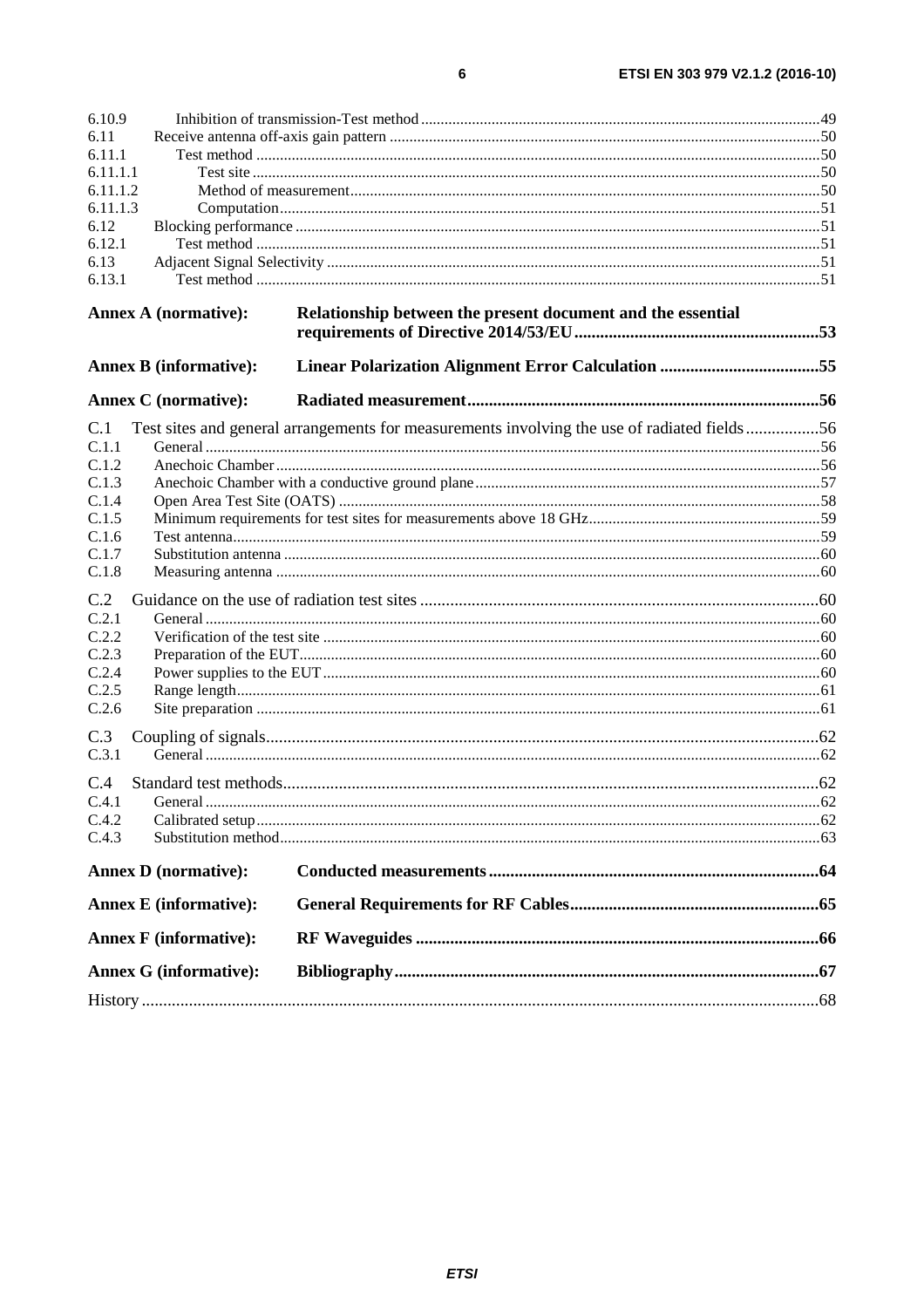# <span id="page-6-0"></span>Intellectual Property Rights

IPRs essential or potentially essential to the present document may have been declared to ETSI. The information pertaining to these essential IPRs, if any, is publicly available for **ETSI members and non-members**, and can be found in ETSI SR 000 314: *"Intellectual Property Rights (IPRs); Essential, or potentially Essential, IPRs notified to ETSI in respect of ETSI standards"*, which is available from the ETSI Secretariat. Latest updates are available on the ETSI Web server (<https://ipr.etsi.org/>).

Pursuant to the ETSI IPR Policy, no investigation, including IPR searches, has been carried out by ETSI. No guarantee can be given as to the existence of other IPRs not referenced in ETSI SR 000 314 (or the updates on the ETSI Web server) which are, or may be, or may become, essential to the present document.

# Foreword

This Harmonised European Standard (EN) has been produced by ETSI Technical Committee Satellite Earth Stations and Systems (SES).

The present document has been prepared under the Commission's standardisation request C(2015) 5376 final [\[i.6\]](#page-10-0) to provide one voluntary means of conforming to the essential requirements of Directive 2014/53/EU on the harmonisation of the laws of the Member States relating to the making available on the market of radio equipment and repealing Directive 1999/5/EC [\[i.8](#page-10-0)].

Once the present document is cited in the Official Journal of the European Union under that Directive, compliance with the normative clauses of the present document given in table A.1 confers, within the limits of the scope of the present document, a presumption of conformity with the corresponding essential requirements of that Directive, and associated EFTA regulations.

| <b>National transposition dates</b>                                                         |                 |  |
|---------------------------------------------------------------------------------------------|-----------------|--|
| Date of latest announcement of this EN (doa):                                               | 31 January 2017 |  |
| Date of latest publication of new National Standard<br>or endorsement of this $EN$ (dop/e): | 31 July 2017    |  |
| Date of withdrawal of any conflicting National Standard (dow):                              | 31 July 2018    |  |

# Modal verbs terminology

In the present document "**shall**", "**shall not**", "**should**", "**should not**", "**may**", "**need not**", "**will**", "**will not**", "**can**" and "**cannot**" are to be interpreted as described in clause 3.2 of the [ETSI Drafting Rules](https://portal.etsi.org/Services/editHelp!/Howtostart/ETSIDraftingRules.aspx) (Verbal forms for the expression of provisions).

"**must**" and "**must not**" are **NOT** allowed in ETSI deliverables except when used in direct citation.

# Introduction

The present document is part of a set of standards developed by ETSI and is designed to fit in a modular structure to cover all radio equipment within the scope of the Directive 2014/53/EU [[i.8\]](#page-10-0). The modular structure is shown in ETSI EG 201 399 [[i.2](#page-10-0)].

The present document is largely based on ETSI EN 303 978 [[i.5](#page-10-0)], for ESOMPs operating with GSO satellites.

The present document may also be applicable to the frequency bands 30,0 GHz to 31,0 GHz (Earth-to-space) and 20,2 GHz to 21,2 GHz (space-to-Earth) subject to national regulation.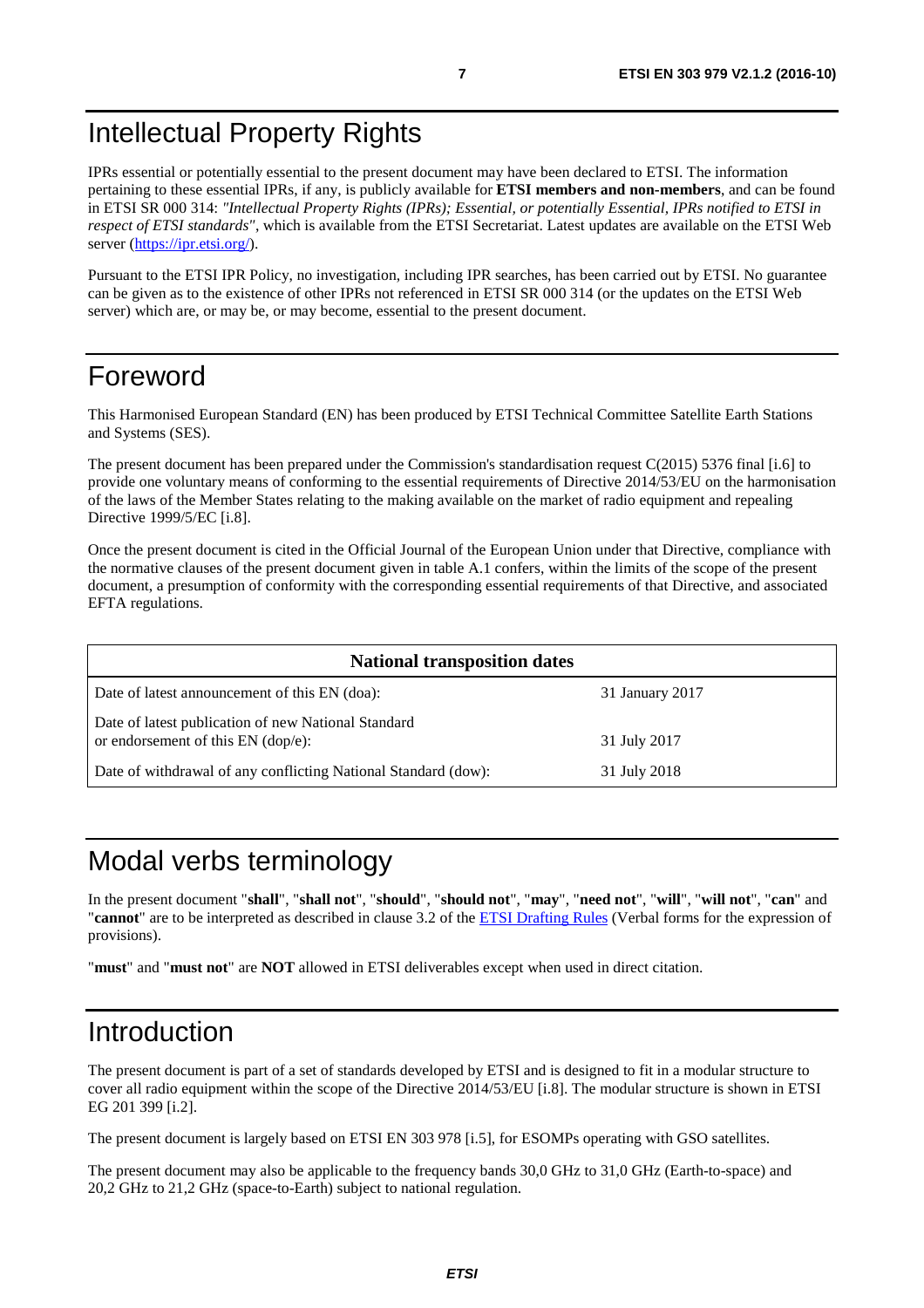Annex A (normative) provides HS Requirements specifications.

Annex B (informative) provides information on Linear Polarization Alignment Error Calculation.

Annex C (normative) provides specifications concerning radiated measurements.

Annex D (normative) provides specifications concerning conducted measurements.

Annex E (informative) provides general information concerning RF cables.

Annex F (informative) provides information concerning RF waveguides.

Annex G (informative) covers other supplementary information.

The present document is intended to cover the provisions of Directive 2014/53/EU [\[i.8](#page-10-0)] (RE Directive) article 3.2 which states that "*….radio equipment shall be so constructed that it both effectively uses and supports the efficient use of radio spectrum in order to avoid harmful interference*".

Recital 10 of Directive 2014/53/EU [\[i.8\]](#page-10-0) states that "*in order to ensure that radio equipment uses the radio spectrum effectively and supports the efficient use of radio spectrum, radio equipment should be constructed so that: in the case of a transmitter, when the transmitter is properly installed, maintained and used for its intended purpose it generates radio waves emissions that do not create harmful interference, while unwanted radio waves emissions generated by the transmitter (e.g. in adjacent channels) with a potential negative impact on the goals of radio spectrum policy should be limited to such a level that, according to the state of the art, harmful interference is avoided; and, in the case of a receiver, it has a level of performance that allows it to operate as intended and protects it against the risk of harmful interference, in particular from shared or adjacent channels, and, in so doing, supports improvements in the efficient use of shared or adjacent channels.*"

Recital 11 of Directive 2014/53/EU [\[i.8\]](#page-10-0) states that "*although receivers do not themselves cause harmful interference, reception capabilities are an increasingly important factor in ensuring the efficient use of radio spectrum by way of an increased resilience of receivers against harmful interference and unwanted signals on the basis of the relevant essential requirements of Union harmonisation legislation.*"

As a consequence, the present document includes both transmitting and receiving parameters aiming to maximize the efficient use of radio spectrum.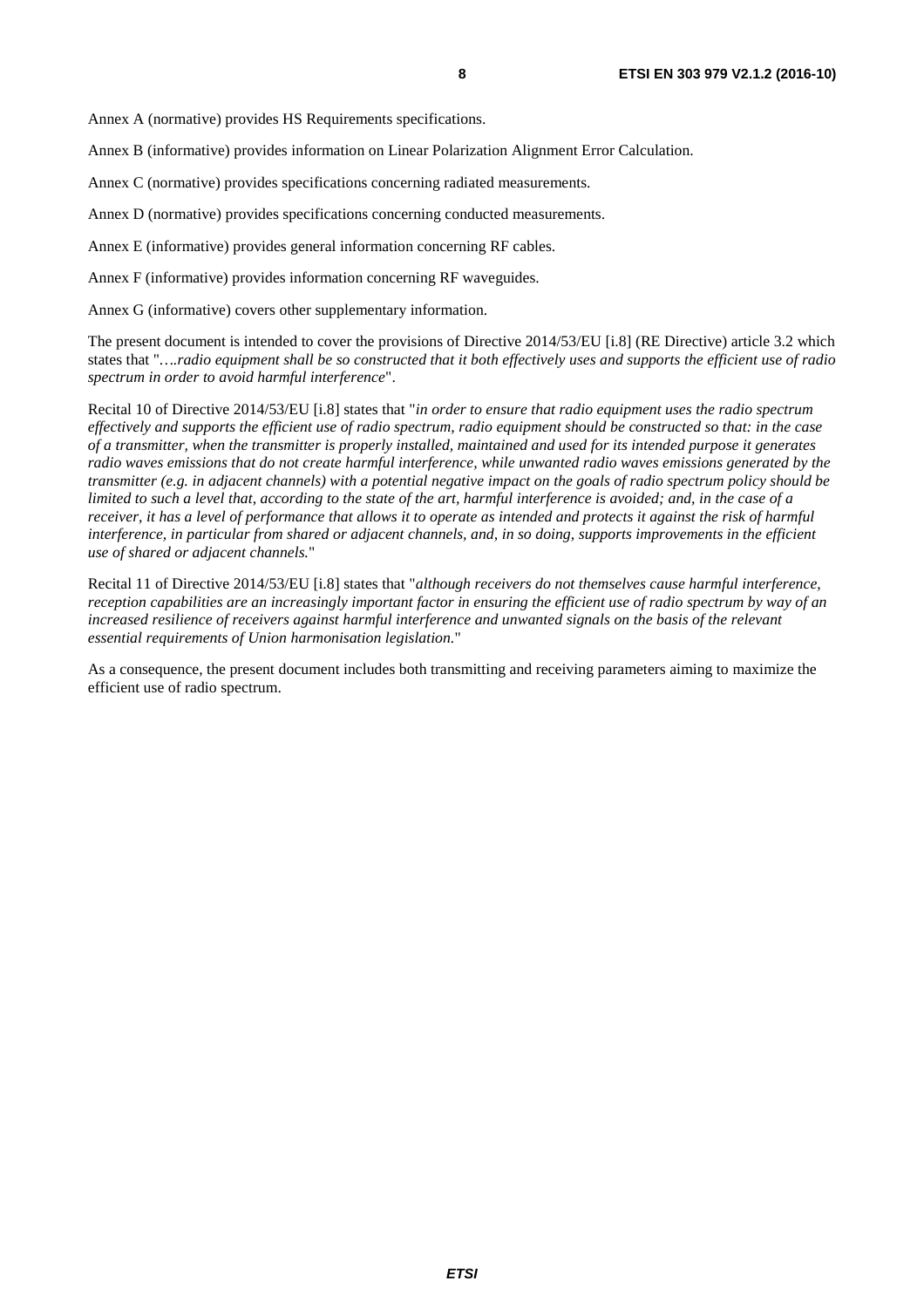# <span id="page-8-0"></span>1 Scope

The present document applies to Earth Stations on Mobile Platforms (ESOMP), which have the following characteristics.

#### Enclosure / Radome



**Figure 1: ESOMP System Overview** 

- The ESOMP is designed for both mobile and stationary operation.
- The ESOMP operates on various mobile platforms such as trains, maritime vessels, aircraft and other vehicles and, therefore, may be subject to occasional disturbances and interruptions in the satellite link.
- The ESOMP is operating as part of a satellite network (e.g. star, mesh or point-to-point) used for the distribution and/or exchange of information.
- The ESOMP is comprised of all the equipment, electrical and mechanical, from the antenna itself to the interface with other communications equipment on a mobile platform (usually referred to as the terrestrial interface).
- The ESOMP comprises of one or more emitters and the system overview given in figure 1 should be interpreted accordingly.
- The transmit and receive frequencies are shown in table 1.

#### **Table 1: Frequency bands**

|                           | <b>Frequency Bands/frequencies</b>            |
|---------------------------|-----------------------------------------------|
| Transmit (Earth-to-space) | 27,5 GHz to 29,1 GHz and 29,5 GHz to 30,0 GHz |
| Receive (space-to-Earth)  | 17.30 GHz to 20.20 GHz                        |

- The ESOMP transmits within the frequency range from 27,5 GHz to 29,1 GHz and 29,5 GHz to 30,0 GHz, which is a band allocated to the Fixed Satellite Services (FSS) (Earth-to-space) among other services. National regulations will specify the bands available for the operation of the ESOMP. Such regulations may designate some parts of the frequency range 27,5 GHz to 29,1 GHz to terrestrial services such as the Fixed Service. However, the operation of the ESOMP may be permitted under national regulations in the 29,50 GHz to 30,00 GHz band since this band is allocated on a primary basis to the Fixed Satellite Service.
- The ESOMP receives in one or more frequencies within the range from 17,30 GHz to 20,20 GHz (FSS).
- The ESOMP uses linear or circular polarization.
- The ESOMP operates through non-geostationary satellites.
- The ESOMP is designed for unattended operation.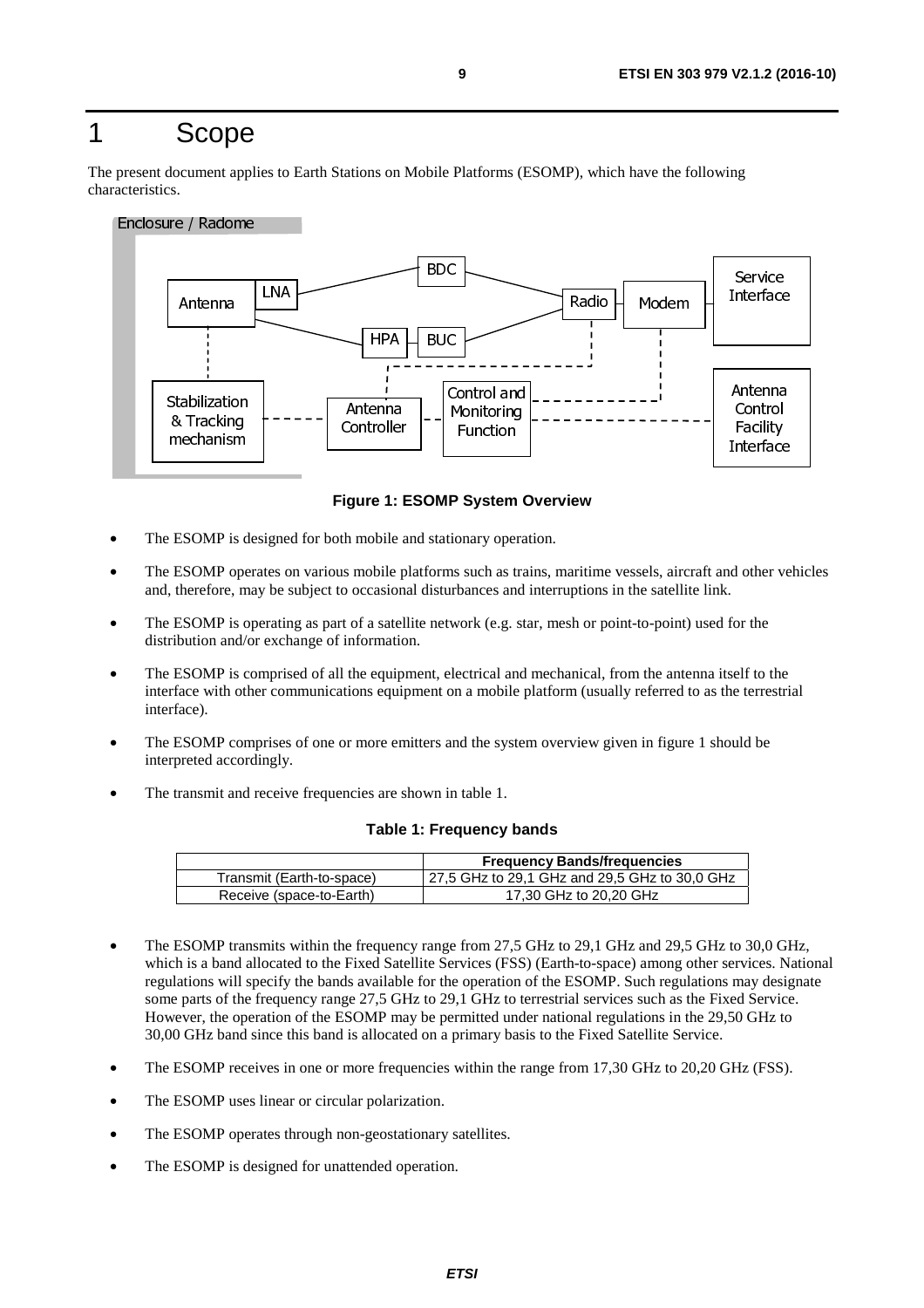- <span id="page-9-0"></span>• The ESOMP is controlled and monitored by a Network Control Facility (NCF). This function may be performed centrally (e.g. for a network of ESOMPs with a central hub) or it could be performed within the ESOMP for autonomous control. The NCF is outside the scope of the present document.
- The ESOMP operating in the 27,5 GHz to 28,6 GHz and 29,5 GHz to 30 GHz bands: epfd limits given in article 22 of the ITU Radio Regulations [\[i.4](#page-10-0)] apply for the ESOMPs operating with the NGSO system for the protection of the GSO networks (see No 22.5D of the ITU RR [\[i.4](#page-10-0)]).
- ESOMP operating in the 28,6 GHz to 29,1 GHz band: No 9.11A of the ITU RR [[i.4](#page-10-0)] applies to the NGSO network of the ESOMP, meaning that the NGSO will be required to coordinate with earlier filed GSO networks or NGSO systems (See No. 5.523A of the ITU RR [[i.4](#page-10-0)]).

The present document applies to the ESOMP with its ancillary equipment and its various telecommunication ports, and when operated within the boundary limits of the operational environmental profile as declared by the applicant and when installed as required by the applicant's declaration or in the user documentation.

The present document is intended to cover the provisions of Directive 2014/53/EU [\[i.6](#page-10-0)] (RE Directive) article 3.2, which states that "*… radio equipment shall be so constructed that it both effectively uses and supports the efficient use of radio spectrum in order to avoid harmful interference*".

NOTE 1: Operational requirements are defined by national administrations and by relevant ECC Decisions.

In addition to the present document, other ENs that specify technical requirements in respect of essential requirements under other parts of article 3 of the Directive 2014/53/EU [[i.6\]](#page-10-0) may apply to equipment within the scope of the present document.

NOTE 2: A list of such ENs is included on the web site [http://www.newapproach.org/.](http://www.newapproach.org/)

# 2 References

### 2.1 Normative references

References are either specific (identified by date of publication and/or edition number or version number) or non-specific. For specific references, only the cited version applies. For non-specific references, the latest version of the referenced document (including any amendments) applies.

Referenced documents which are not found to be publicly available in the expected location might be found at <http://docbox.etsi.org/Reference>.

NOTE: While any hyperlinks included in this clause were valid at the time of publication, ETSI cannot guarantee their long term validity.

The following referenced documents are necessary for the application of the present document.

- [1] ETSI TR 100 028 (all parts) (V1.4.1) (12-2001): "Electromagnetic compatibility and Radio spectrum Matters (ERM); Uncertainties in the measurement of mobile radio equipment characteristics".
- [2] ETSI TR 102 273 (all parts) (V1.2.1) (12-2001): "Electromagnetic compatibility and Radio spectrum Matters (ERM); Improvement on Radiated Methods of Measurement (using test site) and evaluation of the corresponding measurement uncertainties".
- [3] ANSI C63.5 (2006): "American National Standard for Calibration of Antennas Used for Radiated Emission Measurements in Electro Magnetic Interference".
- [4] CISPR 16-1-1 (2015): "Specification for radio disturbance and immunity measuring apparatus and methods - Part 1-1: Radio disturbance and immunity measuring apparatus - Measuring apparatus".
- [5] CISPR 16-1-4:(2010)+AMD1:2012 CSV: "Specification for radio disturbance and immunity measuring apparatus and methods - Part 1-4: Radio disturbance and immunity measuring apparatus - Antennas and test sites for radiated disturbance measurements".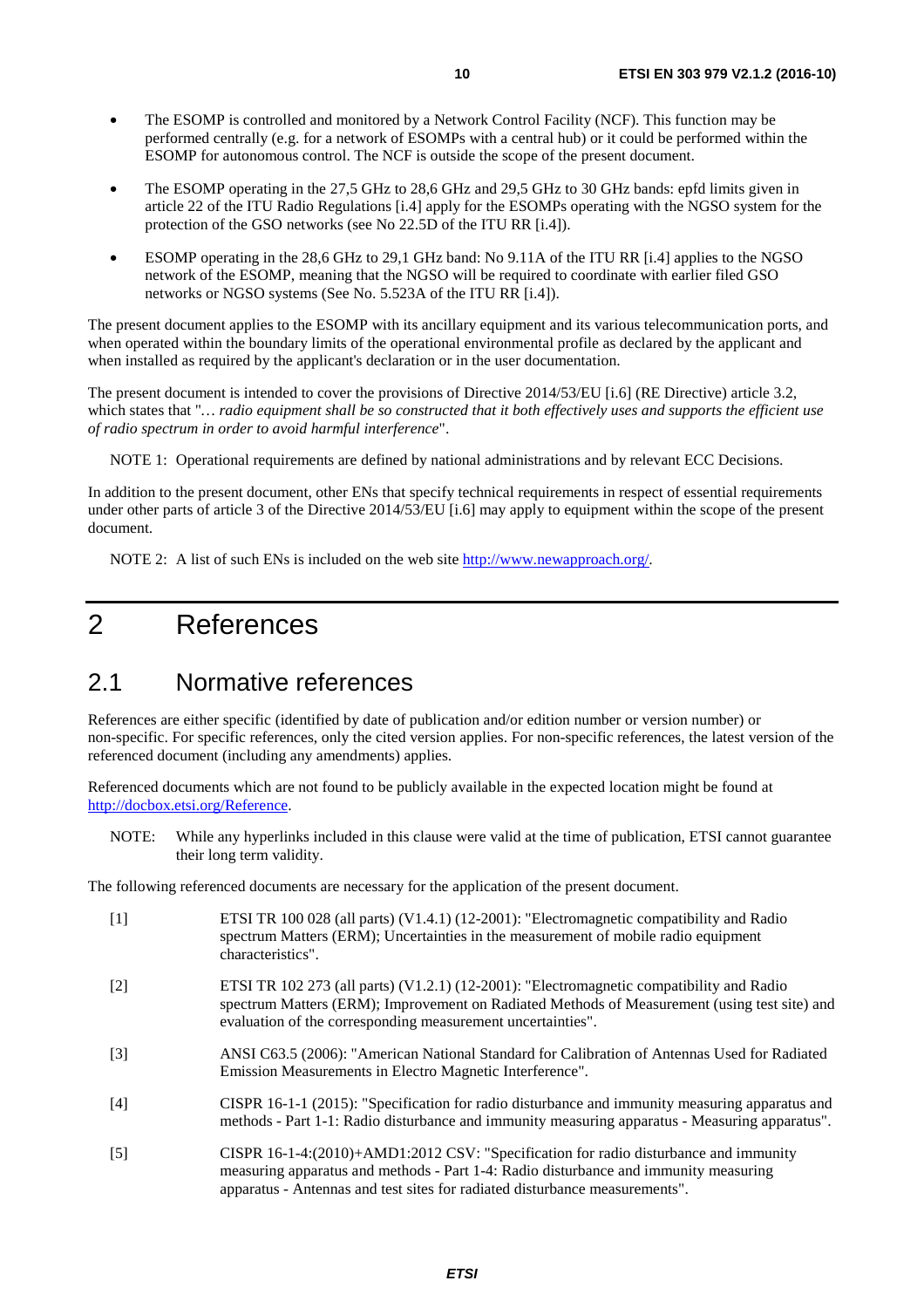# <span id="page-10-0"></span>2.2 Informative references

References are either specific (identified by date of publication and/or edition number or version number) or non-specific. For specific references, only the cited version applies. For non-specific references, the latest version of the referenced document (including any amendments) applies.

NOTE: While any hyperlinks included in this clause were valid at the time of publication, ETSI cannot guarantee their long term validity.

The following referenced documents are not necessary for the application of the present document but they assist the user with regard to a particular subject area.

- [i.1] Void.
- [i.2] ETSI EG 201 399: "Electromagnetic compatibility and Radio spectrum Matters (ERM); A guide to the production of Harmonized Standards for application under the Radio & Telecommunication Terminal Equipment Directive 1999/5/EC (R&TTE) and a first guide on the impact of the Radio Equipment Directive 2014/53/EU (RED) on Harmonized Standards".
- [i.3] ETSI TS 103 052: "Electromagnetic compatibility and Radio spectrum Matters (ERM); Radiated measurement methods and general arrangements for test sites up to 100 GHz".
- [i.4] ITU Radio Regulations (edition 2016).
- [i.5] ETSI EN 303 978 (V2.1.2): "Satellite Earth Stations and Systems (SES); Harmonised Standard for Earth Stations on Mobile Platforms (ESOMP) transmitting towards satellites in geostationary orbit, operating in the 27,5 GHz to 30,0 GHz frequency bands covering the essential requirements of article 3.2 of the Directive 2014/53/EU".
- [i.6] Commission Implementing Decision C(2015) 5376 final of 4.8.2015 on a standardisation request to the European Committee for Electrotechnical Standardisation and to the European Telecommunications Standards Institute as regards radio equipment in support of Directive 2014/53/EU of the European Parliament and of the Council.
- [i.7] IEC 153 (all parts): "Hollow metallic waveguides".
- [i.8] Directive 2014/53/EU of the European Parliament and of the Council of 16 April 2014 on the harmonisation of the laws of the Member States relating to the making available on the market of radio equipment and repealing Directive 1999/5/EC (RE Directive).

# 3 Definitions, symbols and abbreviations

# 3.1 Definitions

For the purposes of the present document, the terms and definitions given in Directive 2014/53/EU [i.8] and the following apply:

**ancillary equipment:** equipment used in connection with an ESOMP

NOTE: Equipment is considered as ancillary if the three following conditions are met:

- the equipment is intended for use in conjunction with the ESOMP to provide additional operational and/or control features (e.g. to extend control to another position or location); and
- the equipment cannot be used on a stand alone basis, to provide user functions independently of the ESOMP; and
- the absence of the equipment does not inhibit the operation of the ESOMP.

**antenna controller:** equipment used to maintain antenna stabilization and tracking accuracy based on inputs from the Control and Monitoring Function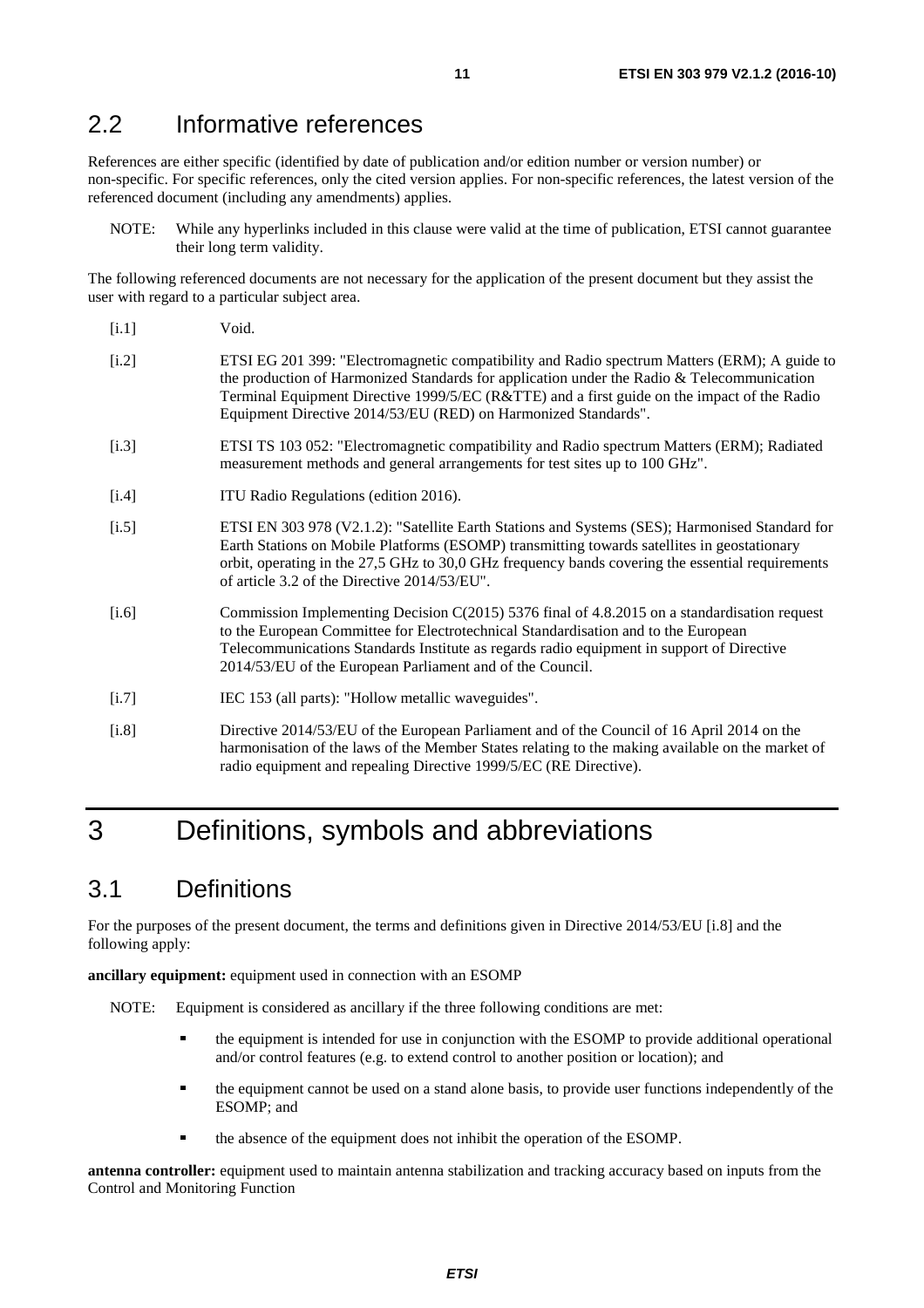**applicant:** manufacturer or his authorized representative within the European Community or the person responsible for placing the apparatus on the market

**carrier-off radio state:** radio state in which the ESOMP may transmit and does not transmit any carrier

- NOTE 1: The phrase "the ESOMP may transmit" means that all the conditions for transmission are satisfied (e.g. in a state where transmissions are permitted, no failure detected, and the ESOMP is correctly pointed towards the satellite).
- NOTE 2: The existence of a "Carrier-off" radio state depends on the system of transmission used. For ESOMPs designed for continuous transmission mode there may be no "Carrier-off" state.

**carrier-on radio state:** radio state in which the ESOMP may transmit and transmits a carrier

**Control Channel (CC):** channel or channels by which ESOMPs receive control information from the NCF

**EIRP** Aggregate: sum of the EIRP (Watts) within the nominated bandwidth of the ESOMP network

**EIRP<sub>max</sub>:** maximum EIRP capability of the ESOMP as declared by the applicant

**emissions disabled radio state:** radio state in which the ESOMP is not emitting

NOTE: Examples of cases where the ESOMP is in this radio state: before system monitoring pass, before the control channel is received, when a failure is detected, when an ESOMP is commanded to disable, and when the ESOMP is in a location requiring cessation of emissions.

**equivalent power flux density:** as defined in the ITU Radio Regulations [[i.4\]](#page-10-0) footnote 22.5C.1, the sum of the power flux-densities produced at a geostationary-satellite system receive station on the Earth's surface or in the geostationary orbit, as appropriate, by all the transmit stations within a non-geostationary-satellite system, taking into account the off-axis discrimination of a reference receiving antenna assumed to be pointing in its nominal direction

**external control channel:** control channel which is either:

- (i) carried by the ESOMP network via the same or another satellite, but not within the internal protocol of the ESOMP system; or
- (ii) carried by any other radio communication system

**external response channel:** response channel which is either:

- (i) carried by the ESOMP network via the same or another satellite, but not within the internal protocol of the ESOMP system; or
- (ii) carried by any other radio communication system

**integral antenna:** antenna which may not be removed during the tests according to the applicant's statement

**internal control channel:** control channel which is carried by the ESOMP network via the same satellite as used for transmission of user data and within the internal protocol structure of the ESOMP system

**internal response channel:** response channel which is carried by the ESOMP network via the same satellite as used for transmission of user data and within the internal protocol structure of the ESOMP system

**mobile platform:** any non-stationary platform such as a train, a vessel, an aircraft or other vehicles

**Network Control Facility (NCF):** set of functional entities that, at system level, monitor and control the correct operation of the ESOMP and, if appropriate, all of the ESOMPs in a network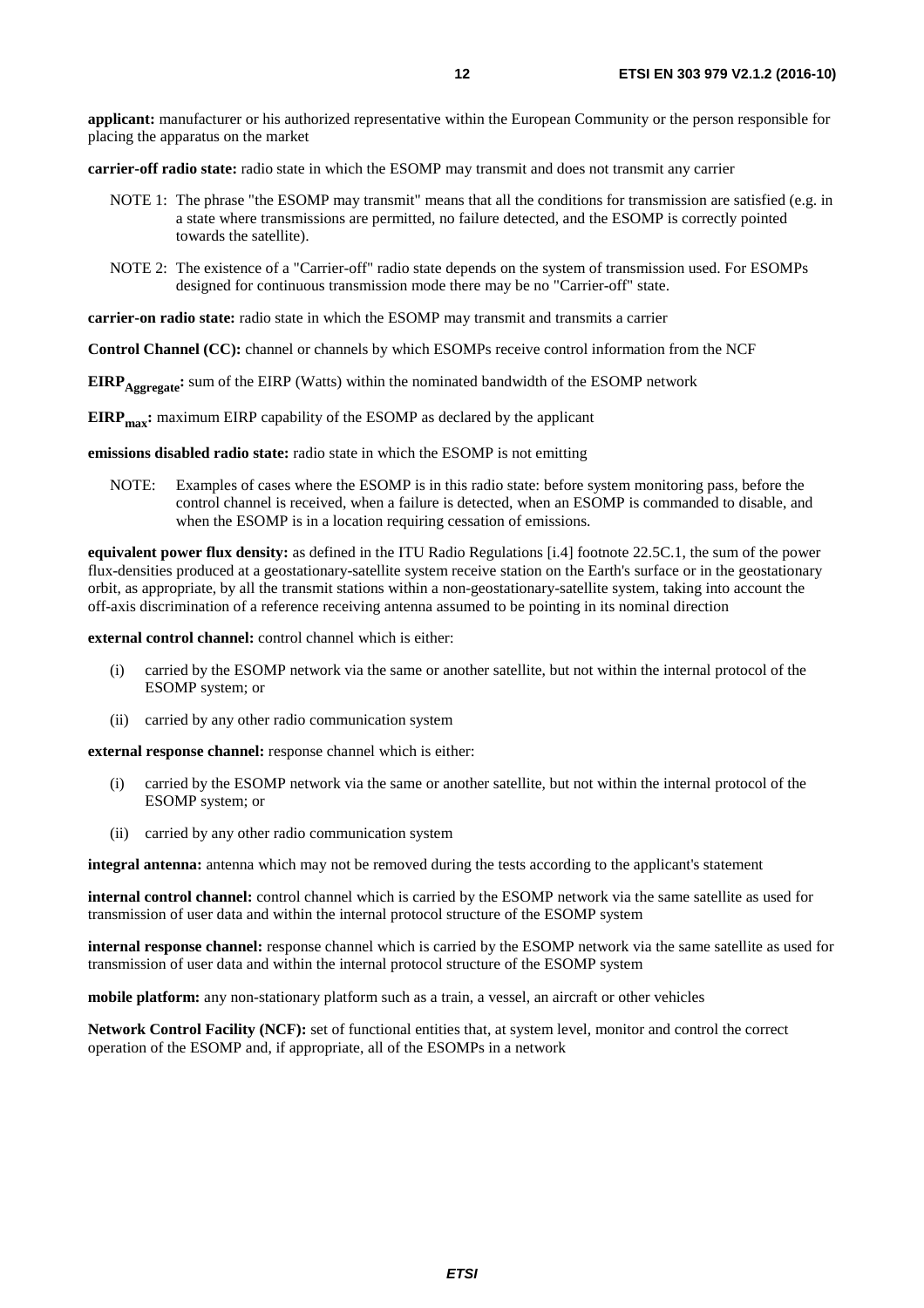<span id="page-12-0"></span>**nominal antenna diameter:** antenna diameter declared by the manufacturer that is a parameter in performance characteristics and that allows reference to a certain performance

- NOTE 1: An antenna with circular aperture of diameter equal to the nominal diameter does typically have the performance specified.
- NOTE 2: Network operators might request antennas of a certain diameter. Then an antenna that is compliant with the requirement for nominal antenna diameter equal to the requested antenna diameter can be used. Manufacturers can mark their equipment with antenna diameters used in the requirements during compliance test.

**nominated bandwidth:** bandwidth of the ESOMP radio frequency transmission nominated by the applicant

- NOTE 1: The nominated bandwidth is centred on the transmit frequency and does not exceed 5 times the occupied bandwidth.
- NOTE 2: The nominated bandwidth is wide enough to encompass all spectral elements of the transmission which have a level greater than the specified spurious radiation limits. The nominated bandwidth is wide enough to take account of the transmit carrier frequency stability. This definition is chosen to allow flexibility regarding adjacent channel interference levels which will be taken into account by operational procedures depending on the exact transponder carrier assignment situation.

**off-axis angle:** angle between the direction of the axis of the antenna main beam and the considered direction

**removable antenna:** antenna which may be removed during the tests according to the applicant's statement

**Response Channel (RC):** channel by which ESOMP transmit monitoring information to the NCF

**spurious radiation:** any radiation outside the nominated bandwidth

**transmission disabled state:** radio state in which the ESOMP is not authorized to transmit by the NCF

**transmission enabled state:** radio state in which the ESOMP is authorized to transmit by the NCF

**Wanted signal occupied bandwidth (BW):**

- for a digital modulation scheme: the width of the signal spectrum 10 dB below the maximum in-band density;
- for an analogue modulation scheme: the width of a frequency band such that, below the lower and above the upper frequency limits, the mean power emitted is equal to 0,5 % of the total mean power of the emission

## 3.2 Symbols

For the purposes of the present document, the following symbols apply:

| dBc         | ratio expressed in decibels relative to the EIRP of the unmodulated carrier                            |
|-------------|--------------------------------------------------------------------------------------------------------|
| dBi         | ratio of an antenna gain to the gain of an isotropic antenna, expressed in decibels                    |
| dBsd        | ratio expressed in decibels relative to the spectral density                                           |
| dBW         | ratio of a power to 1 watt, expressed in decibels                                                      |
| dBpW        | ratio of a power to 1 picowatt, expressed in decibels                                                  |
| $dB\mu V/m$ | ratio of an electric field to 1 $\mu$ V/m, expressed in decibels (20 log(electric field /1 $\mu$ V/m)) |

## 3.3 Abbreviations

For the purposes of the present document, the following abbreviations apply:

| <b>BW</b>   | BandWith                                                                                  |
|-------------|-------------------------------------------------------------------------------------------|
| CC.         | Control Channel                                                                           |
| <b>CCF</b>  | Control Channel reception Failure                                                         |
| <b>CCR</b>  | Control Channel correctly Received                                                        |
| <b>CENR</b> | <b>Cessation of Emissions Not Required</b>                                                |
| <b>CEPT</b> | Conférence Européenne des Postes et Télécommunications (European Conference of Postal and |
|             | Telecommunications)                                                                       |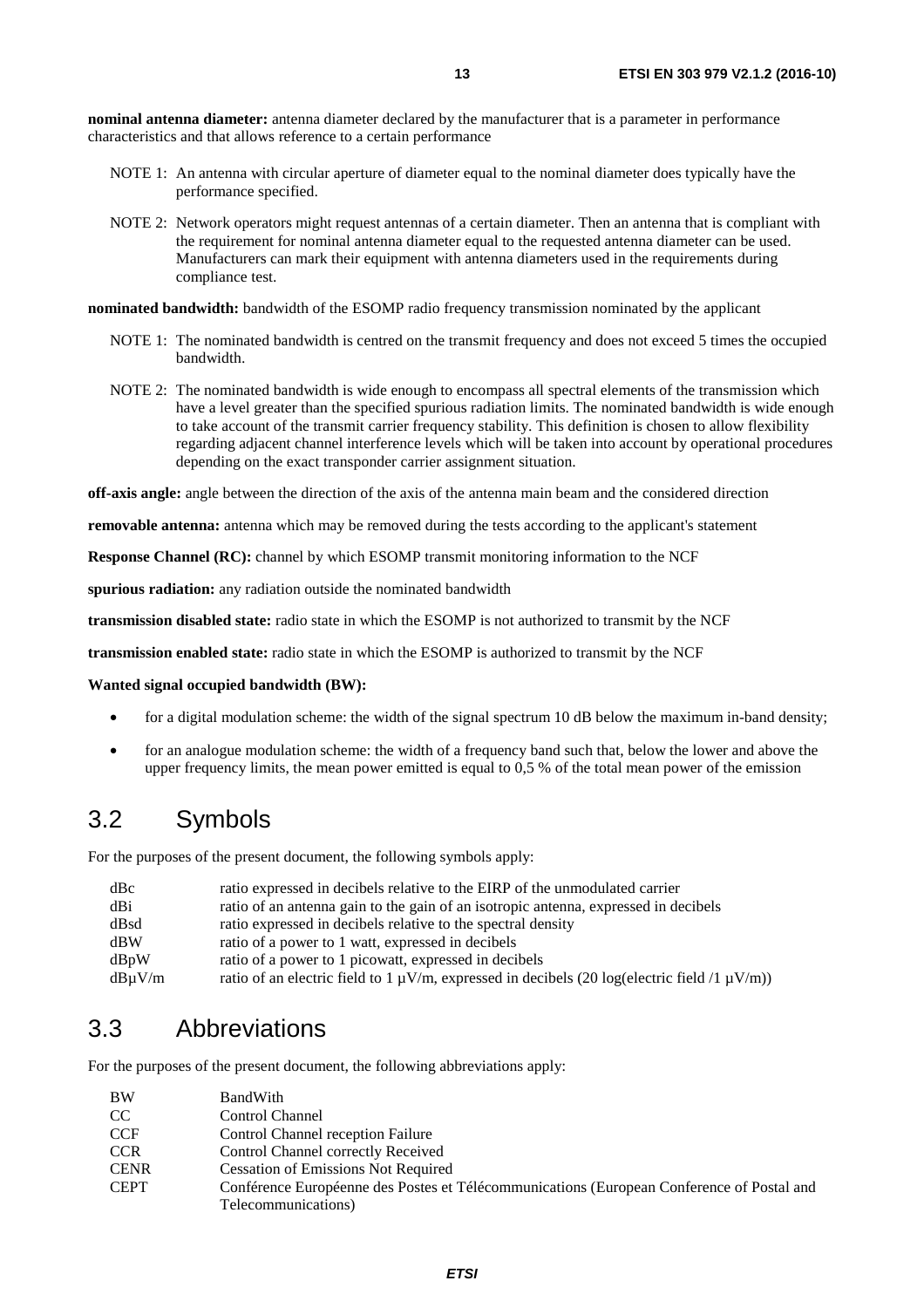| <b>CER</b>      | <b>Cessation of Emissions Required</b>                                                           |
|-----------------|--------------------------------------------------------------------------------------------------|
| <b>CISPR</b>    | Comité International Spécial des Perturbations Radioélectriques (International Special Committee |
|                 | on Radio Interference)                                                                           |
| <b>CMF</b>      | <b>Control and Monitoring Functions</b>                                                          |
| DC              | Direct Current                                                                                   |
| ECC             | Electronic Communications Committee (of CEPT)                                                    |
| EIA             | <b>Electronic Industries Alliance</b>                                                            |
| <b>EIRP</b>     | <b>Equivalent Isotropically Radiated Power</b>                                                   |
| <b>EMC</b>      | Electro-Magnetic Compatibility                                                                   |
| epfd            | equivalent power flux-density                                                                    |
| epfd $\uparrow$ | Uplink equivalent power flux-density                                                             |
| <b>ESOMP</b>    | Earth Station On Mobile Platform                                                                 |
| <b>EUT</b>      | <b>Equipment Under Test</b>                                                                      |
| <b>FEC</b>      | <b>Forward Error Correction</b>                                                                  |
| <b>FSS</b>      | <b>Fixed Satellite Service</b>                                                                   |
| <b>GEUT</b>     | Gain of EUT                                                                                      |
| GSO             | Geostationary Satellite Orbit                                                                    |
| <b>HPA</b>      | High Power Amplifier                                                                             |
| <b>IEC</b>      | <b>International Electrotechnical Commission</b>                                                 |
| <b>IPR</b>      | <b>Intellectual Property Rights</b>                                                              |
| <b>LNB</b>      | Low Noise Block                                                                                  |
| LO              | Local Oscillator                                                                                 |
| LV              | Low Voltage                                                                                      |
| <b>NCF</b>      | <b>Network Control Facility</b>                                                                  |
| <b>NGSO</b>     | Non Geostationary Satellite Orbit                                                                |
| <b>OATS</b>     | Open Area Test Site                                                                              |
| <b>OFDM</b>     | <b>Orthogonal Frequency Division Multiplexing</b>                                                |
| R&TTE           | Radio and Telecommunications Terminal Equipment                                                  |
| <b>RBW</b>      | Reference BandWidth                                                                              |
| <b>RC</b>       | <b>Response Channel</b>                                                                          |
| <b>RCSC</b>     | Radio Components Standardization Committee                                                       |
| <b>RE</b>       | Radio Equipment                                                                                  |
| <b>RED</b>      | Radio Equipment Directive                                                                        |
| RF              | Radio Frequency                                                                                  |
| <b>RMS</b>      | Root Mean Square                                                                                 |
| <b>RR</b>       | Radio Regulations                                                                                |
| <b>SMA</b>      | SubMiniature version A                                                                           |
| SMF             | <b>System Monitoring Fail</b>                                                                    |
| <b>SMP</b>      | <b>System Monitoring Pass</b>                                                                    |
| <b>STE</b>      | <b>Special Test Equipment</b>                                                                    |
| TxD             | <b>Transmission Disable command</b>                                                              |
| TxE             | <b>Transmission Enable command</b>                                                               |
| <b>VBW</b>      | Video BandWidth                                                                                  |
| <b>VSWR</b>     | Voltage Standing Wave Ratio                                                                      |
| WG              | WaveGuide                                                                                        |
| <b>WR</b>       | Waveguide Rectangular                                                                            |
| <b>XPD</b>      | <b>Cross-Polarization Discrimination</b>                                                         |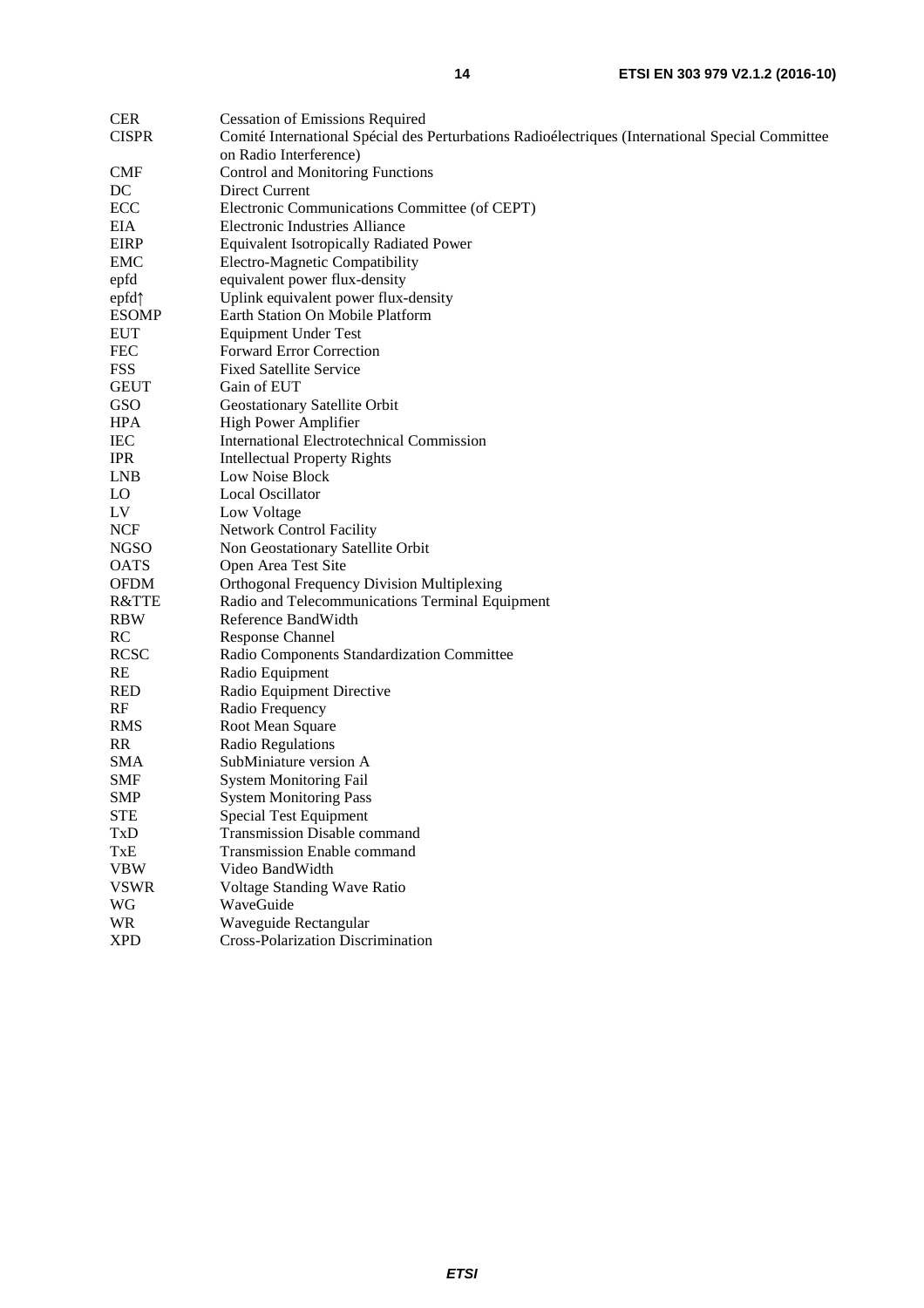# <span id="page-14-0"></span>4 Technical requirements specifications

# 4.1 General

## 4.1.1 Environmental profile

The applicant shall declare the environmental profile of the ESOMP equipment and the environmental standard(s) under which they are compliant. The environmental profile shall include conditions for both survivability and operation. The declared environmental profile shall include, but not be limited to, a statement of conditions regarding: velocity, tangential and longitudinal acceleration, temperature range, damp heat, dry heat, relative humidity stress, shock and vibration, antenna pressure pulses and pressure gradients.

The equipment shall comply with the performance requirements of the present document under all operational environmental conditions. The ESOMP shall not show any sign of permanent distortion that could affect the radiation subsystem after the application of the load under the maximum values declared by the applicant.

## 4.1.2 Operational configurations

Under operational conditions an ESOMP may dynamically change the occupied bandwidth and other transmission parameters (e.g. FEC, modulation, symbol rate) of the transmitted signal. For each declared occupied bandwidth an  $EIRP<sub>max</sub>$  and a nominated bandwidth shall be declared by the applicant. For the purposes of verifying that the ESOMP complies with these specifications, the applicant may declare the worst case combination of transmission parameters. The following specifications apply to the ESOMP for each occupied bandwidth and other transmission parameters.

In the present document, ESOMPs that use OFDM modulation shall be considered as transmitting a single carrier.

The applicant shall declare all operational parameters including the EIRP, modulation and occupied bandwidth.

The applicant shall declare the number of emitters of the ESOMP that may be used simultaneously. The specifications in clause 4 shall be applied to such configuration as declared by the applicant.

## 4.1.3 Determination of geographic location of the ESOMP

Internal to the network, the ESOMP shall have a means of determining its geographic location within the accuracy declared by the applicant and sufficient to maintain operation within all of the parameters declared by the applicant.

# 4.1.4 EIRP Aggregate for networks of ESOMPs

For the case where several ESOMPs are transmitting simultaneously on the same carrier frequency, the  $EIRP_{A\text{gogregate}}$  is the sum of the EIRP (Watts) within the nominated bandwidth of the ESOMP network.

For ESOMPs designed to operate in an FSS network where the EIRP of each ESOMP is determined by the NCF, the NCF shall ensure compliance with the EIRP density requirements in the present document. The applicant shall declare the method(s) used to maintain compliance.

## 4.1.5 Presentation of equipment for testing purposes

ESOMP equipment submitted for testing, where applicable, shall fulfil the requirements of the present document on all frequencies over which it is intended to operate.

The applicant shall submit one or more samples of the equipment as appropriate for testing.

Additionally, technical documentation and operating manuals, sufficient to allow testing to be performed, shall be supplied.

The performance of the ESOMP equipment submitted for testing shall be representative of the performance of the corresponding production model. The applicant shall offer equipment complete with any auxiliary equipment needed for testing.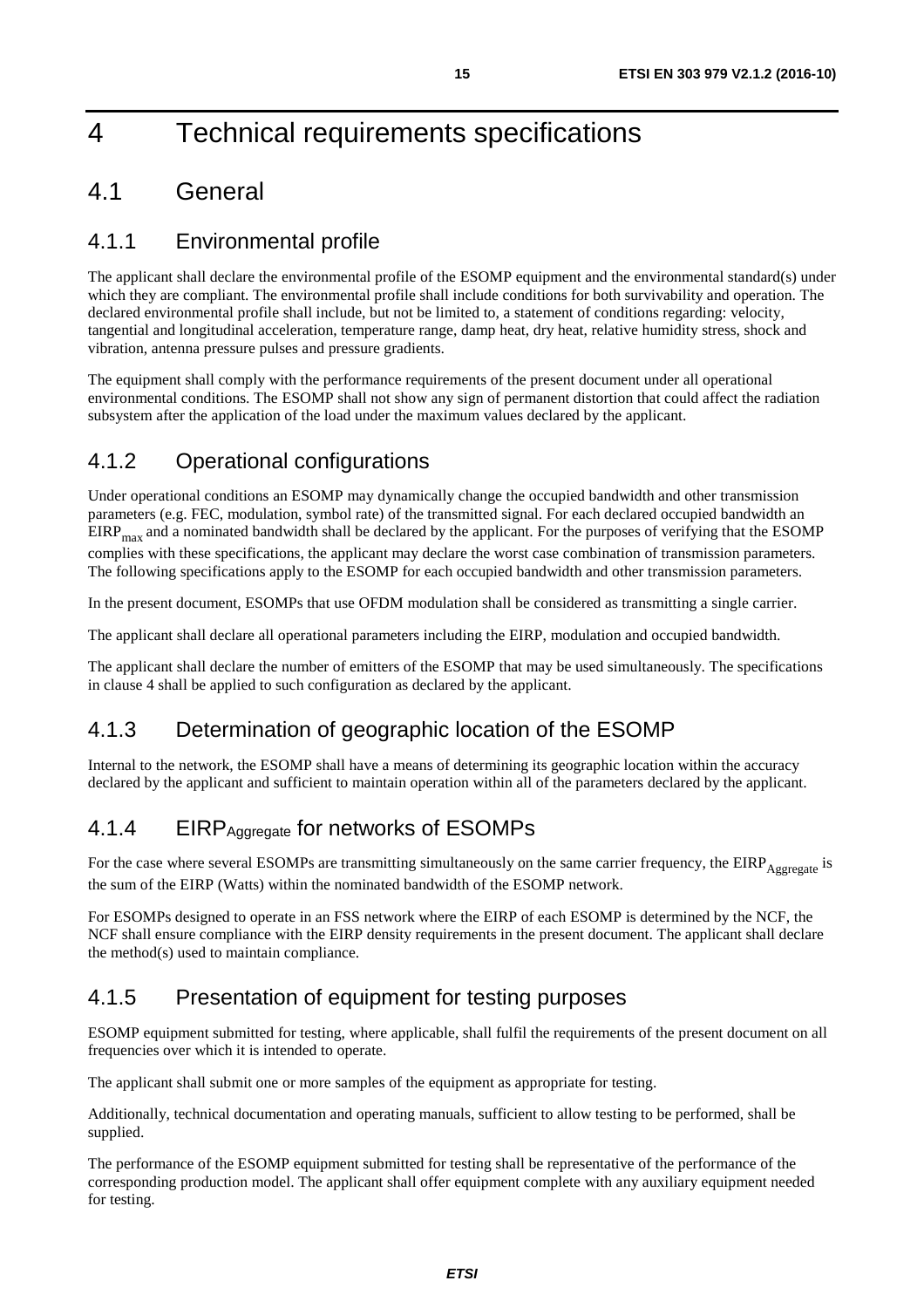<span id="page-15-0"></span>The applicant shall declare the frequency range(s), the range of operation conditions and power requirements, as applicable, in order to establish the appropriate test conditions.

## 4.1.6 Choice of model for testing

If an ESOMP equipment has several optional features, considered not to affect the RF parameters then the tests need only to be performed on one sample of the equipment configured with that combination of features considered to create the highest unintentional emissions.

In addition, when a device has the capability of using different dedicated antennas or other features that affect the RF parameters, at least the worst combination of features from an emission point of view as agreed between the applicant and the test laboratory shall be tested.

Where the transmitter is designed with adjustable output power, then all transmitter parameters shall be measured using the highest maximum mean power spectral density level, as declared by the applicant.

The choice of model(s) for testing shall be recorded in the test report.

### 4.1.7 Mechanical and electrical design

The equipment submitted by the applicant shall be designed, constructed and manufactured in accordance with good engineering practice and with the aim of minimizing harmful interference to other equipment and services.

## 4.2 Conformance requirements

### 4.2.1 Off-axis spurious radiation

### 4.2.1.1 Justification

To limit the level of interference to terrestrial and satellite radio services.

### 4.2.1.2 Specification

The following specifications apply to the ESOMP transmitting at equivalent isotropically radiated power (EIRP) values up to and including  $EIRP<sub>max</sub>$ .

1) The electric field strength level of any radiation from the ESOMP in the frequency range from 30 MHz to 1 GHz shall not exceed the limits specified in table 2.

#### **Table 2: Limits of radiated field strength at a test distance of 10 m in a 120 kHz bandwidth**

| <b>Frequency range</b> | <b>Quasi-peak limits</b> |
|------------------------|--------------------------|
| 30 MHz to 230 MHz      | 30 dBµV/m                |
| 230 MHz to 1 000 MHz   | 37 dBµV/m                |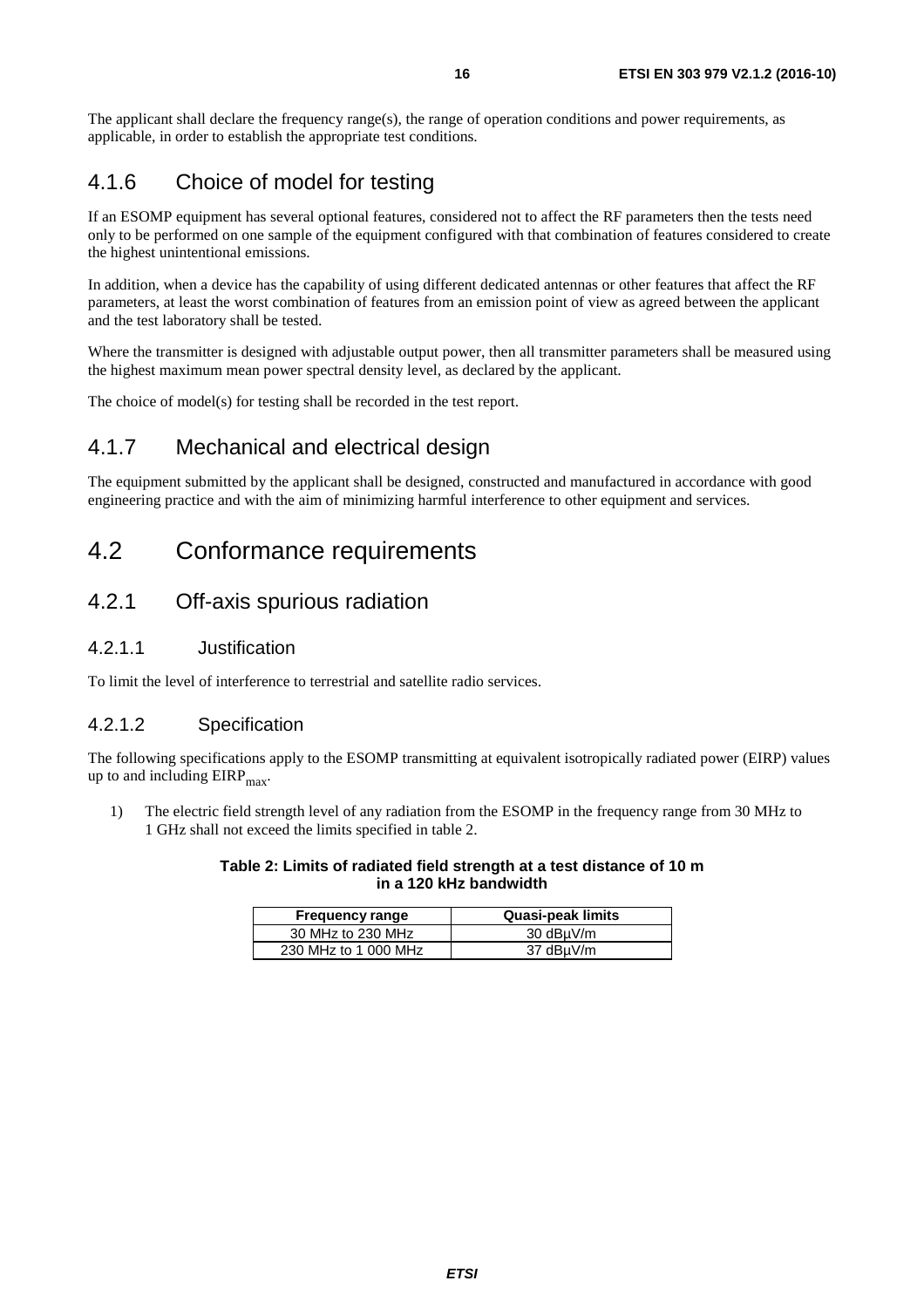<span id="page-16-0"></span>The Quasi Peak detector shall be in accordance with CISPR 16-1-1 [\[4](#page-9-0)].

2) When the ESOMP is in the "Emissions disabled" radio state, the off-axis spurious EIRP from the ESOMP shall not exceed the limits in table 3, for all off-axis angles greater than  $7^{\circ}$  or greater than the minimum elevation angle declared by the applicant, whichever is lower.

| <b>Frequency band</b> | <b>EIRP limit</b> | <b>Measurement bandwidth</b> |
|-----------------------|-------------------|------------------------------|
| 1,0 GHz to 2,0 GHz    | 52 dBpW           | 1 MH <sub>z</sub>            |
| 2.0 GHz to 10.7 GHz   | 58 dBpW           | 1 MHz                        |
| 10.7 GHz to 21.2 GHz  | 64 dBpW           | 1 MHz                        |
| 21,2 GHz to 60,0 GHz  | 70 dBpW           | 1 MHz                        |

**Table 3: Limits of spurious EIRP - "Emissions disabled" radio state** 

The lower limits shall apply at the transition frequency.

3) In the "Carrier-on" and "Carrier-off" radio states, the off-axis spurious EIRP density from the ESOMP, shall not exceed the limits in table 4, for all off-axis angles greater than 7° or greater than the minimum elevation angle declared by the applicant, whichever is lower.

| <b>Frequency band</b>  | <b>EIRP limit</b> | <b>Measurement bandwidth</b> |
|------------------------|-------------------|------------------------------|
| 1,0 GHz to 2,0 GHz     | 53 dBpW           | 1 MHz                        |
| 2,0 GHz to 3,4 GHz     | 59 dBpW           | 1 MHz                        |
| 3,4 GHz to 10,7 GHz    | 65 dBpW           | 1 MHz                        |
| 10,7 GHz to 21,2 GHz   | 71 dBpW           | 1 MHz                        |
| 21,2 GHz to 27,35 GHz  | 77 dBpW           | 1 MHz                        |
| 27,35 GHz to 27,50 GHz | 85 dBpW           | 1 MHz                        |
| 27,50 GHz to 30,00 GHz | 85 dBpW           | 1 MHz                        |
| 30,00 GHz to 31,00 GHz | 85 dBpW           | 1 MHz                        |
| 31,00 GHz to 31,15 GHz | 85 dBpW           | 1 MHz                        |
| 31,15 GHz to 60,0 GHz  | 77 dBpW           | 1 MHz                        |

**Table 4: Limits of spurious EIRP - "Carrier-on" and "Carrier-off" radio states** 

The lower limits shall apply at the transition frequency.

4) These limits are applicable to the complete ESOMP equipment, including cabling between the units.

### 4.2.1.3 Conformance tests

Conformance tests shall be carried out in accordance with clause 6.2.

### 4.2.2 On-axis spurious radiation

### 4.2.2.1 Justification

To limit the level of interference to satellite radio services.

#### 4.2.2.2 Specification

### 4.2.2.2.1 "Carrier-on" radio state

The following specification applies to the ESOMP transmitting at EIRP values up to EIRP<sub>max</sub>.

In the 27,5 GHz to 29,1 GHz and 29,5 GHz to 30,0 GHz band the EIRP spectral density of the spurious radiation and outside a bandwidth of 5 times the occupied bandwidth centred on the carrier centre frequency shall not exceed 14 - K dBW in any 1 MHz band. At the network level, the limit shall not be exceeded for more than 0,01 % of the time.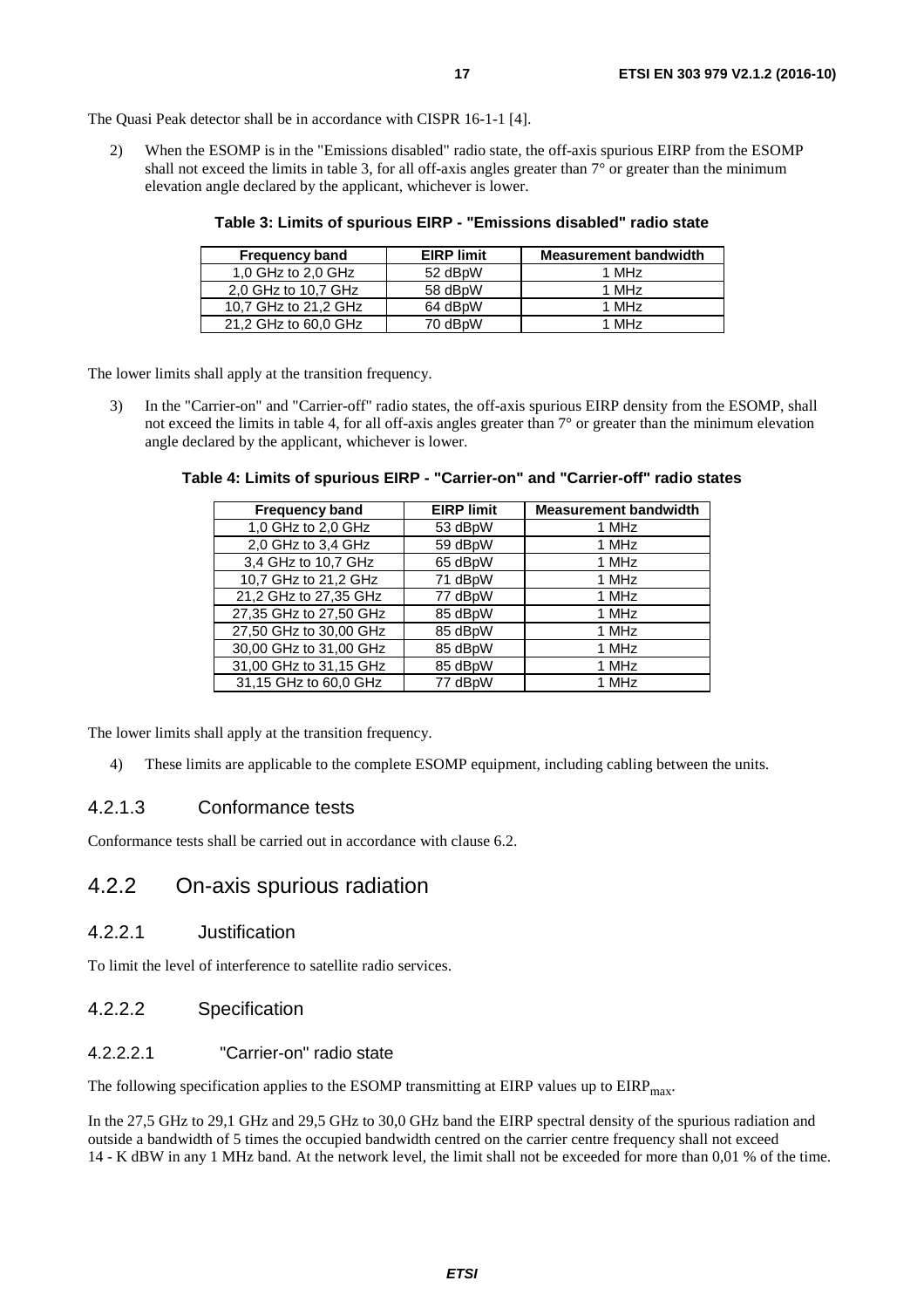<span id="page-17-0"></span>The above limit may be exceeded in a bandwidth of 5 times the occupied bandwidth centred on the carrier centre frequency, in which case the EIRP spectral density of the spurious radiation outside the nominated bandwidth, shall not exceed 28 - K dBW in any 1 MHz band. At the network level, the higher limit shall not be exceeded for more than 0,01 % of the time.

Where K is the factor that accounts for a reduction on the on-axis spurious radiation level in case of multiple ESOMPs operating on the same frequency and the value is given by one the following cases:

- 1) For the case where only one ESOMP transmits at any one time on a given carrier frequency, the value of K is 0.
- 2) For the case where several ESOMPs are expected to transmit simultaneously on a given carrier frequency at the same EIRP then  $K = 10 \log(N)$  where N is the maximum number of these ESOMPs. The value of N and the operational conditions of the system shall be declared by the applicant.
- 3) For the case where several ESOMPs are expected to transmit simultaneously on a given carrier frequency at different EIRP levels then  $K = 10 \log (EIRP_{Aegregate} / EIRP_{term})$ , where:
	- $EIRP_{term}$  is the on-axis EIRP (Watts) of the ESOMP within the nominated bandwidth.

The value of EIRP<sub>Aggregate</sub> and the operational conditions of the ESOMP network shall be declared by the applicant.

- NOTE 1: The on-axis spurious radiations, outside the bands 27,5 GHz to 29,1 GHz and 29,5 GHz to 30,0 GHz, are indirectly limited by clause 4.2.1.2. Consequently no specification is needed.
- NOTE 2: Intermodulation limits inside the band of 27,5 GHz to 29,1 GHz and 29,5 GHz to 30,0 GHz are to be determined by system design and are subject to satellite operator specifications.

For ESOMPs designed to transmit several carriers on different frequencies simultaneously (multicarrier operation), the above limits only apply to each individual carrier when transmitted alone.

### 4.2.2.2.2 "Carrier-off" and "Emissions disabled" radio states

In the 27,5 GHz to 29,1 GHz and 29,5 GHz to 30,0 GHz band the EIRP spectral density of the spurious radiation outside the nominated bandwidth shall not exceed -11 dBW in any 1 MHz band.

### 4.2.2.3 Conformance tests

Conformance tests shall be carried out in accordance with clause 6.3.

### 4.2.3 epfd Limits

### 4.2.3.1 Justification

For the protection of GSO satellite networks.

### 4.2.3.2 Specification

The EIRP density of each ESOMP operating in the frequency bands 27,5 GHz to 28,6 GHz and 29,5 GHz to 30 GHz shall be determined by the NCF to ensure the compliance with the epfd↑ limit of -162 (dB(W/m2)) in a reference bandwidth of 40 kHz at any point in the GSO as specified in No 22.5D of the ITU Radio Regulations [\[i.4](#page-10-0)].

### 4.2.3.3 Conformance tests

Conformance tests shall be carried out in accordance with clause 6.4.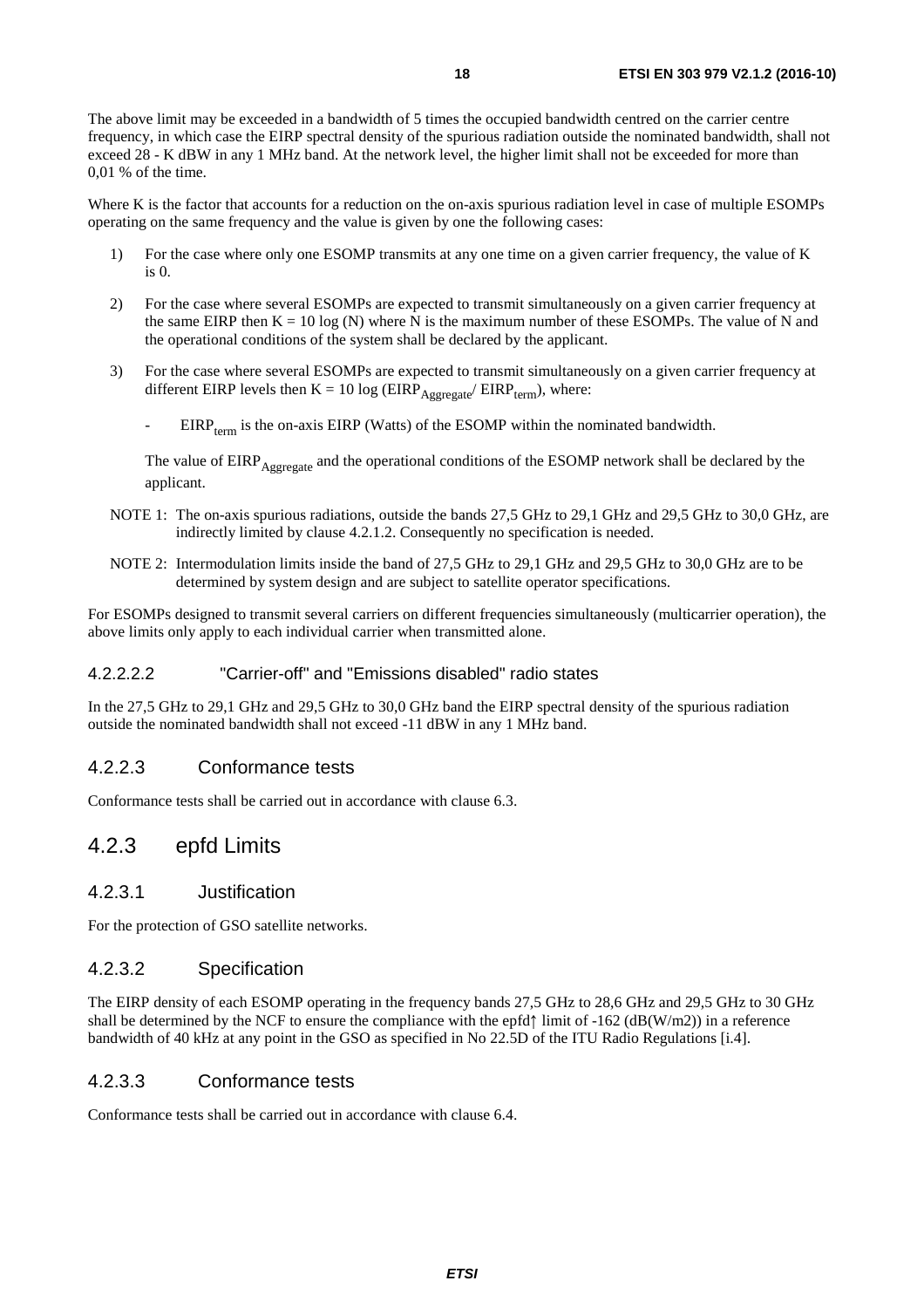## <span id="page-18-0"></span>4.2.4 Uplink Power Control Specification

In the case of ESOMPs employing uplink power density control, the above limits for co-polar and cross-polar components shall apply under clear-sky conditions and these limits include all additional margins above the minimum clear-sky level necessary for the implementations of uplink power density control. For ESOMPs implementing uplink power density control, the above limits may be exceeded by up to A dB during fade conditions, where A is the attenuation of the transmit signal relative to clear sky conditions. The above limits shall not be exceeded by more than 20 dB.

The applicant shall declare the method and accuracy of uplink power control.

### 4.2.5 Carrier suppression

### 4.2.5.1 Justification

To allow for the satisfactory suppression of transmissions of the ESOMP by the NCF, under any fault condition and under any cessation of emissions condition (see clause 4.2.7 for definition).

### 4.2.5.2 Specification

In the "Carrier-off" and in the "Emissions disabled" radio states the on-axis EIRP density shall not exceed 14 dBW in any 1 MHz band within the nominated bandwidth.

### 4.2.5.3 Conformance tests

Conformance tests shall be carried out in accordance with clause 6.5.

### 4.2.6 Antenna pointing and polarization alignment

### 4.2.6.1 Antenna pointing accuracy

### 4.2.6.1.1 Purpose

Protection of transmissions to adjacent satellites and cross-polarized transponders on the same satellite.

### 4.2.6.1.2 Pointing accuracy specification

The applicant shall declare the peak pointing accuracy  $(\delta \phi)$  and the associated statistical basis.

The antenna shall maintain the declared peak pointing accuracy  $(\delta \phi)$ , such that the epfd limits specified in clause 4.2.3 are met when shifted by an angle of  $\pm(\delta\phi^{\circ})$ , taking into account the following factors:

- the worst case operational environmental conditions;
- maximum ESOMP dynamics; and
- the range of latitude, longitude and altitude relative to the satellite location in the orbit.

### 4.2.6.1.3 On-axis cross polarization isolation specification

For linearly polarized ESOMPs, the following specification is required. The applicant shall declare the on-axis cross polarization isolation of the ESOMP:

- The polarization angle shall be continuously adjustable within the operational range as declared by the applicant.
- It shall be possible to fix the transmit antenna polarization angle with an accuracy of at least 1°.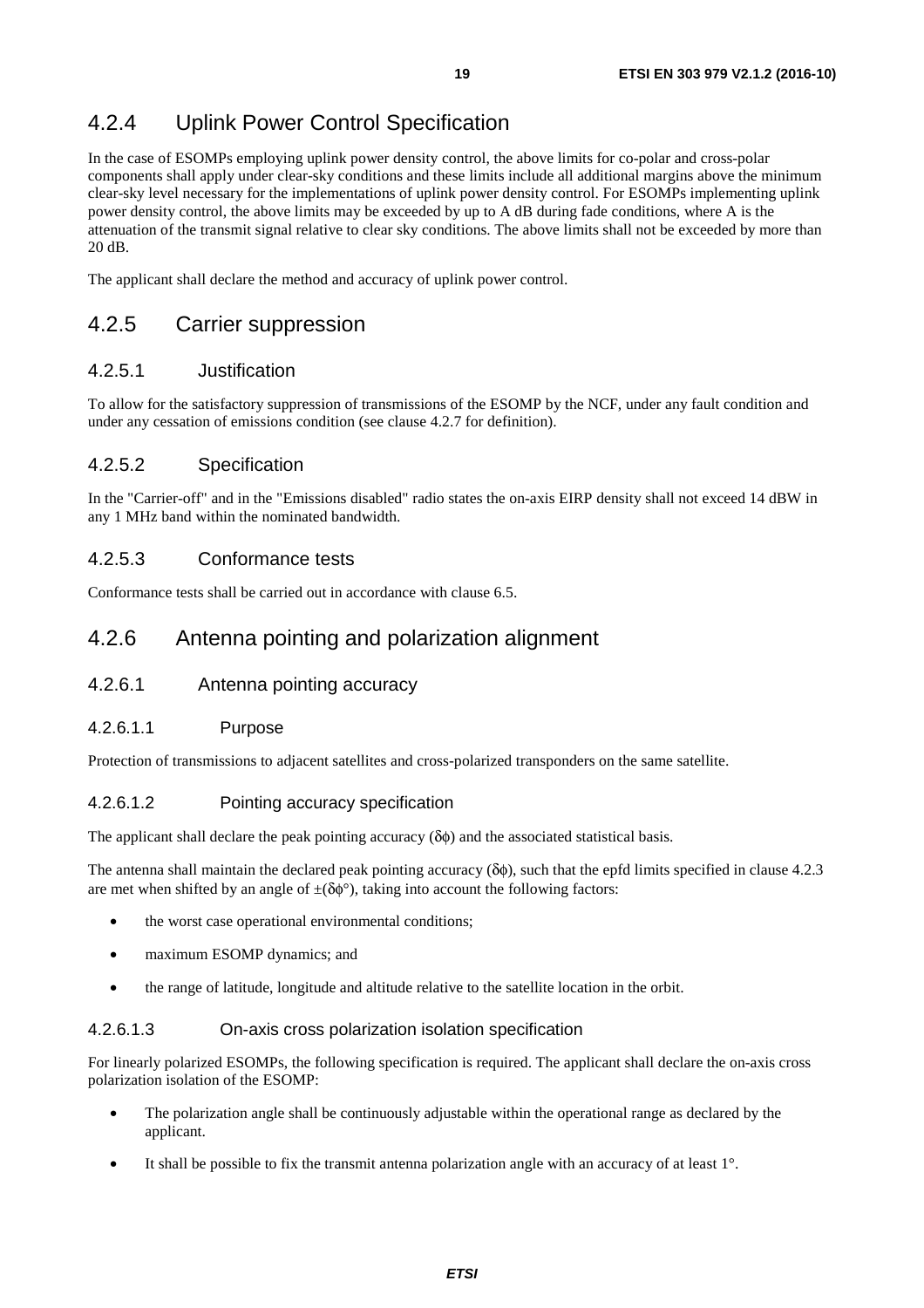<span id="page-19-0"></span>When linear polarization is used for both transmission and reception, the angle between the receive and corresponding transmit polarization planes shall not deviate by more than 1° from the nominal value declared by the applicant.

For circularly polarized ESOMPs, the applicant shall declare the voltage axial ratio.

### 4.2.6.1.4 Conformance tests

Conformance tests shall be carried out in accordance with clause 6.6 for pointing accuracy and clause 6.7 for polarization alignment.

### 4.2.6.2 Antenna Pointing Error Detection

#### 4.2.6.2.1 Purpose

Protection of transmissions to adjacent satellites and cross-polarized transponders on the same satellite.

#### 4.2.6.2.2 Pointing error detection specification

Pointing error detection:

- The applicant shall declare ranges of values for  $\delta\phi$  that allow the epfd limits mentioned in clause 4.2.3 to be met.
- The ESOMP shall be able to detect the pointing error. The ESOMP, when in the "Carrier-on" radio state, shall enter the "Carrier-off" radio state when the instantaneous pointing error exceeds the pointing error threshold,  $\delta\phi_{\text{max}}$ , relative to the direction of the wanted satellite at its actual position, within T seconds. The values of  $\delta\phi_{\text{max}}$  and T shall be declared by the applicant and the value of T shall not exceed 2 seconds. The ESOMP shall not re-enter the "Carrier-on" radio state until the instantaneous pointing error is within  $\delta\phi_{\rm max}$  for a period of  $2 \times T$  seconds.
- The applicant shall declare the maximum inhibit time  $(IT<sub>max</sub>)$  that the ESOMP can remain in "Transmission" enabled" state and "Carrier off" radio state (see also clause 4.2.9.8). If the pointing error threshold is exceeded for more than  $IT<sub>max</sub>$  then the ESOMP shall enter the "Initial phase" state.

#### 4.2.6.2.3 Polarization angle alignment specification

For linearly polarized ESOMPs, the following applies:

- The polarization angle shall be adjustable over the range declared by the applicant. For a range lower than 90°, the applicant shall also declare the geographical region (latitude and longitude) relative to the satellite orbit for which the ESOMP is designed to operate, taking into account the inclination of the electric field radiated by the satellite.
- The alignment error,  $\alpha$ , of the transmit antenna polarization is the sum of the alignment errors due to the tracking process plus, for ESOMPs that set the transmit polarization by tracking the receive polarization, the alignment error of the transmit polarization plane relative to the receive polarization plane. The alignment error,  $\alpha$ , shall not exceed the maximum polarization alignment error,  $\alpha_{\text{max}}$ , declared by the applicant. See annex B for a calculation method of the maximum polarization alignment error for linearly polarized systems.

For circularly polarized ESOMPs, the applicant shall declare the voltage axial ratio.

#### 4.2.6.2.4 Conformance tests

Conformance tests shall be carried out in accordance with clauses 6.7 and 6.10.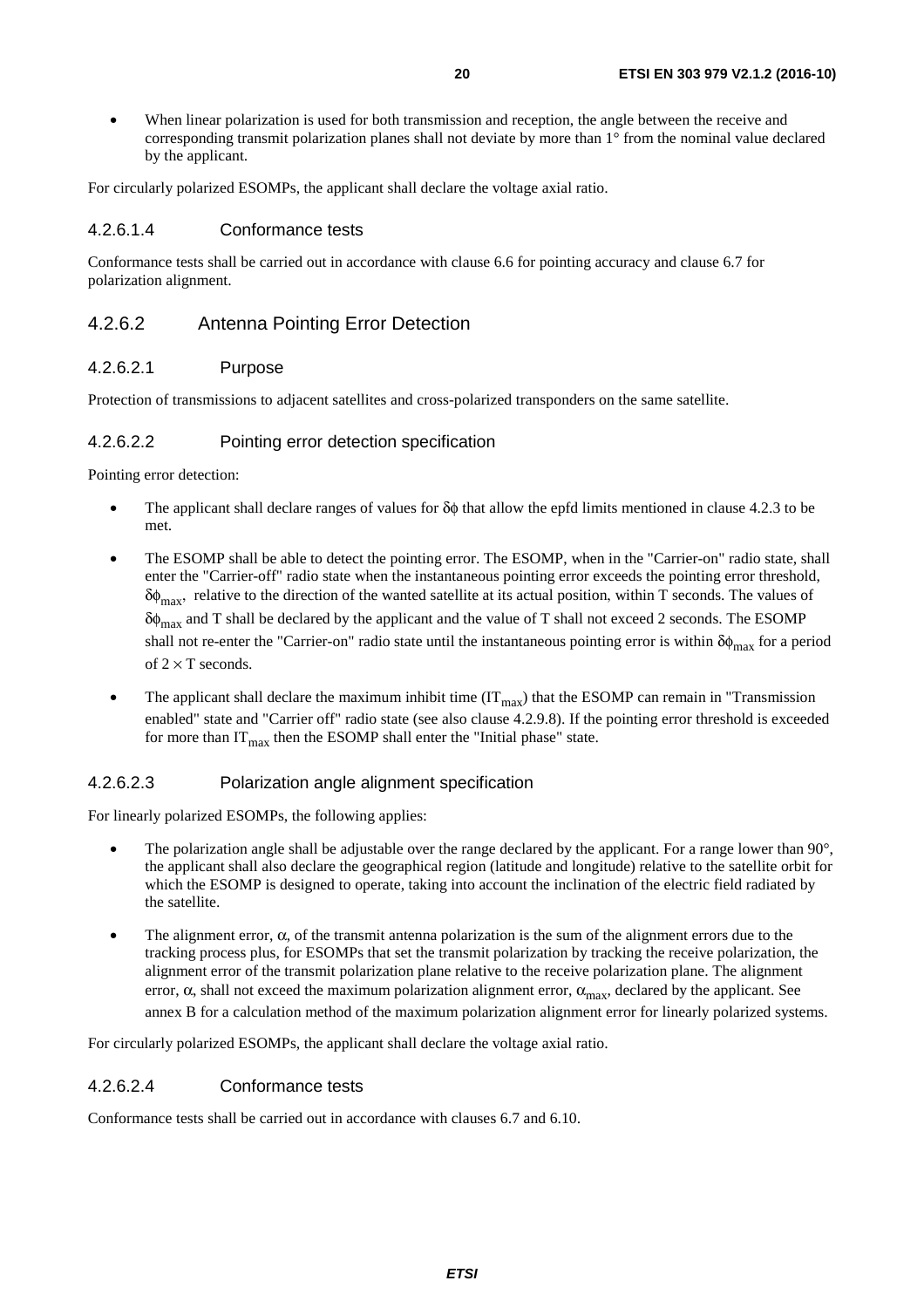### <span id="page-20-0"></span>4.2.7 Cessation of emissions

### 4.2.7.1 Justification

Cessation of emissions of the ESOMP where the ESOMP is not allowed to transmit.

### 4.2.7.2 Specification

### 4.2.7.2.1 Specification 1: Mode of cessation of emissions

The following three modes of cessation of emissions shall be implemented:

- a) the NCF determines that the ESOMP shall cease emissions;
- b) the ESOMP autonomously determines that it shall cease emissions;
- c) a "single-action" means (e.g. operating a switch) by which a local operator may disable the ESOMP and thereby cease emissions.

The applicant shall declare the ESOMP interfaces involved in the cessation of emissions:

- the list of relevant parameters which are collected by the ESOMP or the NCF for determination as to whether the ESOMP should cease emissions;
- the list of these relevant parameters which are used by the ESOMP;
- the list of these relevant parameters which are transmitted by the ESOMP to the NCF;
- the list of the relevant parameters which are received by the ESOMP from the NCF;
- for the collected relevant parameters, the ESOMP interface(s), including the protocols, the timing, the ranges of the values, the speed of the variations and the required accuracies;
- for the relevant parameters transmitted to the NCF, the ESOMP interface with the NCF, including the protocols and the timing;
- for the transmission parameter received from the NCF, the ESOMP interface with the NCF, including the protocols and the timing.

These declared ESOMP interfaces shall be in accordance with the user documentation.

#### 4.2.7.2.2 Specification 2: Conditions under which the ESOMP shall cease emissions

The relevant parameters and the exchange of information between the ESOMP and the NCF shall be sufficient to cease emissions within the accuracy declared by the applicant.

The conditions for cessation of emissions shall take into account at least the following parameters:

- the location of the ESOMP and the boundaries of the authorized operating area so that cessation of emissions occurs prior to entering any exclusionary zone including any inaccuracy in determination of the geographic location of the ESOMP;
- the operating parameters specified in clauses 4.2.1 through 4.2.6;
- the carrier frequency and the authorized frequency bands.

#### 4.2.7.2.3 Specification 3: Cessation of emissions

A condition requiring cessation of emissions occurs either when the ESOMP receives the command from the NCF at its input or when the ESOMP determines autonomously on the need to cease emissions.

When in the "Transmission enabled" state a condition requiring cessation of emissions occurs, the ESOMP shall cease transmissions and enter the "Initial Phase" state.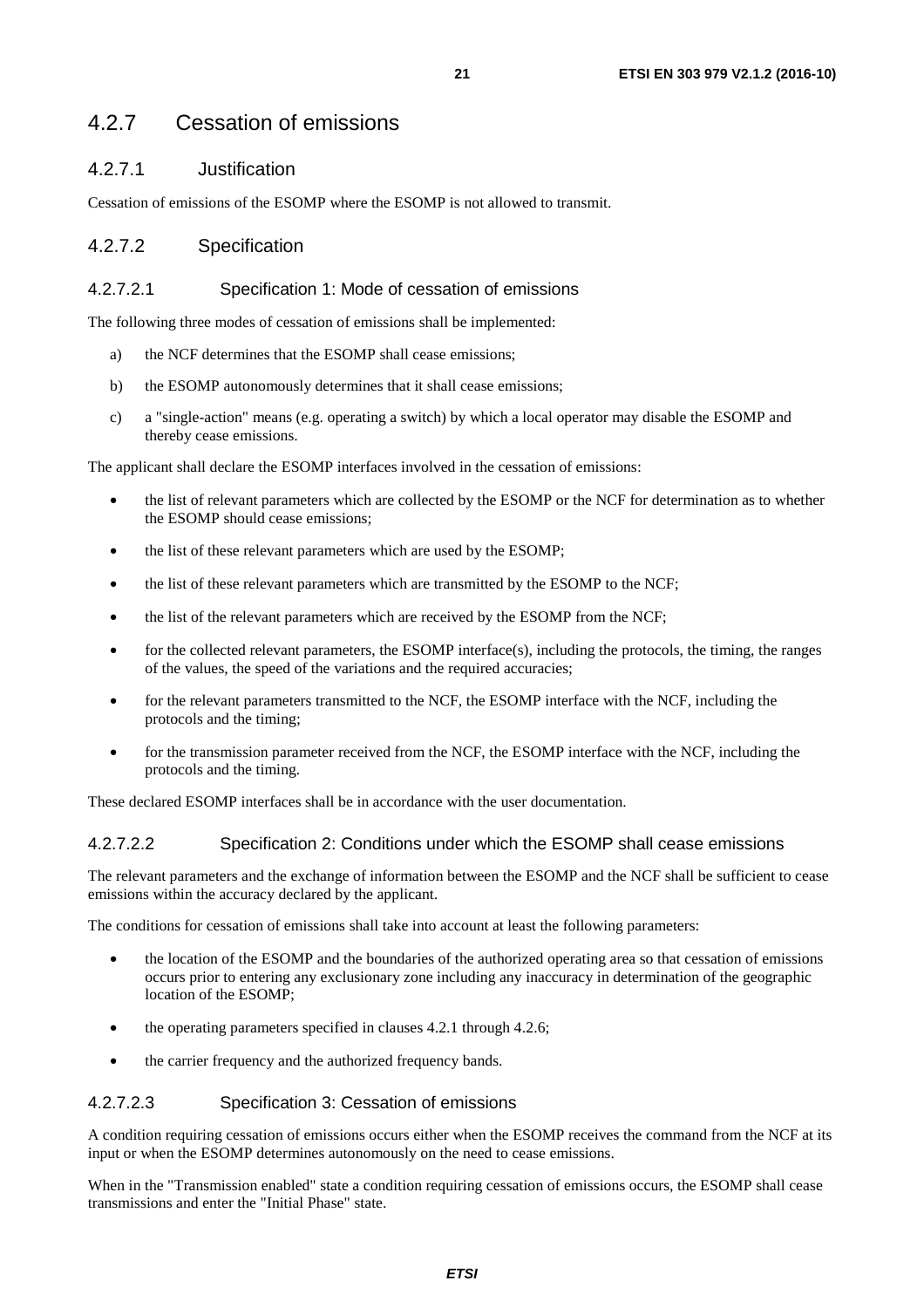<span id="page-21-0"></span>When in the "Transmission disabled" state, the ESOMP shall not leave that state for the "Transmission enable" state as long as a condition requiring cessation of emissions exists or the last CC command received from the NCF is a transmission disable command.

When in the "Initial phase-BurstOn" or "Initial phase-BurstOff" substate a condition requiring cessation of emissions occurs, the ESOMP shall cease transmissions and enter the "Initial phase-Standby" substate.

When in the "Initial phase-Standby" substate, the ESOMP shall not leave that state for the "Initial phase-BurstOn" or the "Transmission enabled" states as long as a condition requiring cessation of emissions exists.

The time for transition in any state from the occurrence of a condition requiring cessation of emissions to the "Emissions disabled" radio state shall not exceed 1 second.

### 4.2.7.2.4 Specification 4: Fault conditions

Any collection of the relevant parameters by the ESOMP or transmission of these parameters to the NCF, which have not been completed correctly within the required delay(s) as declared by the applicant, shall be considered as a fault condition.

Any transmission parameter not received or not correctly received from the NCF within the required delay declared by the applicant shall be considered as a fault condition.

These fault conditions shall be processed as conditions requiring cessation of emissions.

### 4.2.7.3 Conformance tests

Conformance tests shall be carried out in accordance with clause 6.8.

### 4.2.8 Identification of the ESOMP

### 4.2.8.1 Justification

To fulfil the requirements for identification of individual ESOMP units whether operated in a point-to-point fashion or in a network and for potential use by duly authorized entities.

### 4.2.8.2 Specification

The ESOMP shall be designed such that it is possible for the NCF to identify which ESOMPs are transmitting in a given geographic area. The ESOMP shall report location with resolution not greater than 100 m. The applicant shall declare the means by which identification of ESOMPs is accomplished and the location reporting interval. In the case where an external system is required, the applicant shall declare which additional means are necessary for identification of the ESOMP.

### 4.2.8.3 Conformance tests

Conformance tests shall be carried out in accordance with clause 6.9.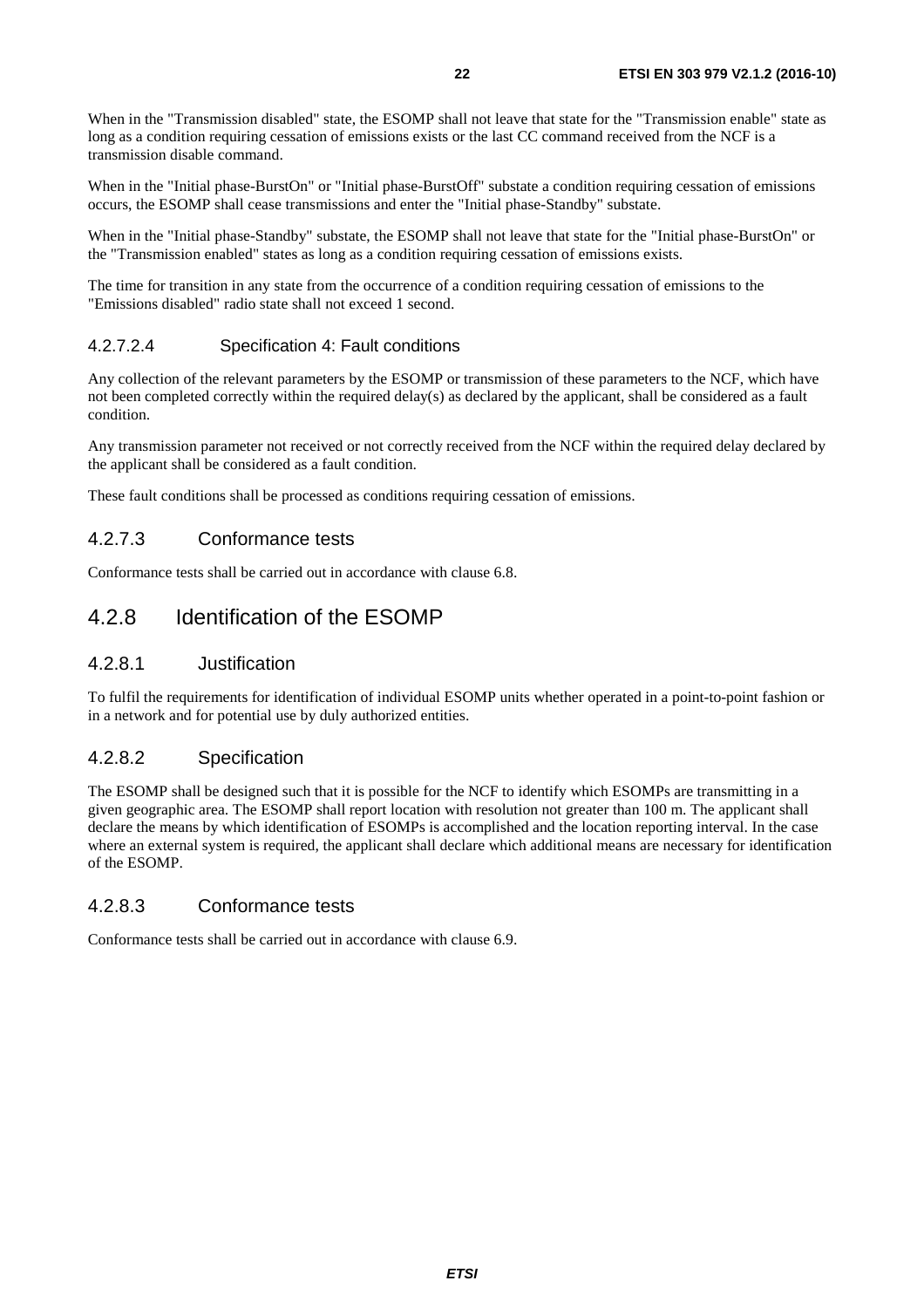# <span id="page-22-0"></span>4.2.9 Control and Monitoring Functions (CMFs)

### 4.2.9.1 ESOMP States

### 4.2.9.1.1 General

For the purpose of the present document the following four ESOMP states are defined, without presuming the effective implementation of the ESOMP state machine:

- "Non valid";
- "Initial phase";
- "Transmission disabled"; and
- "Transmission enabled".

The four ESOMP states are represented on figure 2, State Transition Diagram of the Control and Monitoring Functions (CMFs).

In the "Non-valid" state and in the "Transmission disabled" state the ESOMP is not allowed to transmit. In the "Transmission-enabled" state the ESOMP is allowed to transmit. In the "Initial phase" state the ESOMP is only allowed to transmit initial bursts or is waiting for a transmit enable/disable command.

The "Initial phase" is divided into three substates:

- "Initial phase-Standby" prior to the transmission of the first initial burst or when no initial bursts are transmitted;
- "Initial phase-BurstOn" during the transmission of the initial bursts;
- "Initial phase-BurstOff" between initial bursts.
- NOTE: ESOMPs which do not transmit initial bursts have no "Initial phase-BurstOn" state and no "Initial phase-BurstOff" state.

The ESOMP is allowed to transmit when the following conditions for transmission are satisfied:

- in a state where transmissions are permitted;
- no failure detected;
- correctly pointed towards the satellite; and
- there is no requirement for cessation of emissions.

The following radio states of the ESOMP are defined:

- "Emissions disabled" when the ESOMP shall not transmit any carrier;
- "Carrier-off" when the ESOMP may transmit and does not transmit any carrier;
- "Carrier-on" when the ESOMP may transmit and transmits a carrier.

Table 5 gives the only possible combinations of the ESOMP states and radio states which shall apply, with some examples of associated events.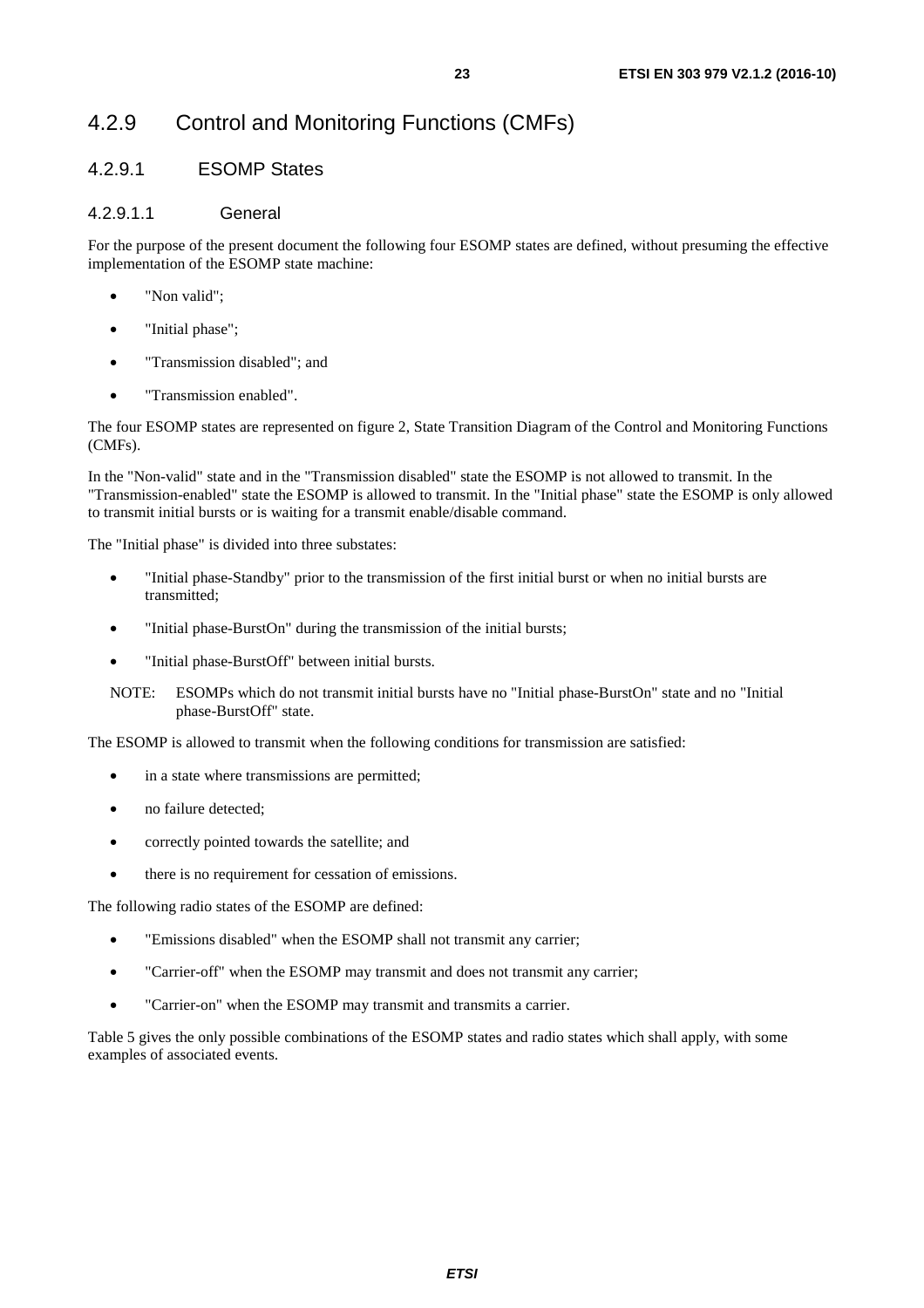<span id="page-23-0"></span>

| <b>ESOMP</b> states and<br>substates | <b>Radio states</b>     | <b>Examples of events</b>                                                                                                                                                    |
|--------------------------------------|-------------------------|------------------------------------------------------------------------------------------------------------------------------------------------------------------------------|
| "Non valid"                          | "Emissions<br>disabled" | After-power on; or<br>After any fault; or<br>During the checking phase.                                                                                                      |
| "Initial phase"                      |                         | When waiting for a transmission enable or disable<br>command from the NCF.                                                                                                   |
| "Initial phase-Standby"              | "Emissions<br>disabled" | Before the first initial burst transmissions; or<br>In locations where no transmission is allowed.                                                                           |
| "Initial phase-BurstOn"              | "Carrier-on"            | During the transmission of each initial burst, and<br>the pointing is correct.                                                                                               |
| "Initial phase-BurstOff"             | "Carrier-off"           | Between initial bursts; or<br>When the pointing threshold is exceeded.                                                                                                       |
| "Transmission enabled"               | "Carrier-off"           | When no carrier is transmitted; or<br>When receive synchronization is lost; or<br>When the pointing threshold is exceeded.                                                   |
|                                      | "Carrier-on"            | During transmission of carrier(s), and the pointing<br>is correct.                                                                                                           |
| "Transmission disabled"              | "Emissions<br>disabled" | When a disable command from the NCF has been<br>received and waiting for a transmission enable<br>command from the NCF; or<br>In locations where no transmission is allowed. |

**Table 5: ESOMP states and radio states of the ESOMP** 

### 4.2.9.1.2 CMF state diagram

The following minimum set of CMFs shall be implemented in ESOMPs in order to minimize the probability that they originate unwanted transmissions that may give rise to harmful interference to other systems.

In the "Non-valid" state and in the "Transmission disabled" state the ESOMP shall not transmit. In the "Transmission-enabled" state the ESOMP is allowed to transmit. In the "Initial phase" state the ESOMP is only allowed to transmit initial bursts.

NOTE 1: The restrictions in the "Initial phase" state are for the protection of other systems when the ESOMP is entering the system after a power-on or a reset. These initial burst restrictions do not apply to the ESOMP transmissions in the "Transmission-enabled" state and once a transmission enable command has been received by the ESOMP the ESOMP may transmit or not transmit as required.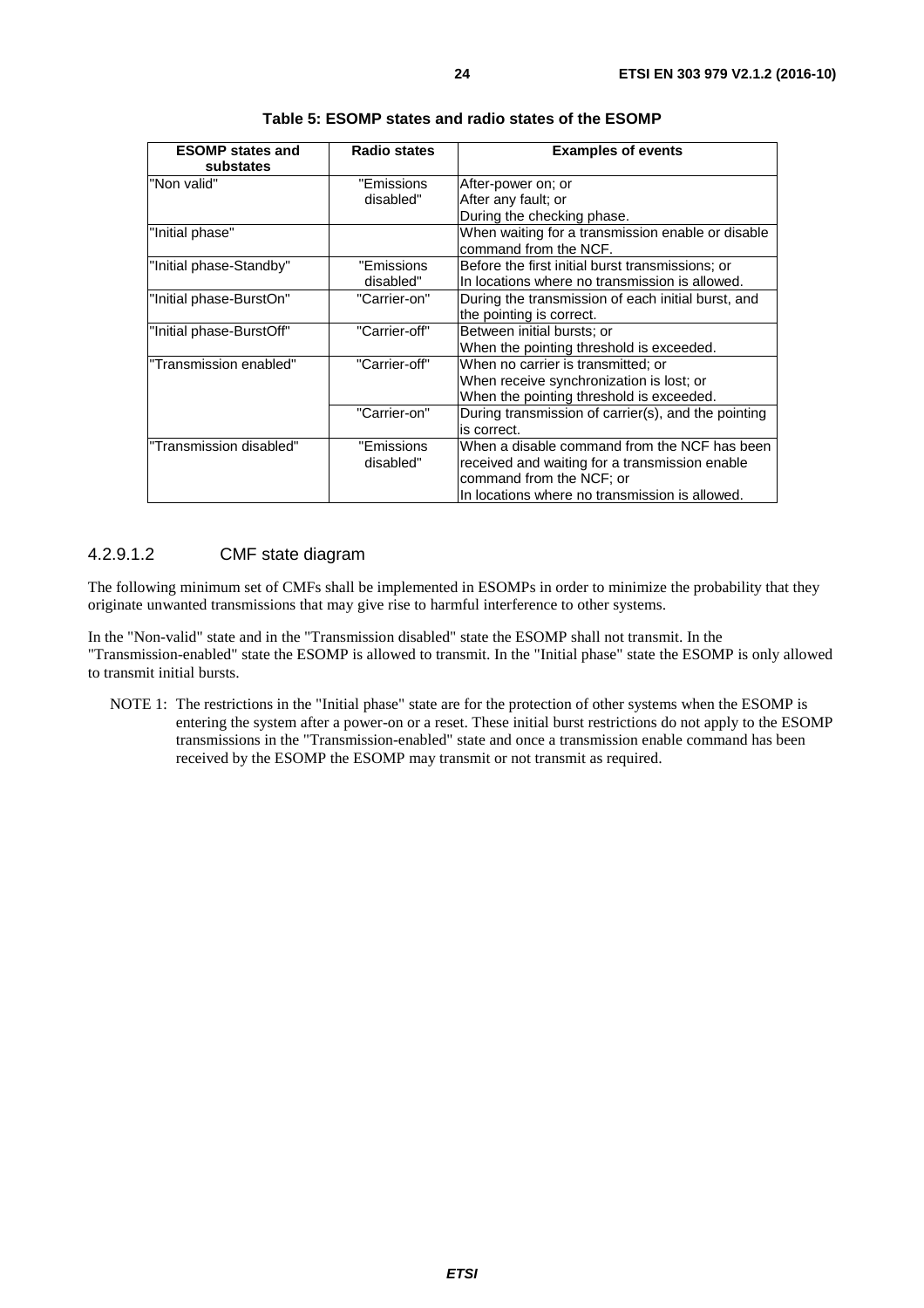<span id="page-24-0"></span>

CER: Cessation of Emissions Required;

- CENR: Cessation of Emissions Not Required;
- 
- SMP: System Monitoring Pass;<br>SMF: System Monitoring Fail; System Monitoring Fail;
- TxE: Transmission Enable command;
- TxD: Transmission Disable command;
- CCR: Control Channel correctly Received;<br>CCF: Control Channel reception Failure.
- Control Channel reception Failure.

#### **Figure 2: State transition diagram of the control and monitoring function of an ESOMP**

NOTE 2: From "Transmission disabled" state a TxE command may also result in a transition towards the "Initial phase" state.

When the ESOMP transmits several carriers having different frequencies, an ESOMP state machine as described above may be associated with each carrier or each set of carriers. The events then apply to the subsystem associated with the specific carrier or the specific set of carriers, rather than the whole ESOMP.

### 4.2.9.2 Processor monitoring

### 4.2.9.2.1 Justification

To ensure that the ESOMP can suppress its transmissions in the event of a processor sub-system failure.

### 4.2.9.2.2 Specification

The ESOMP shall incorporate a processor monitoring function for each of its processors involved in maintaining the performance requirements of the present document and in Control and Monitoring Functions (CMF).

The processor monitoring function shall detect failures of these processors' hardware and software.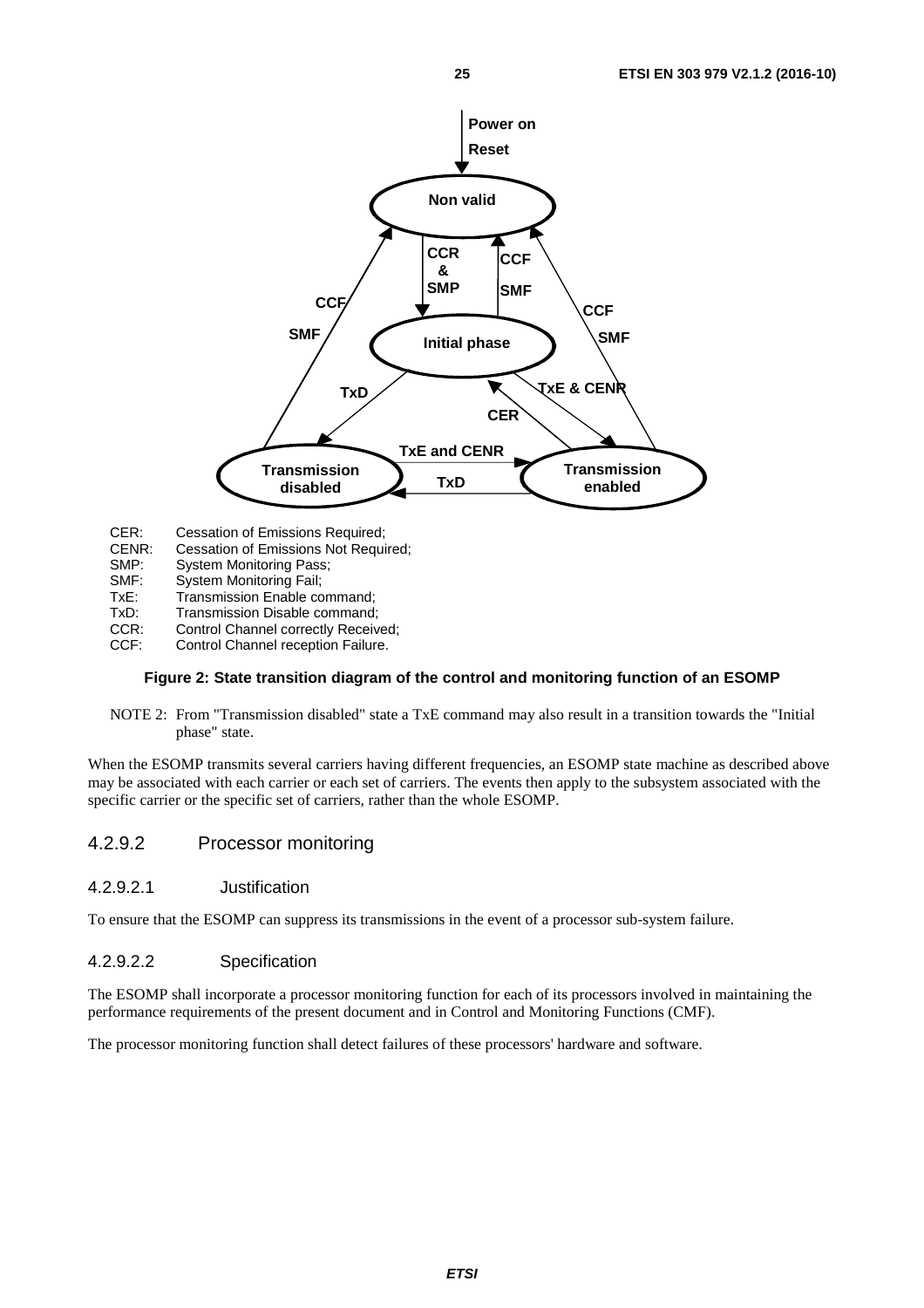<span id="page-25-0"></span>In the "Transmission enabled" state, the ESOMP shall enter the "Non valid" state or the "Carrier-off" radio state no later than 1 second after any fault condition occurs. In all states, the ESOMP shall enter the "Non valid" state within a maximum of 30 seconds after the occurrence of any persistent fault condition. Once in the "Non Valid" state, the ESOMP shall remain in the "Non Valid" state until the processor monitoring function has determined that all fault conditions have been cleared.

### 4.2.9.2.3 Conformance tests

Conformance tests shall be carried out in accordance with clause 6.10.3.

### 4.2.9.3 Transmit subsystem monitoring

#### 4.2.9.3.1 Justification

To ensure the inhibition of transmissions that are potentially harmful to other systems in the event of incorrect operation of the transmit frequency generation sub-system.

#### 4.2.9.3.2 Specification

The ESOMP shall monitor the operation of its transmit frequency generation sub-system and shall be able to detect:

- a) loss of frequency lock; or
- b) absence of Local Oscillator (LO) output signal.

No later than 1 second after any of these fault conditions of the transmit frequency generation sub-system occurs, the ESOMP shall enter the "Non-valid" state or the "Carrier-off" radio state until the transmit sub-system monitoring function has determined that all fault conditions have been cleared (see clause 4.2.9.2.2 for detailed specification).

#### 4.2.9.3.3 Conformance tests

Conformance tests shall be carried out in accordance with clause 6.10.4.

### 4.2.9.4 Power-on/Reset

#### 4.2.9.4.1 Justification

To demonstrate that the ESOMP achieves a controlled non-transmitting state following the powering of the unit, or the occurrence of a reset made by a local operator.

#### 4.2.9.4.2 Specification

During and following a reset the ESOMP shall remain in the "Non-valid" state until all the conditions for entering "Initial phase" have been satisfied.

### 4.2.9.4.3 Conformance tests

Conformance tests shall be carried out in accordance with clause 6.10.5.

### 4.2.9.5 Control Channel (CC) and Response Channel (RC)

### 4.2.9.5.1 Justification

To ensure that the ESOMP cannot transmit unless it correctly receives the CC messages from the NCF.

Control Channels (CC) are used by ESOMPs to receive control information from the NCF and Response Channels (RCs) to respond to the NCF. For an ESOMP designed to operate within networks where the NCF determines that the ESOMP shall cease emissions, then the CCs and RCs are also used for the dialogue with the NCF.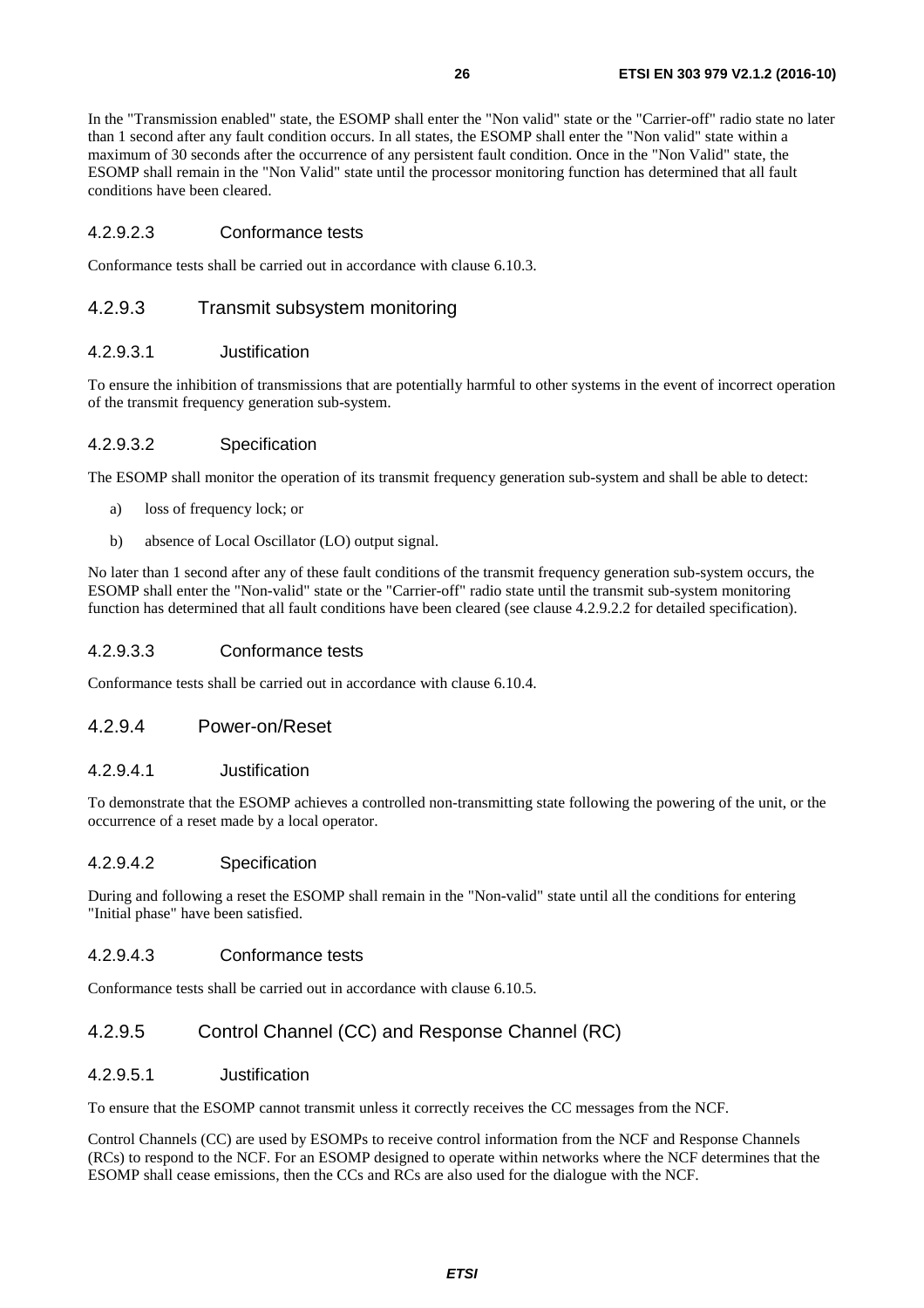#### <span id="page-26-0"></span>4.2.9.5.2 Specification

- 4.2.9.5.2.1 Specification 1: types of CCs and RCs
	- a) The ESOMP shall have at least one CC from the NCF. If exchange of information with the NCF is necessary for operation of the ESOMP then the ESOMP shall have at least one RC to the NCF (see clause 4.2.7). Each CC and each RC may be internal or external.

The types (internal or external) of each CC and each RC shall be declared by the applicant.

- NOTE 1: The availability of the network carrying the external  $CC(s)$  and  $RC(s)$  and the numbers of external  $CC(s)$ and RC(s) are not within the scope of the present document.
- NOTE 2: Some satellite operators may require that internal CC(s) and or RC(s) are available.
- b) The connection between the NCF and the ESOMP via the CCs and RCs shall be either permanent or shall be set up on a call by call basis through a switched network. In case of connection through a switched network the ESOMP shall be able to receive calls from the NCF and to initiate calls towards the NCF in order to set up the CCs and RCs.
- c) The ESOMP with an external CC shall not transmit without receiving an appropriate signal from the NCF indicating to the ESOMP that the NCF is alive and insuring that the ESOMP is pointing to the target satellite.

#### 4.2.9.5.2.2 Specification 2: CC Reception

- a) The ESOMP shall enter the "Non-valid" state if it does not correctly receive the CC from the NCF within a period not to exceed 30 seconds. This event is called a "CC disruption":
	- In the case of external CCs and RCs without permanent connection of the NCF with the ESOMP, the ability to receive CC messages from the NCF is the ability at any time to receive calls and messages within the timing requirements of the present document from the network through which is connected the NCF.
	- The inability to receive CC messages from the NCF may be due to the following various causes but not limited to them: no received signal from the NCF or from the network, a too low level received signal, no network accessible, the inability to lock onto the received carrier frequency, to demodulate, to decode, to receive calls and/or messages, a hardware failure or power off.
- b) The ESOMP shall remain in the "Non-valid" state as long as the ESOMP is unable to receive CC messages from the NCF.
- c) From the "Non-valid" state the ESOMP may enter the "Initial phase" state if the following conditions are met:
	- the ESOMP is able to receive CC messages from the NCF; and
	- no fault conditions are present.

### 4.2.9.5.3 Conformance tests

Conformance tests shall be carried out in accordance with clause 6.10.6.

#### 4.2.9.6 Network control commands

#### 4.2.9.6.1 Justification

These requirements ensure that the ESOMP is capable of:

- a) retaining a unique identification in the network;
- b) receiving commands from the NCF through its CC(s) and executing those commands.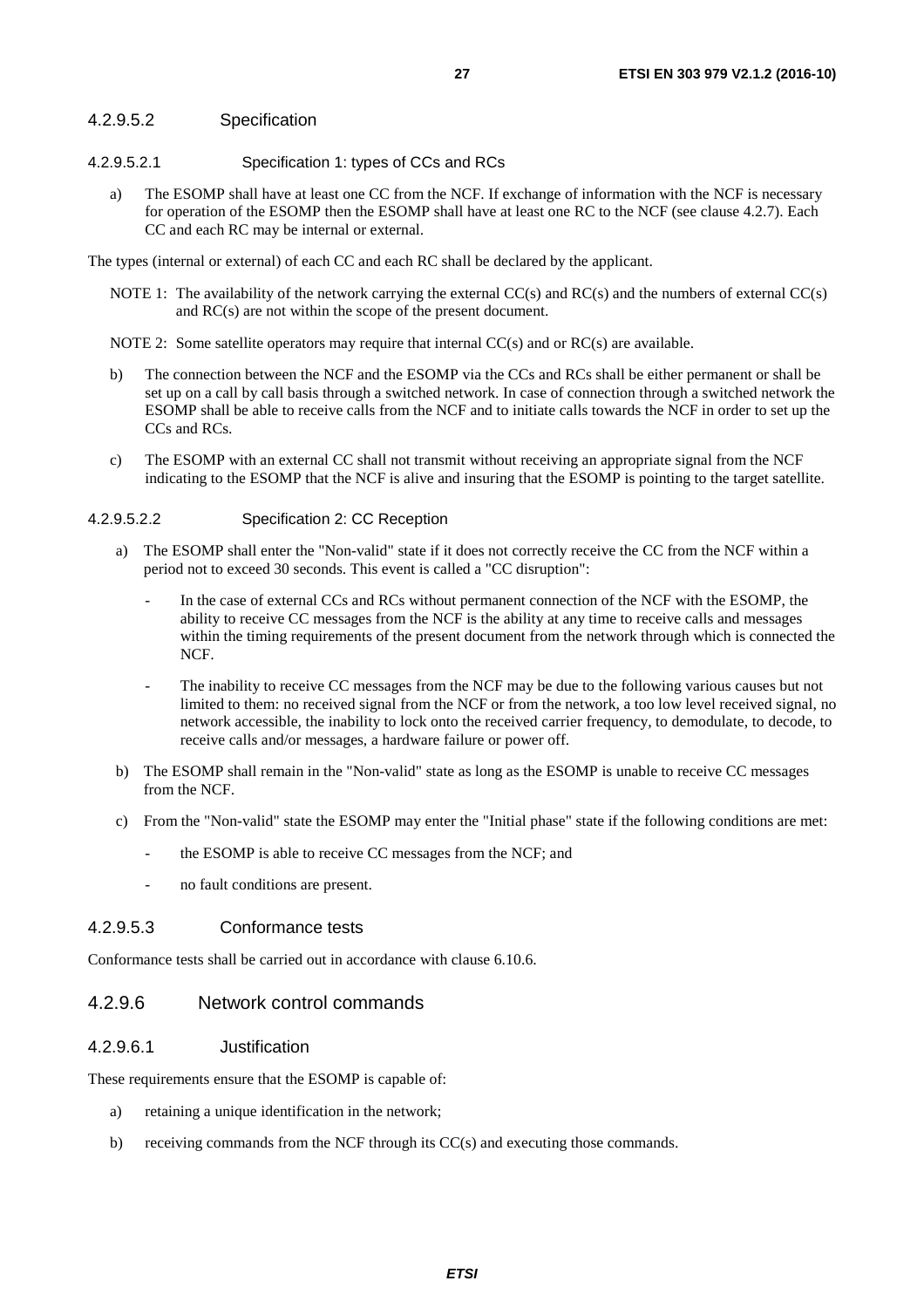### <span id="page-27-0"></span>4.2.9.6.2 Specification

The ESOMP shall hold, in non-volatile memory, its unique identification code in the network.

The ESOMP shall be capable of receiving through its CCs dedicated messages (addressed to the ESOMP) from the NCF, and which contain:

- Transmission Enable commands (TxE);
- Transmission Disable commands (TxD).

When in the "Initial phase" or "Transmission enabled" states, once a transmission disable command is received, within 1 second the ESOMP shall enter into, and shall remain in the "Transmission disabled" state until the transmission disable command is superseded by a subsequent transmission enable command (see also clause 4.2.7).

When in the "Initial phase" or "Transmission disabled" states, once a transmission enable command is received, the ESOMP may enter into the "Transmission enabled" state.

When entering the "Initial phase" from the "Non-valid" state, the last TxE or TxD command received from the NCF may be used by the ESOMP to enter the "Transmission enabled" state or the "Transmission disabled" state, respectively, if since the time of reception of that command no "CC disruption" has occurred.

NOTE: The physical unit in charge of the reception of the CCs, of the transmissions of the RCs and of the CC commands reception may be a separate and independent unit from the other units of the ESOMP or it may be common to several ESOMPs.

### 4.2.9.6.3 Conformance tests

Conformance tests shall be carried out in accordance with clause 6.10.7.

### 4.2.9.7 Initial burst transmission

#### 4.2.9.7.1 Justification

Restrictions on the initial burst transmissions are necessary to limit disturbance to other services.

#### 4.2.9.7.2 Specification

For systems where no transmission enable command is foreseen without request from the ESOMP, in the "Initial phase" state the ESOMP may transmit initial bursts:

- a) The ESOMP shall only transmit initial bursts after confirming that no cessation of emission applies where the ESOMP is located. This confirmation shall be obtained either by local means (see clause 4.2.7) or from the NCF via an external control channel.
- b) The duty cycle of the initial burst transmission shall not exceed 0,2 %, where the duty cycle is defined as the ratio of burst duration to the duration between two successive bursts.
- c) The initial burst shall be transmitted at an EIRP no greater than  $EIRP<sub>max</sub>$ .
- d) The duration between two successive bursts shall not be less than the required NCF response time as declared by the applicant. This response time is defined as the duration, measured at the ESOMP, between an initial burst transmission and the reception and processing of a transmission enable or disable command from the NCF which is never exceeded during 99 % of the cases under normal conditions in the system for which the ESOMP is designed, as declared by the applicant.

#### 4.2.9.7.3 Conformance tests

Conformance tests shall be carried out in accordance with clause 6.10.8.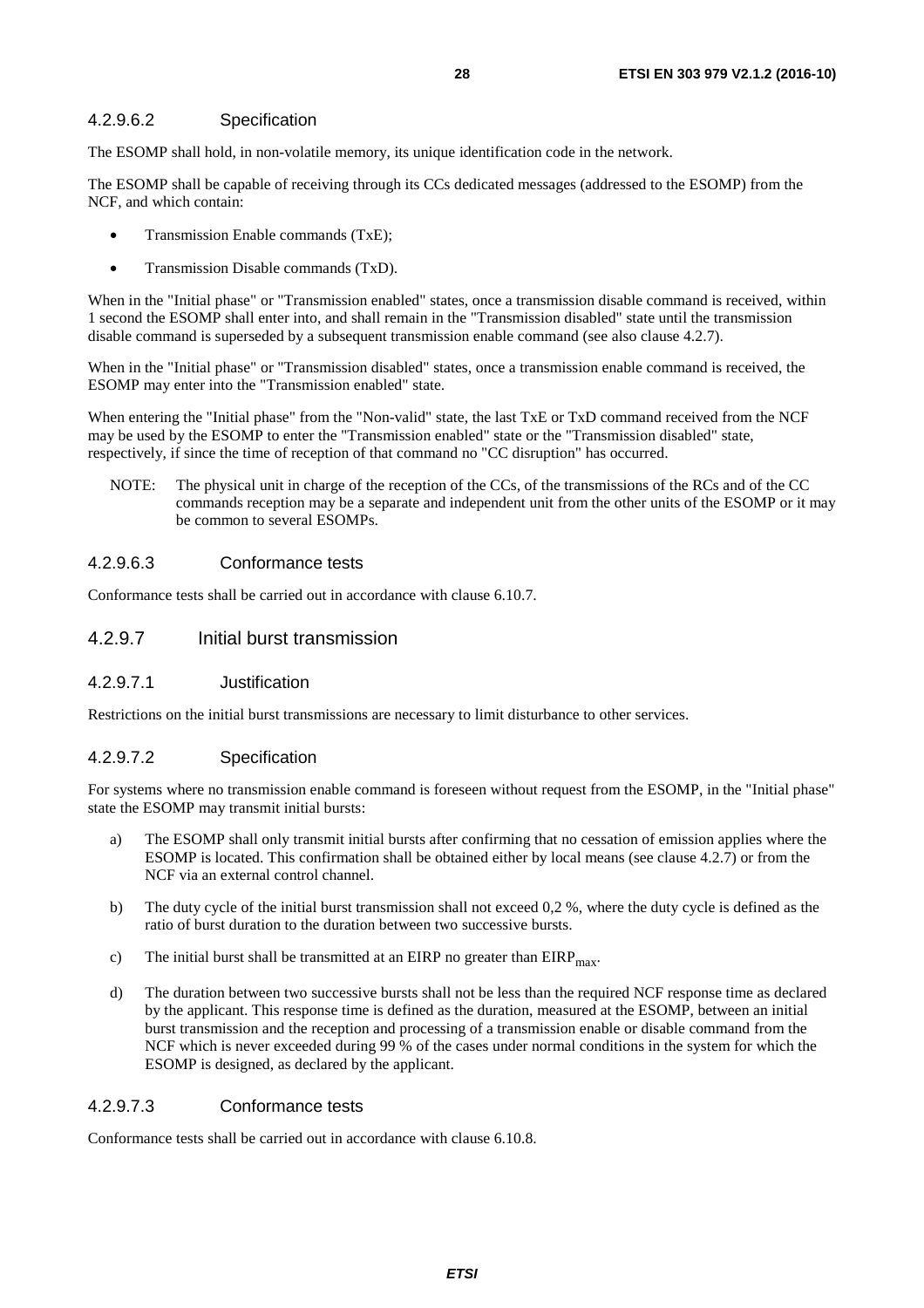### <span id="page-28-0"></span>4.2.9.8 Inhibition of transmissions

### 4.2.9.8.1 Justification

To ensure the correct inhibition of transmissions that are potentially harmful to other systems and persons in the event of signal blockage.

#### 4.2.9.8.2 Specification

ESOMP shall enter the "Carrier-off" radio state within a period not exceeding 1 second, whenever there is a loss of receive carrier (e.g. synchronization or signal level), and shall remain in this radio state until the receiver carrier has been restored.

If the receive carrier is not restored within  $IT_{max}$  (see clause 4.2.6.2), then the ESOMP shall transition to the "Initial phase" state.

The applicant shall declare the time to transition from "Carrier off" to "Carrier on" radio state  $(T_{trans})$  when in "Transmission enabled" state after the receive carrier is restored within  $IT<sub>max</sub>$ .

#### 4.2.9.8.3 Conformance tests

Conformance tests shall be carried out in accordance with clause 6.10.9.

### 4.2.10 Receive antenna off-axis gain pattern

### 4.2.10.1 Justification

To protect the wanted signals from interference from terrestrial services and from other satellite services.

### 4.2.10.2 Specification

The maximum antenna gain of each of the co-polarized components in any direction  $\varphi$  degrees from the antenna main beam axis shall not exceed the following limits:

|  | $G = 32 - 25 \log \varphi \, dB$ for $\varphi_{min} \le \varphi < 48^{\circ}$ |                                              |
|--|-------------------------------------------------------------------------------|----------------------------------------------|
|  | $G = -10$ dBi                                                                 | for $48^{\circ} \le \varphi \le 85^{\circ}$  |
|  | $G = 0$ dBi                                                                   | for $85^{\circ} \le \varphi \le 180^{\circ}$ |

where:

- $\varphi_{min} = 1^{\circ}$  or 100  $\lambda/D$  degrees, whichever is the greater, for  $D/\lambda \ge 50$ .
- $\varphi_{min} = 2^{\circ}$  or 114 (D/ $\lambda$ )<sup>-1.09</sup> degrees, whichever is the greater, for D/ $\lambda$  < 50.
- D is the nominal diameter of the antenna.

In addition the maximum antenna gain of each of the cross-polarized components in any direction φ degrees from the antenna main beam axis shall not exceed the following limits:

$$
G_x(\varphi) = 23 - 20 \log \varphi \, \text{dBi} \quad \text{for} \quad \varphi_r \le \varphi \le 7^\circ
$$

where:

 $\varphi_r$  is equal to 1° or 100  $\lambda/D$ , whichever is greater.

### 4.2.10.3 Conformance tests

Conformance tests shall be carried out in accordance with clause 6.11.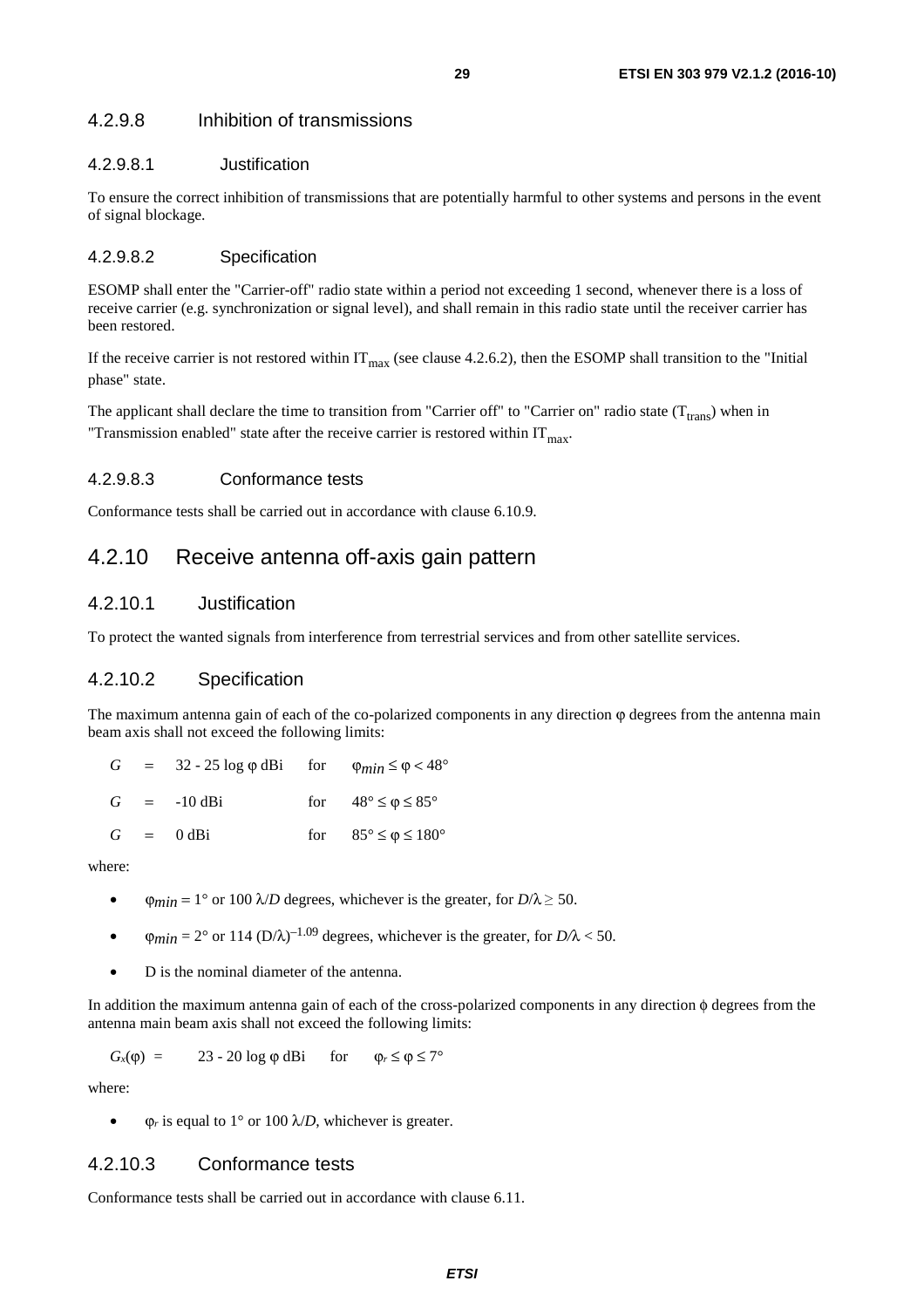### <span id="page-29-0"></span>4.2.11 Blocking performance

### 4.2.11.1 Justification

To prevent high power signals outside the receive frequency band from blocking the reception of signals inside the receive frequency band.

### 4.2.11.2 Specification

Receiver blocking is characterized here through gain compression for a signal inside the receive frequency band that is caused by another signal outside the receive frequency band at high power. The level of the other signal is compared to the level of a signal inside the receive frequency band that would cause the same gain compression.

Receiver blocking rejection at a particular frequency is defined as the level of a second signal at this frequency that causes a certain gain compression to a first signal inside the receive frequency band, minus the level of a second signal at a frequency inside the receive frequency band that causes the same gain compression.

The first signal shall be at the centre frequency of the receive frequency band and have a level in the operational range. The second signal shall cause a gain compression for the first signal of 1 dB.

The rejection shall comply with table 6.

|              | <b>Frequency</b> | <b>Minimum rejection</b>                                                       |
|--------------|------------------|--------------------------------------------------------------------------------|
|              | below 14 GHz     | 20dB                                                                           |
| 14 to 16 GHz |                  | 10dB                                                                           |
|              | 24 to 27,5 GHz   | 10dB                                                                           |
|              | Above 27,5 GHz   | 20 dB                                                                          |
| NOTE:        | further studies. | In the frequency ranges 16 to 17,5 GHz and 21,2 to 24 GHz, the rejection needs |

#### **Table 6: Receiver blocking rejection**

### 4.2.11.3 Conformance tests

Conformance tests shall be carried out in accordance with clause 6.12.

### 4.2.12 Adjacent Signal Selectivity

### 4.2.12.1 Justification

To enable reception of a wanted signal in presence of other signals on adjacent frequencies which are transmitted with high EIRP density from other satellites.

NOTE: The power level of signals transmitted from satellites in the same constellation are under control of the satellite operator. Signals transmitted from satellites in an adjacent orbit or from satellites in the GSO are attenuated by the discrimination available from antenna gain pattern.

### 4.2.12.2 Specification

Adjacent Signal Selectivity is a measure of a receiver's ability to receive a signal at its assigned channel frequency in the presence of an adjacent signal at a given frequency offset from the centre frequency of the assigned channel. The adjacent signal shall occupy the same bandwidth as the wanted signal. Frequency offset and relative power level of the adjacent signal compared to the wanted signal shall take the value given in table 7. BW is the wanted signal occupied bandwidth.

### **Table 7: Adjacent signal frequency and Power level**

| Sianal                  | $\,$ Centre frequency offset from wanted signal $\,$ Power level relative to wanted signal $\,$ |      |
|-------------------------|-------------------------------------------------------------------------------------------------|------|
| <b>Adiacent Carrier</b> | ВW                                                                                              | 7 dB |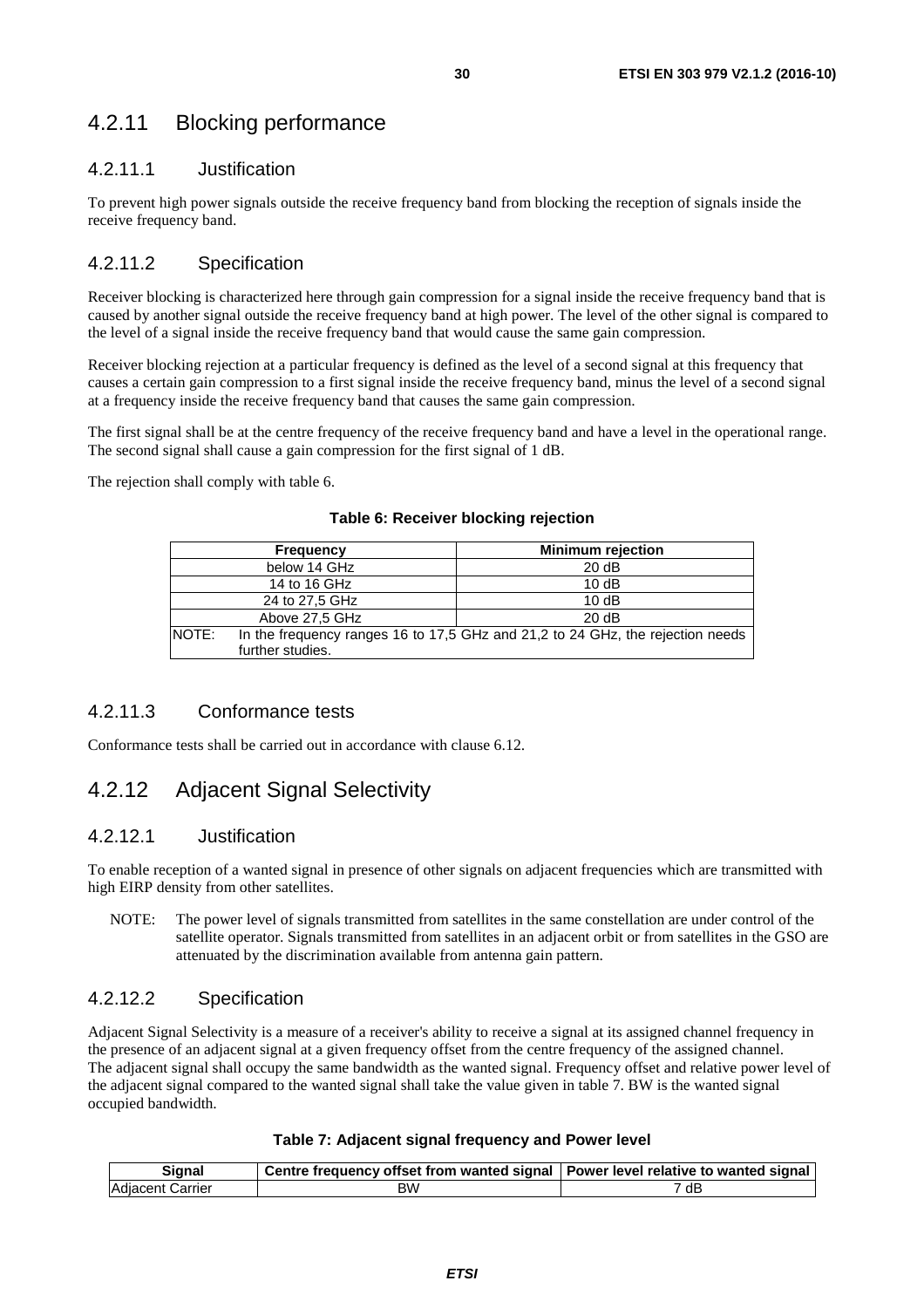<span id="page-30-0"></span>The decrease in the required signal to noise ratio in the presence of an adjacent signal shall be no more than 0,5 dB.

### 4.2.12.3 Conformance tests

Conformance tests shall be carried out in accordance with clause 6.13.

# 5 Testing for compliance with technical requirements

## 5.1 Environmental conditions for testing

Survivability testing shall be carried out prior to tests on the radiation and stabilization subsystems.

Tests defined in the present document shall be carried out at representative points within the boundary limits of the declared operational environmental profile.

## 5.2 Essential radio test suites

The essential radio test suites for a complete ESOMP are given in clause 6.

# 6 Test methods for all aspects of the ESOMP

### 6.1 General

### 6.1.1 General requirements

The present clause describes the general requirements for verifying that the performance of the EUT complies with the specifications. However, the specific testing methodology to be used for measuring performance is left to the applicant in order to allow the methodology to be matched to the EUT. The applicant shall maintain documentary evidence of the results obtained in performing the essential radio tests. At a minimum, the documentary evidence shall include:

- test setup (configurations, test equipment and calibration status);
- test conditions (environmental and operational parameters);
- method of testing;
- results of measurements, measurement resolution and uncertainty; and
- statement of compliance with technical specifications of the present document.

The test conditions for each test shall be representative of the intended operational environment and be noted in the test report where it has a significant effect on the measurement results.

The type, termination and length of each cable used shall be representative of the intended installation and recorded in the test report. For maximum cable lengths longer than 10 m, as declared by the applicant, the tests shall be performed with cables no shorter than 10 m.

### 6.1.2 Interpretation of measurement results

The interpretation of the results for the measurements described in the present document shall be as follows:

- the measured value related to the corresponding limit shall be used to decide whether an equipment meets the requirements of the present document;
- the measurement uncertainty value for the measurement of each parameter shall be recorded;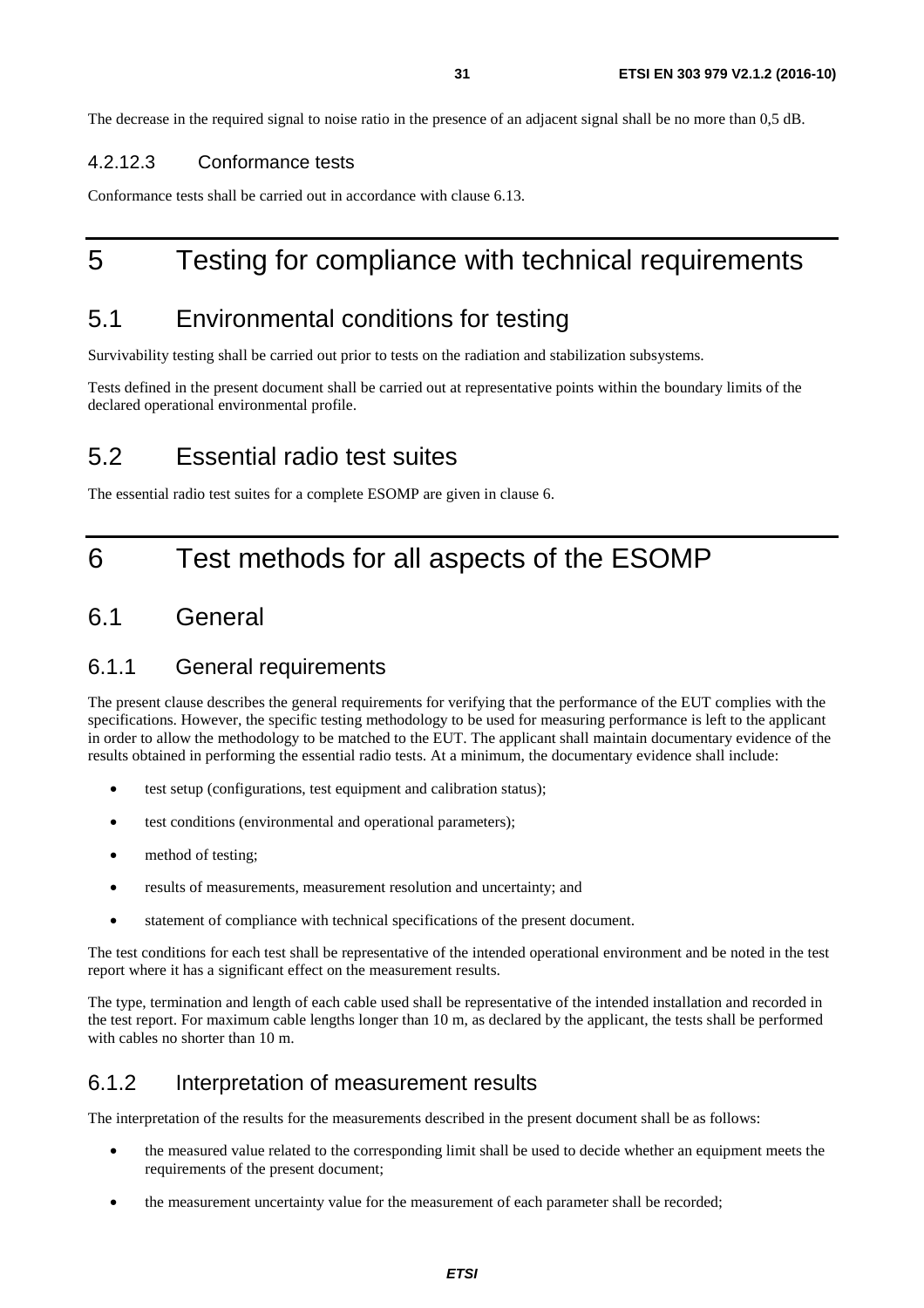• the recorded value of the measurement uncertainty shall be wherever possible, for each measurement, equal to or lower than the figures in table 6.

For the test methods, according to the present document, the measurement uncertainty figures shall be calculated in accordance with the guidance provided in ETSI TR 100 028 [\[1](#page-9-0)] and shall correspond to an expansion factor (coverage factor)  $k = 1.96$  or  $k = 2$  (which provide confidence levels of respectively 95 % and 95.45 % in the case where the distributions characterizing the actual measurement uncertainties are normal (Gaussian)).

Table 8 is based on such expansion factors.

| Table 8: Maximum measurement uncertainties |  |
|--------------------------------------------|--|
|                                            |  |

| <b>Parameter</b>                      | <b>Maximum expanded</b><br>measurement Uncertainty |
|---------------------------------------|----------------------------------------------------|
| Radio frequency                       | $±1 \times 10^{-7}$                                |
| Radiated RF power (up to 40 GHz)      | $±6$ dB                                            |
| Radiated RF power (above 40 GHz)      | $\pm 8$ dB                                         |
| Conducted Measurements (up to 18 GHz) | $±1.5$ dB                                          |
| Conducted Measurements (up to 40 GHz) | $\pm 2.5$ dB                                       |
| Conducted Measurements (above 40 GHz) | $±4$ dB                                            |
| Temperature                           | ±1 °C                                              |
| Humidity                              | ±5%                                                |
| DC and low frequency voltages         | $\pm 3\%$                                          |

"Standard" measurement equipment is available up to a frequency range of around 66 GHz with a sensitivity of -72 dBm at 18 GHz down to around -64 dBm at 40 GHz (1 MHz RBW, 3 MHz VBW, 100 MHz span). For higher frequencies the sensitivity will further decrease.

The measurement uncertainty of measurements in the range above 40 GHz (millimetre domain) will be clearly above the initially assumed 6 dB for radiated measurements below 40 GHz. A value of 8 dB seems to be more adequate. Precise values of measurement uncertainty require calibration, and there are limitations.

This maximum uncertainty value above 40 GHz is also dependent upon the maximum dimensions of the antenna of the equipment under test and is also dependent upon gain specifications of antennae.

Additional information on radiated measurements up to 100 GHz is available in ETSI TS 103 052 [\[i.3\]](#page-10-0).

The test site and the method of measurement shall also be in accordance with CISPR 16-1-4 [\[5](#page-9-0)] as applicable.

Where a radome is required in operation, the tests should be conducted with the radome in place or, if testing with the radome in place is impractical, then an appropriate analytic technique shall be used to compensate for the absence of the radome.

To enable the performance tests to be carried out the use of an NCF or a Special Test Equipment (STE), made available by the applicant or system provider, may be necessary. Since this STE will be specific for the particular system, it is not possible to provide detailed specifications in the present document. However, the following baseline is provided:

- if the ESOMP requires to receive a modulated carrier from the satellite in order to transmit, then special test arrangements are required to simulate the satellite signal, thus enabling the ESOMP to transmit allowing measurement of transmission parameters;
- any characteristic of these special test arrangements which may have direct or indirect effects on the parameters to be measured shall be clearly stated by the applicant.

All tests with carrier-on shall be undertaken with the transmitter operating at  $EIRP<sub>max</sub>$ , as per the specific requirement, and with the normal radio operating parameters, as declared by the applicant.

If the Equipment Under Test (EUT) is an ESOMP that requires hardware and/or software modification(s) performed by the applicant for these tests then full documentation of such modification(s) shall be provided to demonstrate that the modification(s) will simulate the required test condition, without its main characteristics being changed.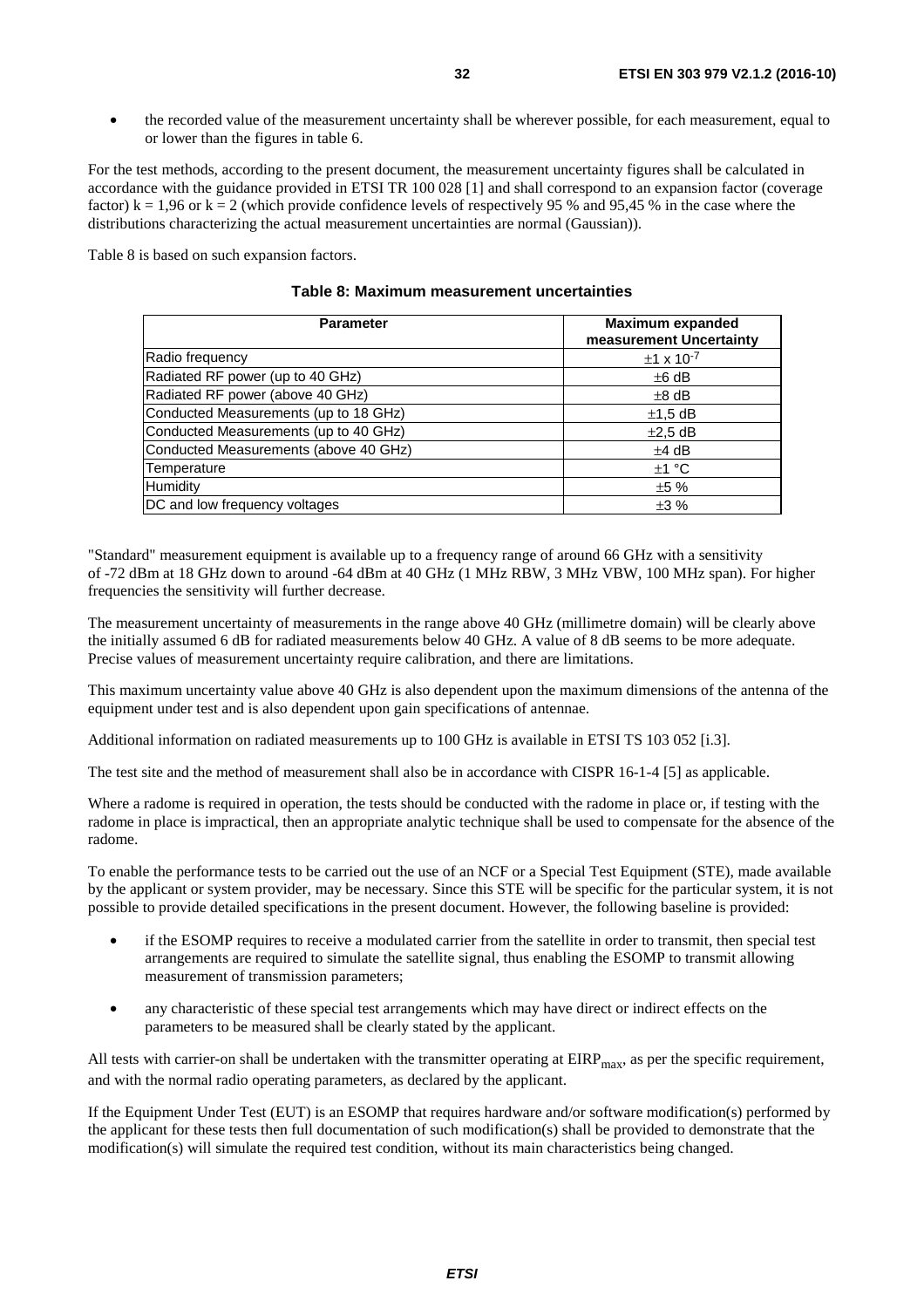### <span id="page-32-0"></span>6.1.3 Measuring receiver

The term "measuring receiver" refers to a frequency-selective voltmeter or a spectrum analyser. In order to obtain the required sensitivity, a narrower measurement bandwidth may be necessary. In such cases, this shall be stated in the test report form. The bandwidth of the measuring receiver and the deployed detectors shall be as given in table 9.

| Frequency range: (f)                                                                                  | Measuring receiver bandwidth | <b>Detector</b>       |  |  |  |
|-------------------------------------------------------------------------------------------------------|------------------------------|-----------------------|--|--|--|
| 30 MHz $\leq$ f $\leq$ 1 000 MHz                                                                      | 100 kHz or 120 kHz           | peak/RMS (see note 1) |  |  |  |
| 1 000 MHz < $f \leq 40$ GHz                                                                           | 1 MHz                        | peak/RMS              |  |  |  |
| $f > 40$ GHz                                                                                          | 1 MHz (see note 2)           | peak/RMS              |  |  |  |
| NOTE 1: With the values from the peak and the RMS detector the quasi peak value can be calculated for |                              |                       |  |  |  |
| particular measurement applications.                                                                  |                              |                       |  |  |  |
| NOTE 2: The actual frequency accuracy shall be taken into account to determine the minimum            |                              |                       |  |  |  |
| measurement bandwidth possible.                                                                       |                              |                       |  |  |  |

#### **Table 9: Measurement receiver parameters**

In case a narrower measurement bandwidth was used, the following conversion formula has to be applied:

$$
B = A + 10 \log \frac{BWref}{BW \text{ MEASURED}}
$$

where:

- A is the value at the narrower measurement bandwidth;
- B is the value referred to the reference bandwidth; or
- use the measured value, A, directly if the measured spectrum is a discrete spectral line. (A discrete spectrum line is defined as a narrow peak with a level of at least 6 dB above the average level inside the measurement bandwidth.)

# 6.2 Off-axis spurious radiation

### 6.2.1 General

The tests for the ESOMP specification in clause 4.2.1.2 shall be conducted in "Carrier on", "Carrier off" and "Emissions disabled" radio states as required. The tests in "Carrier on" radio state shall be undertaken with the transmitter operating at  $EIRP<sub>max</sub>$ .

### 6.2.2 Test method

### 6.2.2.1 General

The applicant shall declare the test methods used to identify frequencies of off-axis spurious radiation and to measure (or calculate) the radiated power levels of identified spurious radiations.

NOTE: For the purposes of this procedure, the measuring antenna is aligned to the polarization which produces the largest response between the EUT and the measuring antenna.

The tests for the specification in clause 4.2.1.2 shall be limited to the "Carrier-on" radio state. The tests shall be undertaken with the transmitter operating at  $EIRP<sub>max</sub>$ .

The ESOMP may be tested with or without antenna. An "EUT with antenna" is an ESOMP with integral antenna. An "EUT without antenna" is an ESOMP with the removable antenna removed.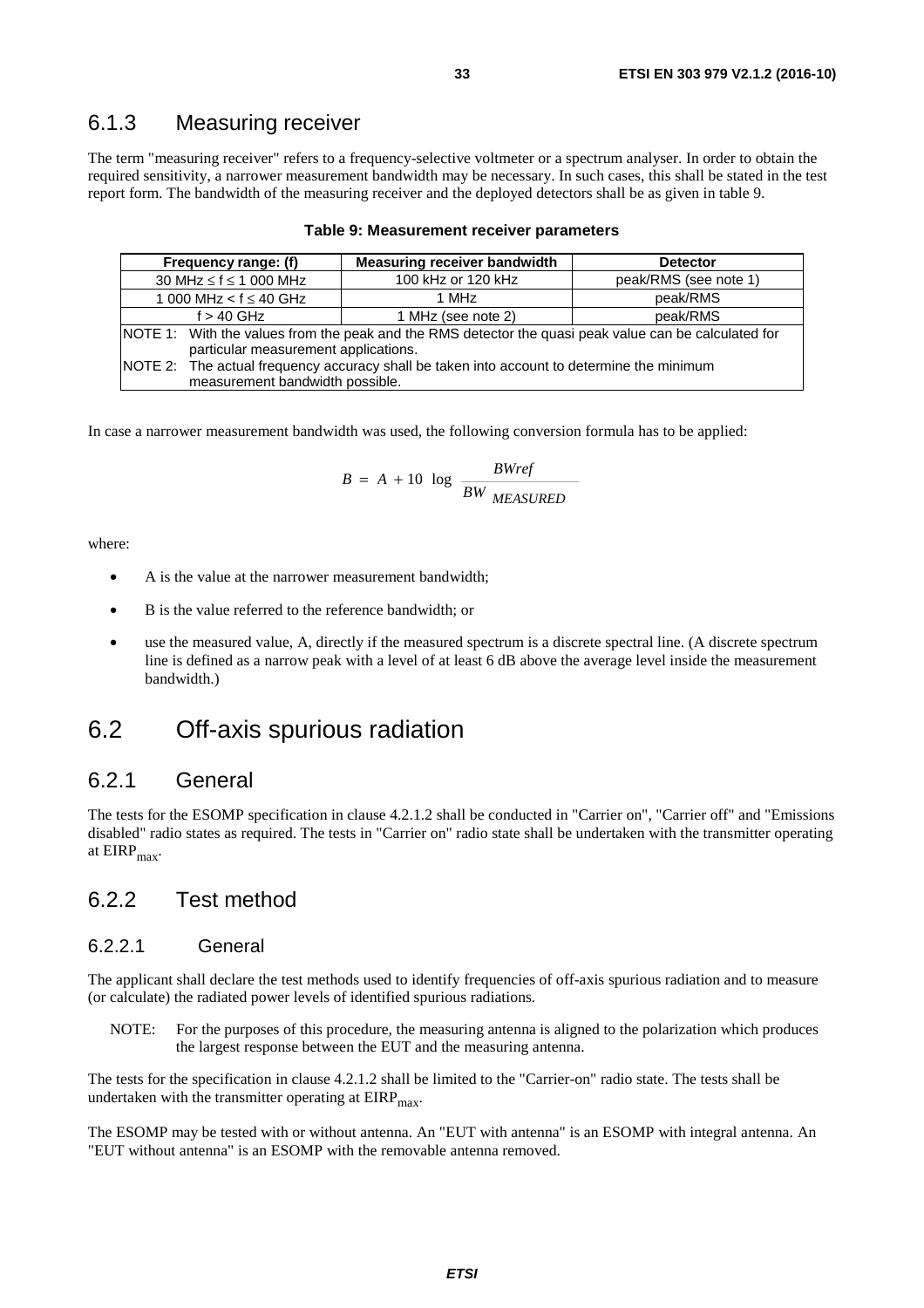<span id="page-33-0"></span>In the case where the ESOMP antenna is remotely mounted from the associated electronics, the connecting cable shall be of the same type and length as specified by the applicant in the installation manual. If the cable is normally longer than 10 m, a cable of 10 m in length may be used for the test. The type and length of cable used shall be entered in the test report.

The EUT shall be terminated with matched impedance at the terrestrial ports if recommended by the applicant in the user documentation and if there is no associated equipment connected to each port.

For frequencies up to 80 MHz the measuring antenna shall be a balanced dipole with a length equal to the 80 MHz resonant length and shall be matched to the feeder by a suitable balanced transforming device. Measurements with broad band antennas are also possible provided that the test site has been validated according to CISPR 16-1-4 [\[5](#page-9-0)].

For frequencies between 80 MHz and 1 000 MHz the measuring antenna shall be a balanced dipole which shall be resonant in length. Measurements with broadband antennas are also possible provided that the test site has been validated according to CISPR 16-1-4 [[5\]](#page-9-0).

For frequencies above 1 000 MHz the antenna shall be a horn radiator of known gain/frequency characteristics. When used for reception the antenna and any associated amplification system shall have an amplitude/frequency response within  $\pm 2$  dB of the combined calibration curves across the measurement frequency range considered for the antenna. The antenna is mounted on a support capable of allowing the antenna to be used in either horizontal or vertical polarization and at the specified height.

### 6.2.2.2 Multi-carrier operation

For ESOMPs designed to transmit simultaneously several carriers the verification up to 1 000 MHz shall be performed with one or more carriers and the verification above 1 000 MHz shall be repeated for each combination of carriers declared by the applicant.

For each combination of carriers the applicant shall declare the carriers' centre frequencies and characteristics, the maximum value of the total on-axis EIRP of the carriers and the relative levels of the carriers (in dBs) at the input or output of the HPA or antenna.

In the case of combinations of carriers with identical characteristics and when the power at the input of the HPA does not exceed the maximum input power with two carriers, the verification may be limited to the case with two carriers and with the maximum frequency separation between them.

In any other case, the number of configurations to be verified above may be limited to the cases which can be proven by the applicant, by documentary evidence or demonstration, to generate the maximum EIRP density level of the out-of-band emissions due to inter-modulation products.

### 6.2.3 Measurements up to 1 000 MHz

### 6.2.3.1 Test site

The test shall be performed either in an open area test site, a semi-anechoic chamber or an anechoic chamber. Ambient noise levels shall be at least 6 dB below the applicable unwanted emissions limit.

The open area test site shall be flat, free of overhead wires and nearby reflecting structures, sufficiently large to permit aerial placement at the specified measuring distance and provide adequate separation between aerial, test unit and reflecting structures, according to CISPR 16-1-4 [\[5](#page-9-0)].

For both the open area test site and the semi-anechoic chamber a metal ground plane shall be inserted on the natural ground plane and it shall extend at least 1 m beyond the perimeter of the EUT at one end and at least 1 m beyond the measurement antenna at the other end.

The distance between the EUT and the measuring antenna should be 10 m. For measurements at a different distance an inverse proportionality factor of 20 dB per decade shall be used to normalize the measured data to the specified distance for determining compliance. Care should be taken in measurement of large test units at 3 m at frequencies near 30 MHz due to near field effects.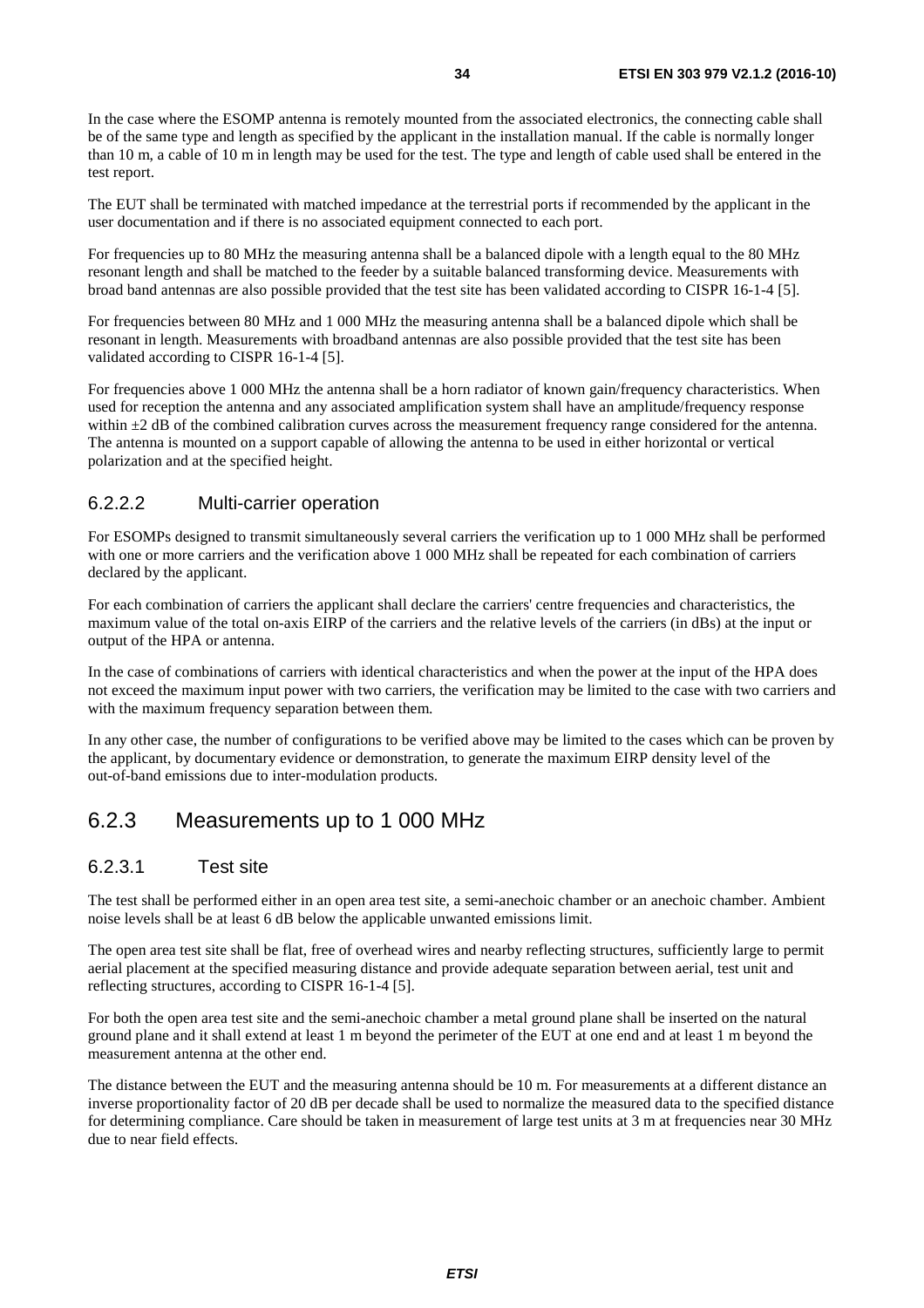### <span id="page-34-0"></span>6.2.3.2 Measuring receivers

Measuring receivers shall conform to the following characteristics:

- the response to a constant amplitude sine wave signal shall remain within  $\pm 1$  dB across the frequency range of interest;
- quasi-peak detection shall be used in a -6 dB bandwidth of 120 kHz;
- the receiver shall be operated below the 1 dB compression point.

### 6.2.3.3 Procedure

- a) The EUT shall be an EUT with antenna or, preferably, without antenna but with the antenna flange terminated by a dummy load.
- b) The EUT shall be in the "Carrier-on" radio state.
- c) The EUT shall be rotated through 360° and, except in an anechoic chamber, the measuring antenna shall be rotated and height varied from 1 m to 4 m above the ground plane to determine the maximum emission.
- d) All identified spurious radiation shall be measured and noted in frequency and level.

### 6.2.4 Measurements above 1 000 MHz

### 6.2.4.1 General

The spectrum analyser resolution bandwidth shall be set to the specified measuring bandwidth or as close as possible. If the resolution bandwidth is different from the specified measuring bandwidth, bandwidth correction shall be performed for the noise-like wideband spurious.

For an EUT with antenna the tests shall be performed in two stages for both the "Carrier-on" and "Carrier-off" radio states:

- Procedure a): Identification of the significant frequencies of spurious radiation.
- Procedure b): Measurement of radiated power levels of identified spurious radiation.

For an EUT without antenna the tests shall be performed in three stages for both the "Carrier-on" and "Carrier-off" radio states:

- Procedure a): Identification of the significant frequencies of spurious radiation.
- Procedure b): Measurement of radiated power levels of identified spurious radiation.
- Procedure c): Measurement of conducted spurious radiation radiated through the antenna flange.

### 6.2.4.2 Identification of the significant frequencies of spurious radiation

### 6.2.4.2.1 Test site

The identification of frequencies emitting from the EUT shall be performed either in an anechoic chamber, an open area test site or a semi-anechoic chamber with the test antenna close to the EUT and at the same height as the volume centre of the EUT.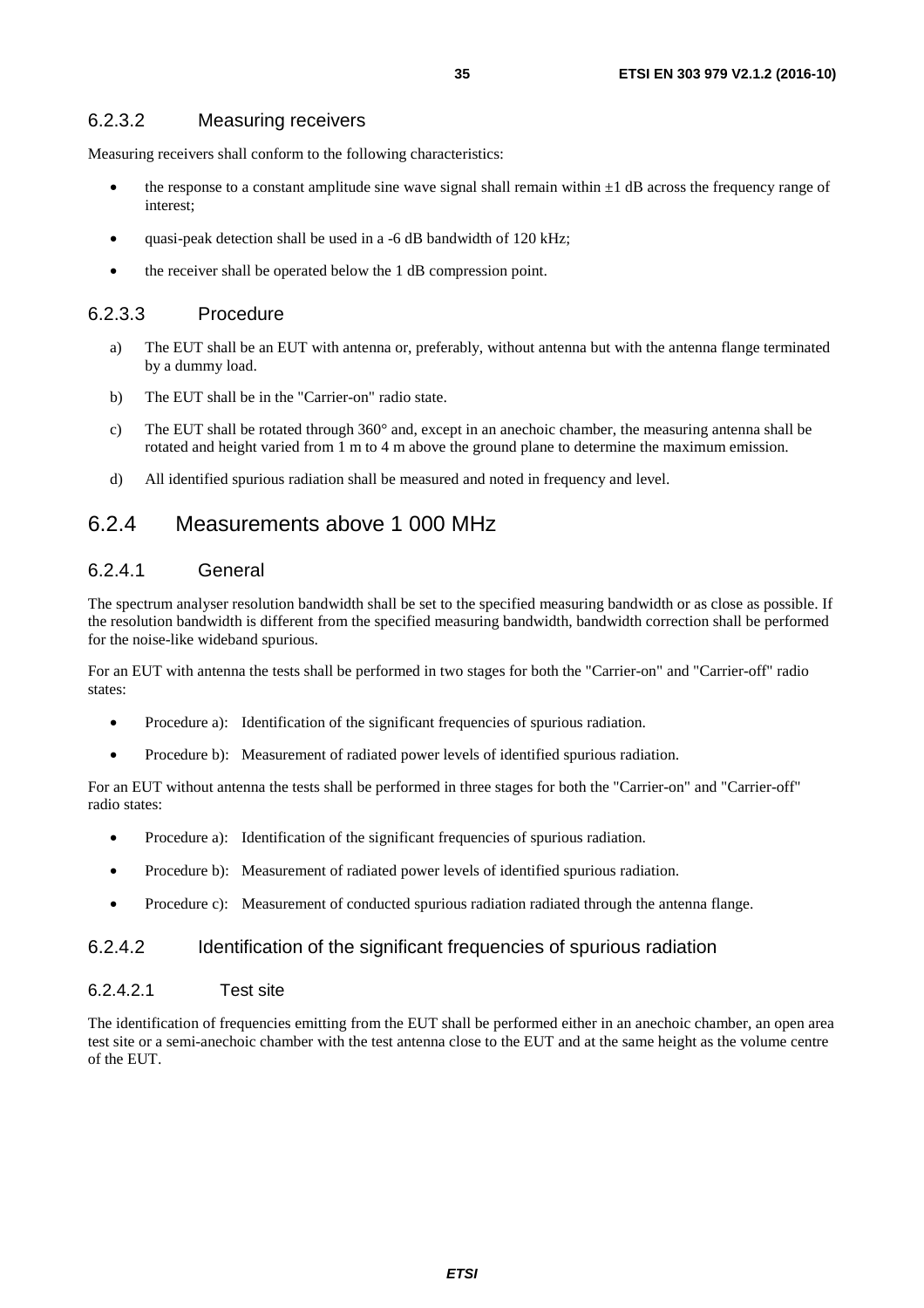### <span id="page-35-0"></span>6.2.4.2.2 Procedure

- a) The EUT shall be in the "Carrier-off" radio state.
- b) For an EUT with antenna the main beam of the antenna shall have an angle of elevation corresponding to 8 dBi antenna gain, and, for an EUT without antenna the antenna flange shall be terminated by a dummy load.
- c) The receivers shall scan the frequency band while the EUT revolves.
- d) The EUT shall be rotated though 360° and the frequency of any spurious signals noted for further investigation.
- e) For an EUT with antenna the test shall be repeated with the test antenna being in the opposite polarization.
- f) The test shall be repeated in the "Carrier-on" radio state while transmitting one modulated carrier at maximum power.

### 6.2.4.3 Measurement of radiated power levels of identified spurious radiation

### 6.2.4.3.1 Test site

The measurement of each spurious radiation noted during procedure a) of the test shall be performed on a test site that is free from reflecting objects, i.e. either an open-area test site, a semi-anechoic chamber or an anechoic chamber.

#### 6.2.4.3.2 Procedure



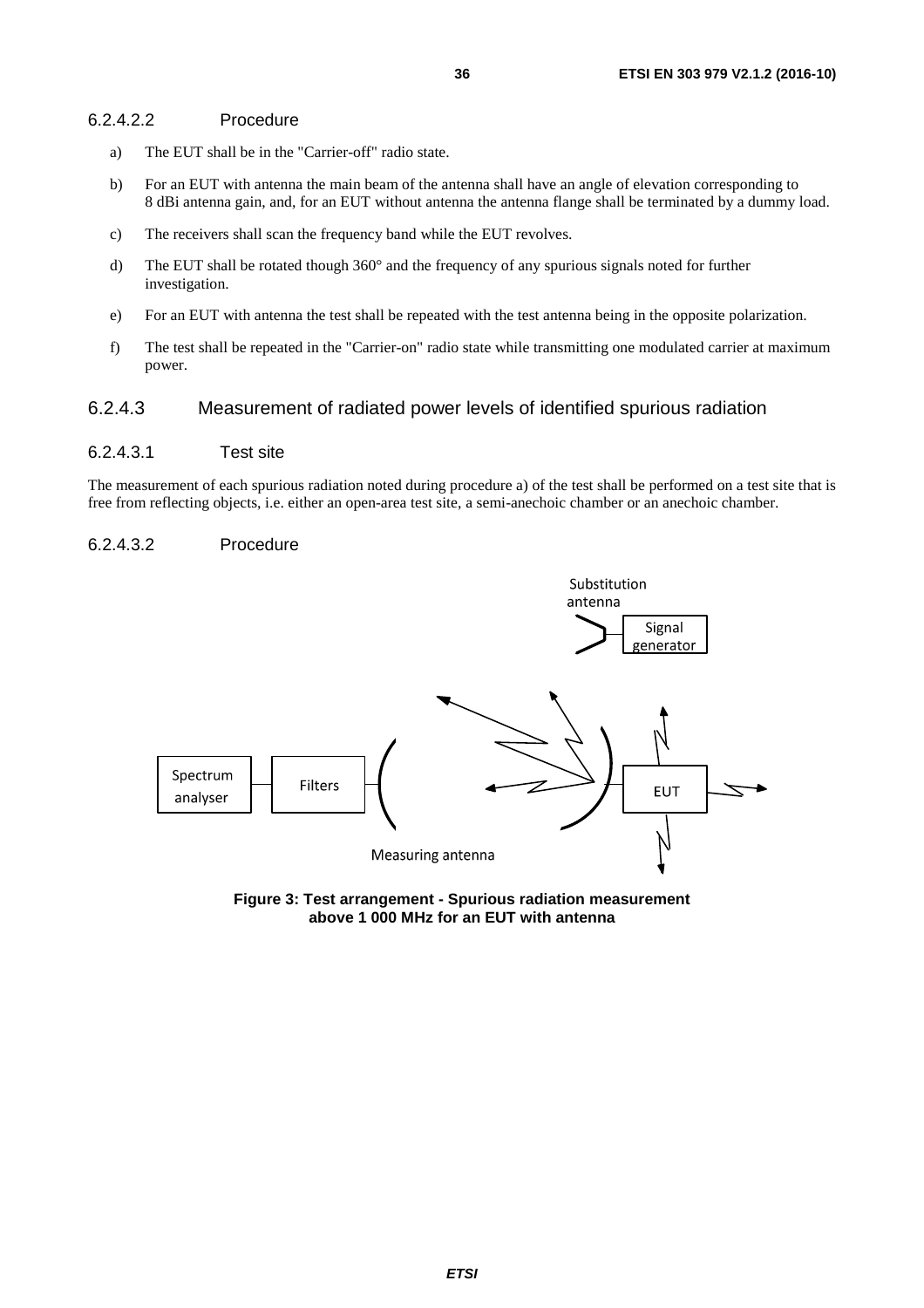<span id="page-36-0"></span>

#### **Figure 4: Test arrangement - spurious radiation measurements above 1 000 MHz for an EUT without antenna**

- a) The test arrangement shall be as shown in figures 3 or 4.
- b) The EUT shall be installed at a height between 0,5 m and 1,0 m on a non-metallic turntable. For an EUT with separable components, the components shall be separated by 1 m to 2 m. For the test arrangement shown in figure 3 the main beam of the antenna shall have an angle of elevation sufficient to achieve a peak gain of 8 dBi in the direction the test receiver. Necessary precautions should be taken to avoid EUT emissions towards GSO satellite networks and NGSO satellite systems.
- c) The measuring antenna shall be positioned at a distance from the EUT (e.g. 3 m, 5 m, 10 m) relevant to the applied test site. The measuring antenna shall be adjusted in height and the EUT rotated, while the EUT is in the appropriate carrier condition, for a maximum response on the associated spectrum analyser at each spurious frequency previously identified, this response level shall be noted. The adjustment in height of the measuring antenna does not apply when an anechoic chamber is being used. The measuring antenna shall never enter the 8 dBi off-axis cone around the main beam direction.
- d) The investigation shall be repeated with the measuring antenna in the opposite polarization and the response level similarly noted.
- e) The EUT shall be replaced by the substitution antenna to which is connected a signal generator. The main beam axes of the measuring and substitution antennas shall be aligned. The distance between these antennas shall be the distance determined under test c).
- f) The substitution and measuring antennas shall be aligned in the polarization which produced the larger response between the EUT and the test antenna in steps c) and d).
- g) The output of the generator shall be adjusted so that the received level is identical to that of the previously noted largest spurious radiation.
- h) The output level of the signal generator shall be noted. The EIRP of the spurious radiation is the sum, in dB, of the signal generator output plus the substitution antenna isotropic gain minus the interconnection cable loss.

### 6.2.4.4 Measurement of conducted spurious radiation at the antenna flange

#### 6.2.4.4.1 Test site

There are no requirements for the test site to be used for this test.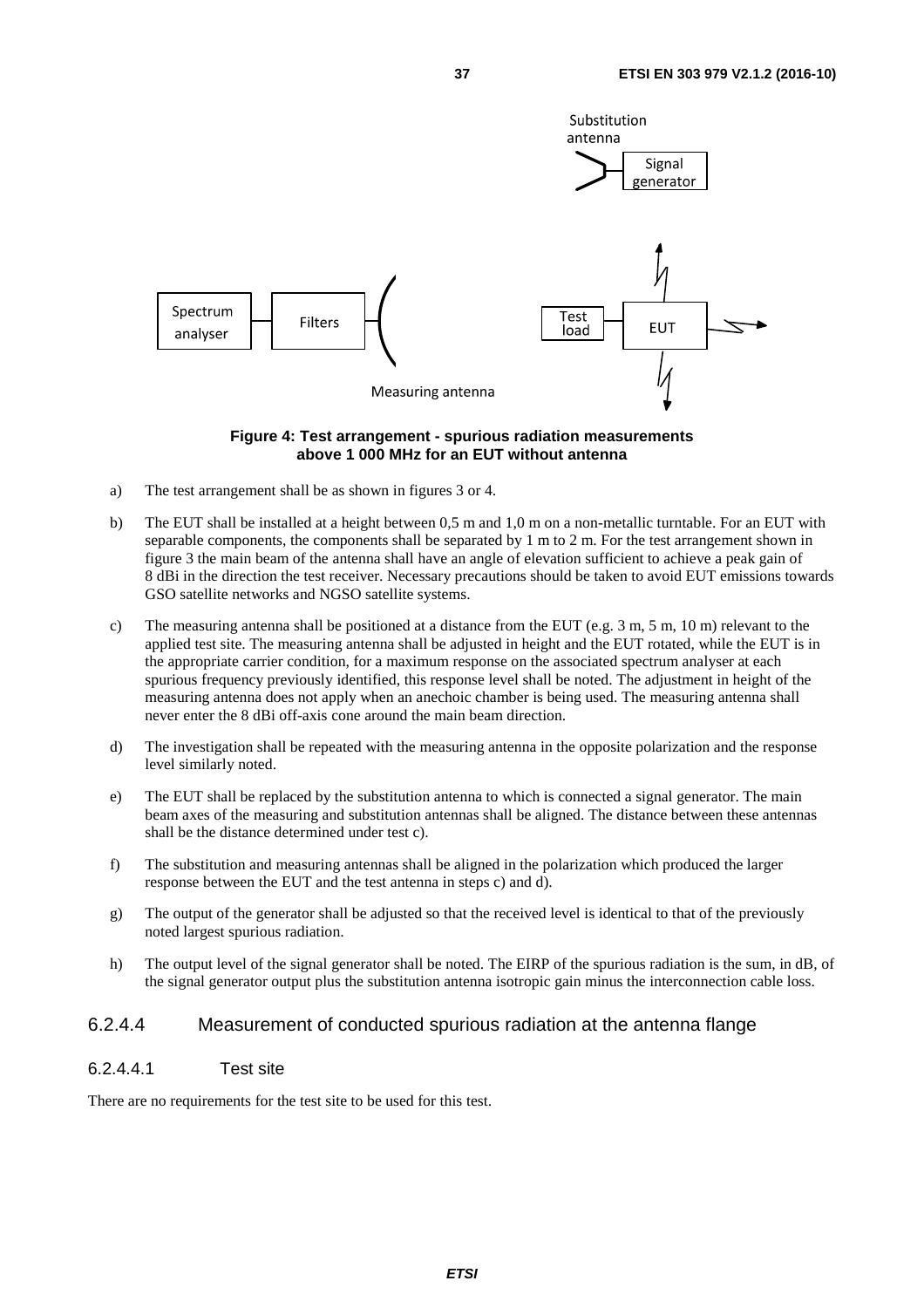### <span id="page-37-0"></span>6.2.4.4.2 Procedure



#### **Figure 5: Test arrangement - conducted spurious radiation above the cut-off frequency**

- a) The test arrangement shall be as shown in figure 5 with the notch filter being optional. In order to protect the spectrum analyser while ensuring the necessary measurement accuracy, particularly close to the carrier, if a notch filter is used it shall be tuned to the transmit carrier frequency.
- b) The frequency range from the cut-off frequency of the waveguide of the EUT to 60 GHz shall be investigated for spurious radiation while in the "Carrier-on" radio state with the carrier being at maximum power and normally modulated.
- c) To obtain the off-axis spurious EIRP the maximum measured antenna transmit gain, measured at the frequency of the identified unwanted emission, for off-axis angles greater than 7°, shall be added to the measured power density and any correction or calibration factors summated with the result. If agreed by the applicant, it shall be acceptable that the worst case value assumed (i.e. 8 dBi for off-axis angles greater than 7°) is used in place of the maximum off-axis antenna gain at the frequency of the identified unwanted emission.
- d) The test shall be repeated in the "Carrier-off" radio state.

# 6.3 On-axis spurious radiation

### 6.3.1 Test method

### 6.3.1.1 General

The tests shall be undertaken with the transmitter operating at  $EIRP<sub>max</sub>$ .

### 6.3.1.2 Test site

There are no requirements for the test site to be used for this test.

### 6.3.1.3 Method of measurement

### 6.3.1.3.1 General

For ESOMP equipment for which measurements at the antenna flange are possible and agreed by the applicant, the measurements shall be performed at the antenna flange.

For ESOMP equipment for which measurements at the antenna flange are not possible or not agreed by the applicant, the measurements shall be performed with a test antenna.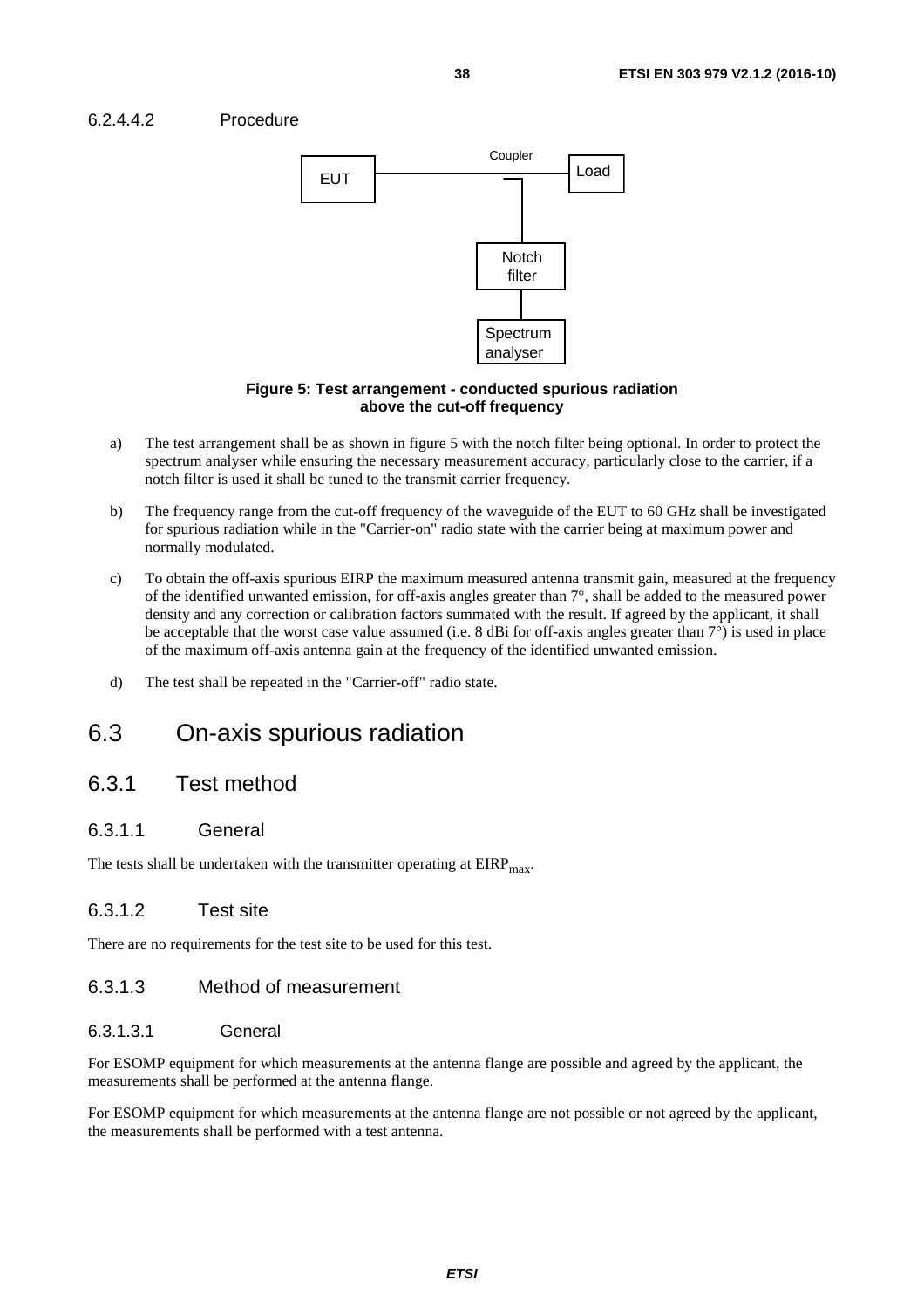### <span id="page-38-0"></span>6.3.1.3.2 Method of measurement at the antenna flange

#### 6.3.1.3.2.1 General

- a) The test arrangement shall be as shown in figure 5 with the notch filter being optional. In order to protect the spectrum analyser while ensuring the necessary measurement accuracy, particularly close to the carrier, if a notch filter is used it shall be tuned to the transmit carrier frequency.
- b) The EUT shall transmit one modulated carrier continuously, or at its maximum burst rate where applicable, centred on a frequency as close to the lower limit of the operating frequency band of the EUT as possible. The EUT shall be operated at  $EIRP<sub>max</sub>$ . The frequency range 27,5 GHz to 29,1 GHz and 29,5 GHz to 30,0 GHz shall be investigated.
- c) Due to the proximity of the carrier the spectrum analyser resolution bandwidth shall be set to a measurement bandwidth of 3 kHz, or as close as possible. If the measurement bandwidth is different from the specified measurement bandwidth, bandwidth correction shall be performed for noise-like wideband spurious radiation.
- d) To obtain the on-axis spurious EIRP, the antenna transmit gain shall be added to any figure obtained in the above measurement and any correction or calibration factor summated with the result. The antenna gain shall be as measured in clause 6.3.1.3.2.2 at the closest frequency to the spurious frequency.
- e) The tests in b) to e) shall be repeated with a transmit frequency in the centre of the operating frequency band.
- f) The tests in b) to e) shall be repeated with a transmit frequency as close to the upper limit of the operating frequency band of the EUT as possible.
- g) The tests in b) to f) shall be repeated in the "Carrier-off" radio state.

### 6.3.1.3.2.2 Antenna transmit gain

#### 6.3.1.3.2.2.1 General

For the purpose of the present document, the antenna transmit gain is defined as the ratio, expressed in decibels (dBi), of the power that would have to be supplied to the reference antenna, i.e. an isotropic radiator isolated in space, to the power supplied to the antenna being considered, so that they produce the same field strength at the same distance in the same direction. Unless otherwise specified the gain is for the direction of maximum radiation.

For the purpose of this test the EUT is defined as the antenna and its flange. The antenna may include the reflector(s), feed, support struts and an enclosure of equal weight/distribution to any electrical equipment normally housed with the feed at the antenna focal point.

The applicant shall declare the operating frequency range of the EUT. For the tests in the clause 6.3.1.3.2.2 the following test frequencies shall be defined:

- Test Frequency A the low test frequency shall be the middle of the lowest carrier in operating frequency range;
- Test Frequency B the mid-range test frequency shall be the middle of the carrier that includes (or is adjacent to) the middle of the operating range; and
- Test Frequency C the high test frequency shall be the middle of the highest carrier in the operating range.

#### 6.3.1.3.2.2.2 Test site

This test shall be performed on either an outdoor far-field test site, compact test range or near-field scanner.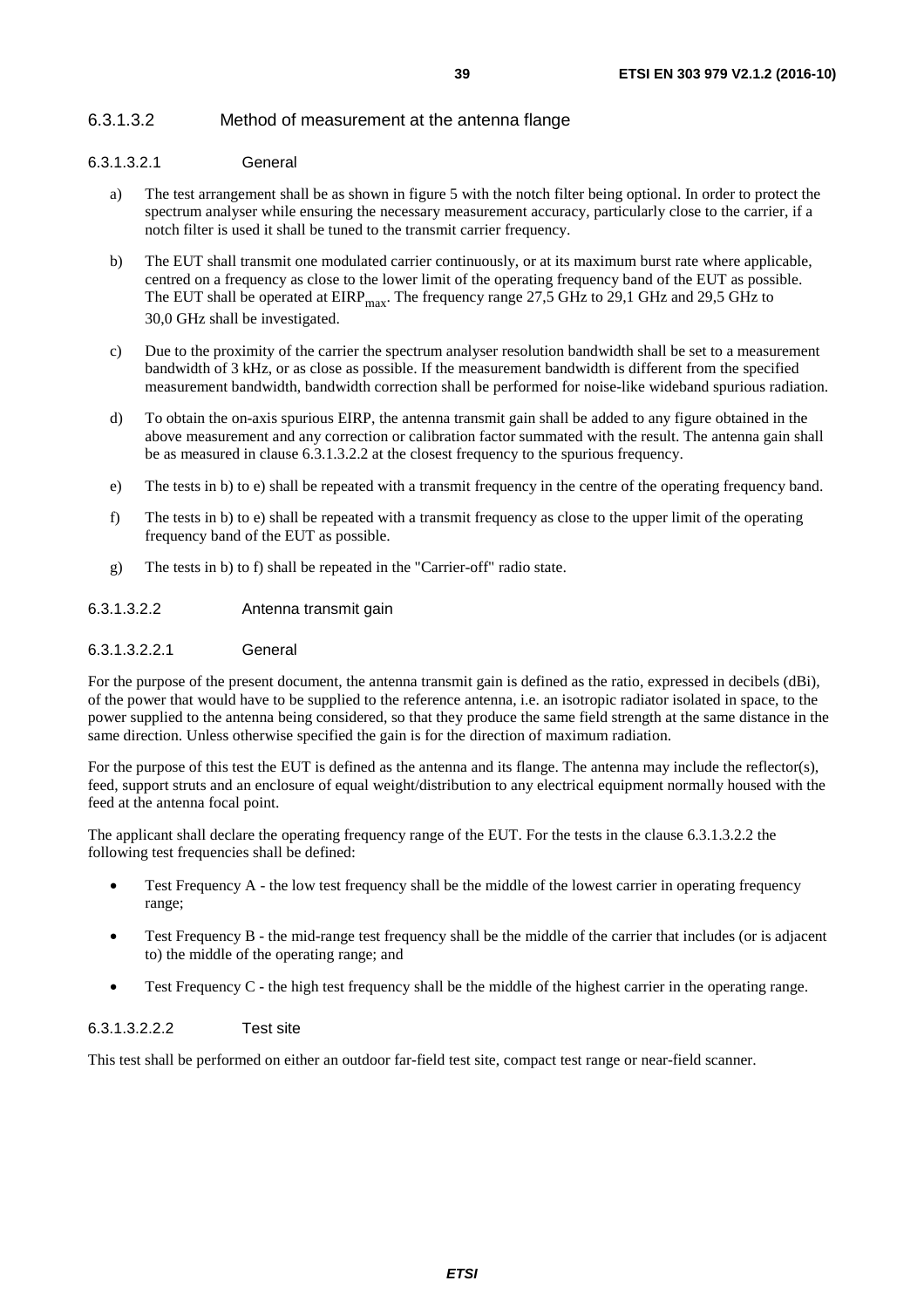

**Figure 6: Test arrangement - antenna transmit gain measurement** 

- a) The test arrangement shall be as shown in figure 6 with the EUT connected to the test receiver. A signal proportional to the angular position from the servo mechanism shall be applied to the X-axis and the signal level from the test receiver shall be applied to the Y-axis of the plotter.
- b) A test signal at Test Frequency B shall be transmitted by the test transmitter through the test antenna. The E-plane shall be vertical. The EUT antenna main beam axis shall be aligned with the main beam axis of the test transmitter. The polarizer of the EUT antenna shall be rotated and adjusted such that the E-plane coincides with the E-plane of the test transmitter.
- c) The EUT shall be aligned to maximize the received signal and the X-Y plotter adjusted to give the maximum reading on the chart.
- d) The EUT shall be driven in azimuth in one direction through 10°.
- e) The pattern measurement is then obtained by driving the EUT in azimuth back through boresight to 10° the other side with the plotter recording the results.
- f) The EUT shall be replaced by the substitution antenna and the received signal level maximized.
- g) This level shall be recorded on the X-Y plotter.
- h) The substitution antenna shall be driven in azimuth as in d) and e).
- i) The gain of the EUT shall be calculated from:

$$
G_{EUT} = L_1 - L_2 + C
$$

where:

- $G<sub>FIT</sub>$  is the gain of the EUT (dBi);
- $L_1$  is the peak level obtained with the EUT (dB);
- $L<sub>2</sub>$  is the peak level obtained with the substitution antenna (dB);
- C is the calibrated gain of the substituted antenna at the test frequency (dBi).
- j) The tests in c) to i) shall be repeated with the frequency changed to Test Frequency A.
- k) The tests in c) to i) shall be repeated with the frequency changed to Test Frequency C.
- l) The tests in b) to k) may be performed simultaneously.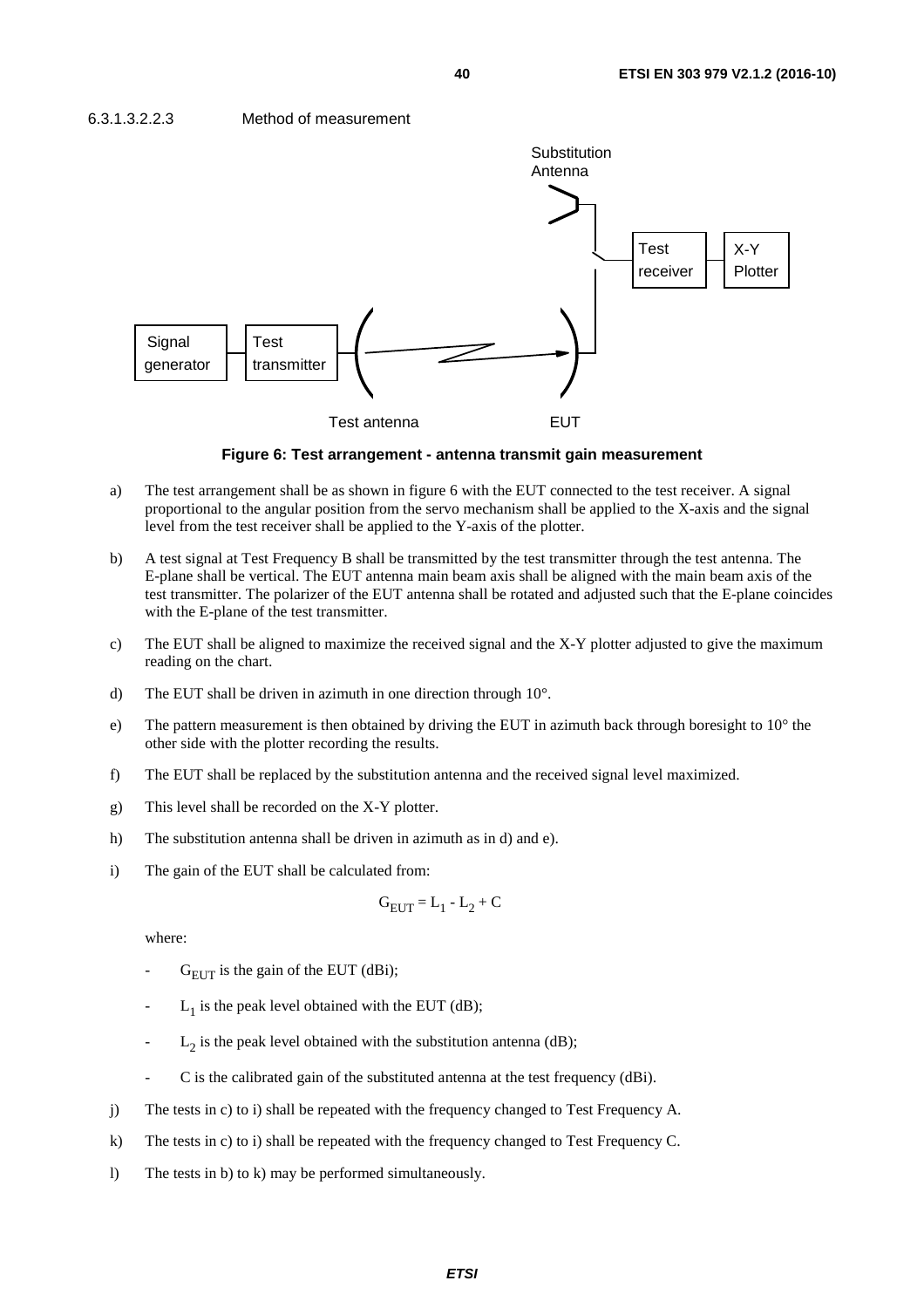<span id="page-40-0"></span>6.3.1.3.3 Method of measurement for an EUT with antenna



#### **Figure 7: Test arrangement - on-axis spurious radiation measurements for an EUT with antenna**

- a) The test arrangement shall be as shown in figure 7 with the notch filter being optional.
- b) The EUT shall be installed such that the units are separated by 1 m to 2 m with the indoor unit at a height between 0,5 m and 1,0 m on a non-metallic turntable.
- c) The spectrum analyser resolution bandwidth shall be set to the specified measuring bandwidth or as close as possible. If the resolution bandwidth is different from the specified measuring bandwidth, bandwidth correction shall be performed for noise-like wideband spurious radiation.
- d) The EUT shall transmit one modulated carrier continuously, or at its maximum burst rate where applicable, centred on a frequency as close to the lower limit of the operating frequency band of the EUT as possible. The EUT shall be operated at  $EIRP<sub>max</sub>$ . The frequency range 27,5 GHz to 29,1 GHz and 29,5 GHz to 30,0 GHz shall be investigated and each spurious frequency shall be noted.
- e) Due to the proximity of the carrier the spectrum analyser resolution bandwidth shall be set to a measurement bandwidth of 3 kHz, or lower. If the measurement bandwidth is different from the specified measurement bandwidth, bandwidth correction shall be performed for noise-like wideband spurious radiation.
- f) The measuring antenna shall be positioned at a distance from the EUT (e.g. 3 m, 5 m, 10 m) relevant to the applied test site and shall be aligned with the EUT antenna for the transmit frequency. The measuring antenna shall be adjusted in height, while the EUT is in the appropriate carrier condition, for a maximum response on the associated spectrum analyser at each spurious frequency previously identified, this response level shall be noted. The adjustment in height of the measuring antenna does not apply when an anechoic chamber is being used.
- g) The EUT shall be replaced by a representative substitution antenna to which a signal generator is connected. The main beam axes of the measuring and substitution antennas shall be aligned. The distance between these antennas shall be the distance determined under test f).
- h) The substitution and measuring antennas shall be aligned to that polarization which produced the largest response between the EUT and the test antenna.
- i) The output of the generator shall be adjusted so that the received level is identical to that of the previously noted largest spurious radiation.
- j) The output level of the signal generator shall be noted. The EIRP of the on-axis spurious radiation is the sum, in dB, of the signal generator output plus the substitution antenna isotropic gain minus the interconnection cable loss.
- k) The tests in d) to j) shall be repeated with a transmit frequency in the centre of the operating frequency band.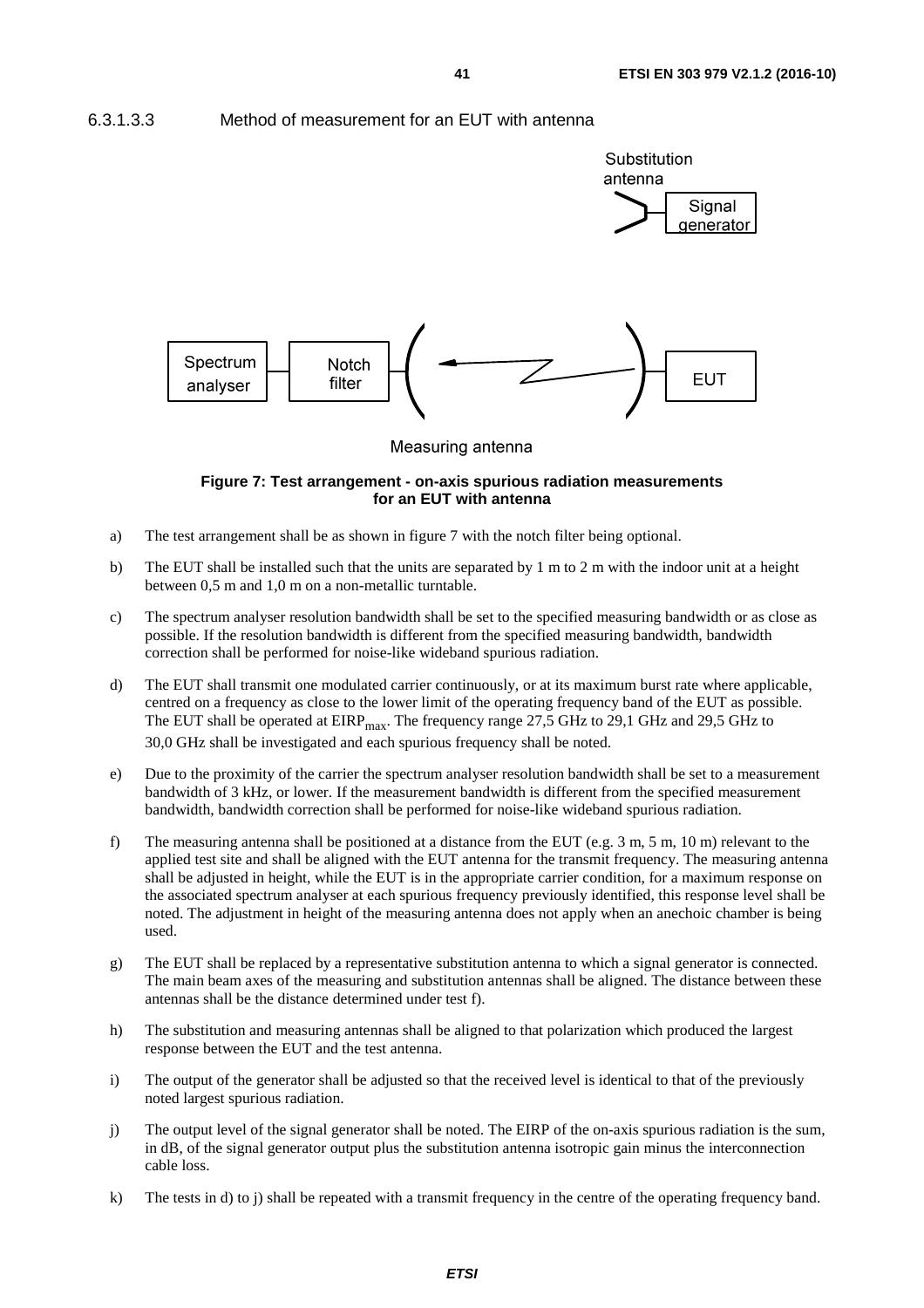- <span id="page-41-0"></span>l) The tests in d) to j) shall be repeated with a transmit frequency as close to the upper limit of the operating frequency band of the EUT as possible.
- m) The tests in b) to l) shall be repeated in the "Carrier-off" radio state.

## 6.4 epfd limits

The applicant shall declare the methodology used to test and verify compliance with the requirements for epfd limits.

## 6.5 Carrier suppression

### 6.5.1 Test method

For the purposes of this test, the EUT shall transmit one carrier modulated continuously, or at its maximum burst rate where applicable, centred on the middle frequency of the operating frequency band as declared by the applicant. The "transmission disabled state" shall be obtained by use of the NCF or an STE, if required. For conducted measurements the maximum residual carrier power density within the nominated bandwidth shall be measured and added to the antenna on-axis gain. For radiated measurements the maximum residual EIRP density within the nominated bandwidth shall be measured and recorded. If the results obtained are within the limit given in clause 4.2.5.2, then the EUT shall be declared compliant with the requirements.

# 6.6 Antenna pointing

### 6.6.1 General

The antenna pointing test method is designed to verify the ability of the EUT to detect and correctly respond to pointing errors that exceed the threshold,  $\delta\phi_{\rm max}$ , declared by the applicant as required in clauses 4.2.6.1 and 4.2.6.2.

For the purpose of these tests the EUT is the ESOMP with its antenna.

### 6.6.2 Test method

There shall be a means for measuring and analysing true pointing error values declared by the applicant. The means of measuring and analysing pointing errors shall be included in the test report.

There shall be a means of inducing pointing errors that exceed the threshold declared by the applicant. Pointing errors shall be induced in at least two orthogonal directions; but not necessarily during the same test sequence. The means of inducing pointing errors shall be included in the test report.

It shall be verified that the EUT correctly detects that the induced pointing error has exceeded the pointing error threshold and enters the "Carrier-off" radio state no later than T seconds after the pointing error threshold is exceeded, where T is the response time declared by the applicant.

After the pointing error has been decreased below the pointing error threshold, it shall be verified that the EUT does not re-enter the "Carrier-on" radio state for at least  $2 \times T$  seconds.

The tests shall be repeated a sufficient number of times to ensure the statistical reliability of pointing error detection and response time measurements.

# 6.7 Polarization angle alignment capability

### 6.7.1 General

The polarization angle alignment test method is designed to verify the ability of the EUT to detect and correct polarization alignment errors as required in clauses 4.2.6.1 and 4.2.6.2.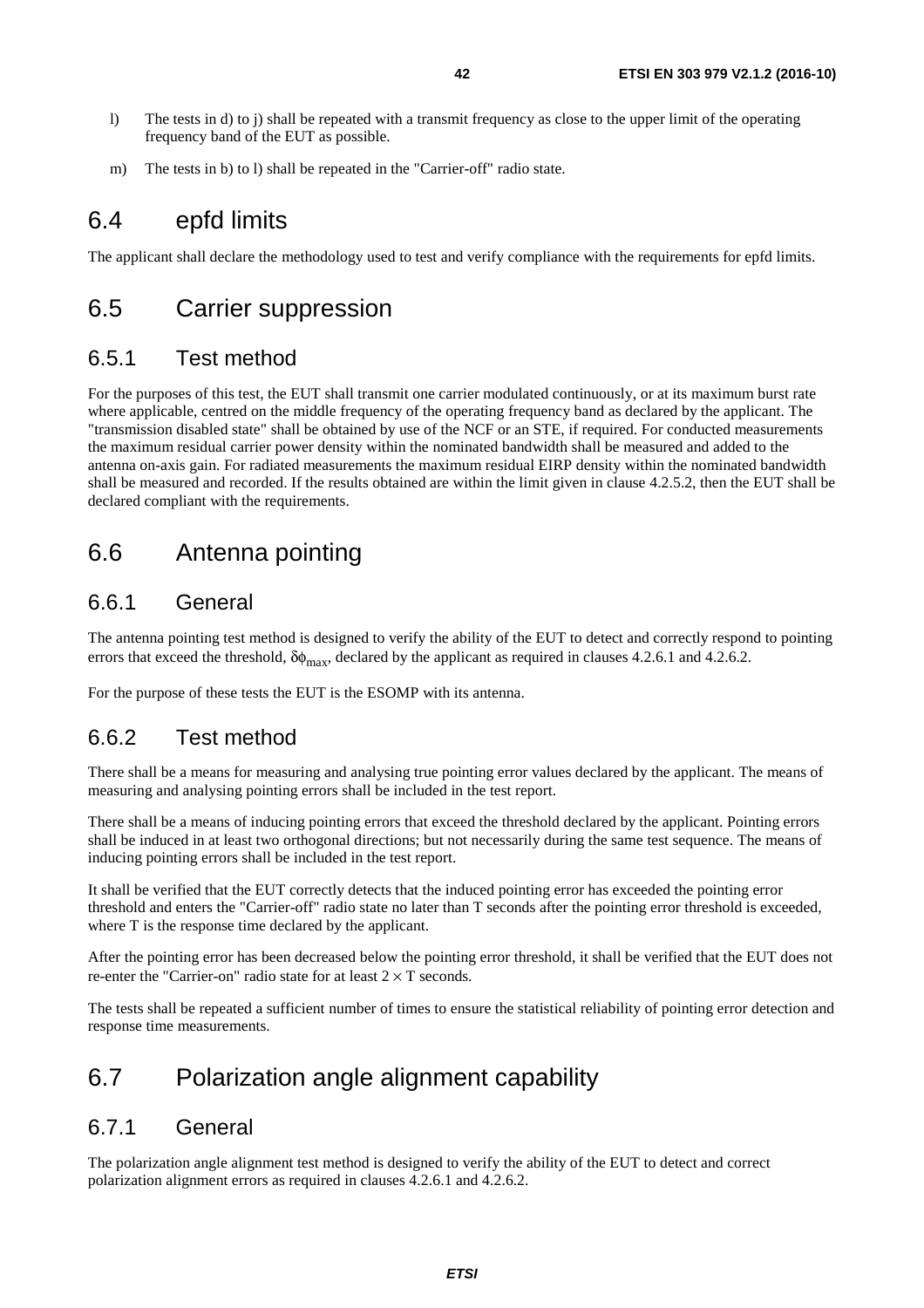<span id="page-42-0"></span>For the purpose of these tests the EUT is the ESOMP with its antenna.

### 6.7.2 Test method

The applicant shall declare the methodology used to test and verify compliance with the requirements for polarization alignment.

# 6.8 Cessation of emissions of the ESOMP

### 6.8.1 General

There shall be a means of simulating a condition where cessation of emissions is required. The spectrum analyser or the oscilloscope may be used to measure the time difference between the occurrence of the condition and the cessation of emissions. In all test methods, it shall be verified that the time difference does not exceed 1 second as specified in clause 4.2.7.2.3.

Where the EUT adds an operational margin around areas where cessation of emissions is required to account for the position determination accuracy and latency, the test procedure may simulate the actual behaviour of an EUT as its enters into an area where cessation of emissions is required. For example, if the EUT adds a margin of X metres around areas where cessation of emissions is required, then the test may begin with the EUT being simulated at a position more than X metres outside of an area where cessation of emissions is required. The test may then simulate the motion of the EUT towards the area where cessation of emissions is required. In any event, the EUT shall enter the "emission disabled" radio state within 1 second of entering the actual area where cessation of emissions is required.

For the purpose of these tests the EUT is the ESOMP either with, or without its antenna.

### 6.8.2 Test Method

### 6.8.2.1 Required documentation

The applicant shall declare the mode(s) of cessation of emissions implemented in the EUT and the ESOMP interfaces involved in the cessation of emissions as specified in clause 4.2.7.2.1.

The applicant shall demonstrate by documentary evidence compliance with specification 2 in clause 4.2.7.2.2 for the determination of the conditions under which the ESOMP shall cease emissions.

### 6.8.2.2 Cessation of emissions from the "Transmission enabled" state

- a) The EUT shall be set in the "Transmission enabled" ESOMP state.
- b) The EUT shall be set in the "Carrier on" radio state.
- c) A condition requiring the cessation of emission shall be initiated either by the STE or the EUT.
- d) It shall be verified that the EUT enters the "Emissions disabled" radio state.
- e) In order to verify that the EUT is in the "Transmission disabled" ESOMP state, it shall be verified that the EUT remains in the "Emissions disabled" radio state when the EUT is requested to transmit data.

### 6.8.2.3 Cessation of emission from the "Transmission disabled" state

- a) The EUT shall be set in the "Transmission disabled" state.
- b) A condition requiring the cessation of emission shall be initiated either by the STE or the EUT.
- c) In order to verify that the EUT remains in the "Transmission disabled" ESOMP state, it shall be verified that the EUT remains in the "Emissions disabled" radio state when the EUT is requested to transmit data.
- d) The STE shall send a TxE command to the EUT.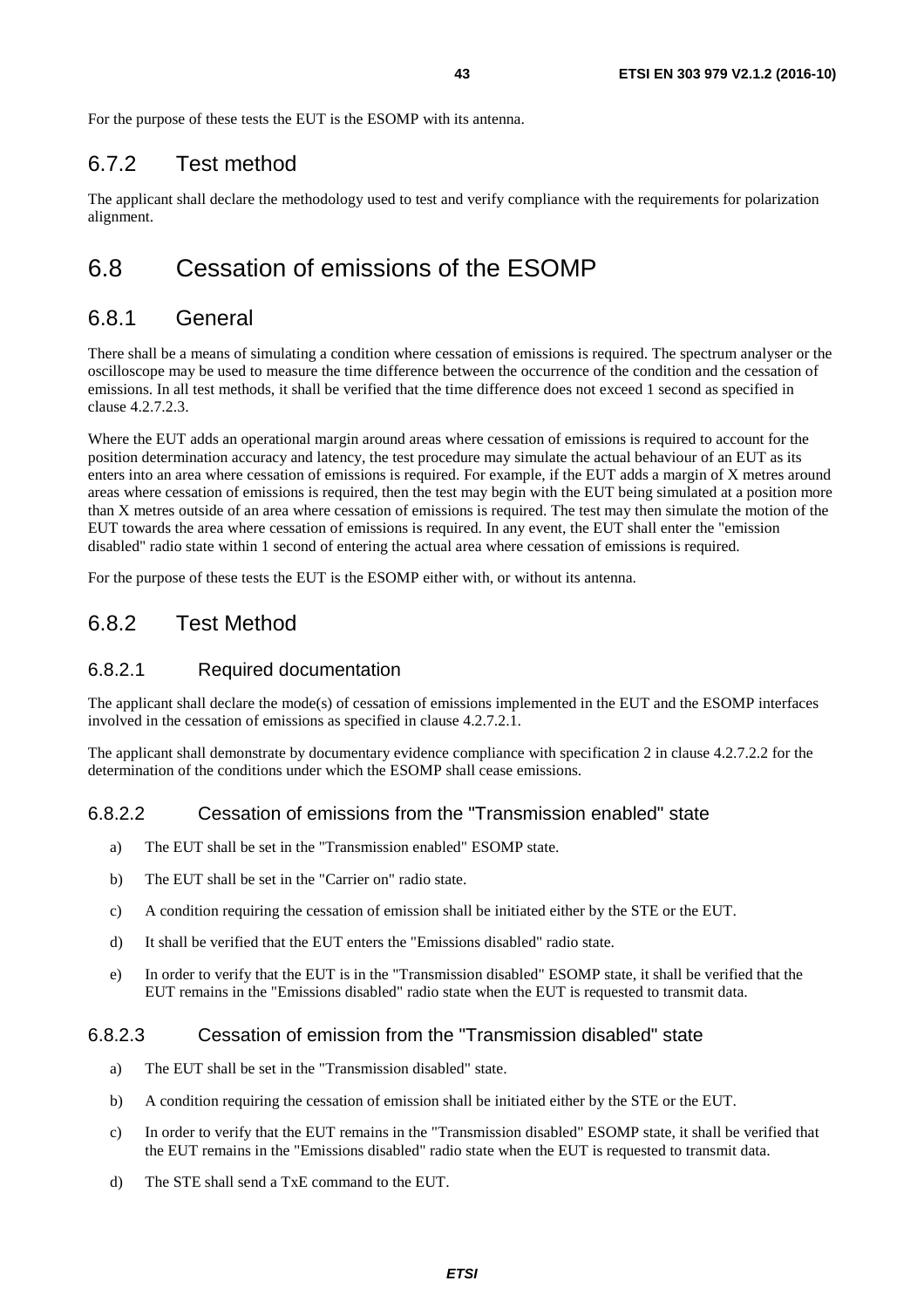- <span id="page-43-0"></span>e) In order to verify that the EUT remains in the "Transmission disabled" ESOMP state, it shall be verified that the EUT remains in the "Emissions disabled" radio state when the EUT is requested to transmit data.
- f) The STE shall send a TxD command to the EUT.
- g) The condition requiring the cessation of emissions shall be removed.
- h) In order to verify that the EUT remains in the "Transmission disabled" ESOMP state, it shall be verified that the EUT remains in the "Emissions disabled" radio state when the EUT is requested to transmit data.

### 6.8.2.4 Cessation of emission from the "Initial Phase" state

### 6.8.2.4.1 EUTs transmitting initial bursts

This applies only to EUTs transmitting initial bursts (i.e. where "Initial phase-BurstOn" and "Initial phase-BurstOff" are implemented):

- a) The EUT shall be set in "Initial phase-BurstOn" state.
- b) The STE shall not send the TxE command and the EUT shall be allowed to cycle between "Initial phase-BurstOn" and "Initial phase-BurstOff" as it would under normal operations.
- c) A condition requiring the cessation of emission shall be initiated either by the STE or the EUT.
- d) It shall be verified that the EUT enters the "Emissions disabled" radio state.
- e) In order to verify that the EUT is in the "Initial phase-Standby" ESOMP state, it shall be verified that the EUT remains in the "Emissions disabled" radio state when the EUT is requested to transmit data.
- f) The STE shall send a TxE command to the EUT.
- g) In order to verify that the EUT remains in the "Initial phase-Standby" ESOMP state or enters the "Transmission disabled" ESOMP state, it shall be verified that the EUT remains in the "Emissions disabled" radio state when the EUT is requested to transmit data.
- h) Repeat the test steps a) through g) using a TxD command in step f) instead of the TxE command.

#### 6.8.2.4.2 EUTs not transmitting initial bursts

This applies only to EUTs that do not transmit initial bursts (i.e. where only "Initial phase-Standby" is implemented):

- a) The EUT shall be set in "Initial phase-Standby" ESOMP state.
- b) The STE shall not send the TxE command to maintain the EUT in "Initial phase-Standby" ESOMP state.
- c) A condition requiring the cessation of emission shall be initiated either by the STE or the EUT.
- d) In order to verify that the EUT remains in the "Initial phase-Standby" ESOMP state, it shall be verified that the EUT remains in the "Emissions disabled" radio state when the EUT is requested to transmit data.
- e) The STE shall send a TxE command to the EUT.
- f) In order to verify that the EUT remains in the "Initial phase-Standby" ESOMP state or enters the "Transmission disabled" ESOMP state, it shall be verified that the EUT remains in the "Emissions disabled" radio state when the EUT is requested to transmit data.
- g) Repeat the test steps a) through f) using a TxD command in step e) instead of the TxE command.

### 6.8.2.5 "Single action" means of cessation of emissions

- a) It shall be verified that there is a "single action" means of ceasing emissions of the EUT (e.g. the switch thrown).
- b) The EUT shall be set in the "Transmission enabled" ESOMP state.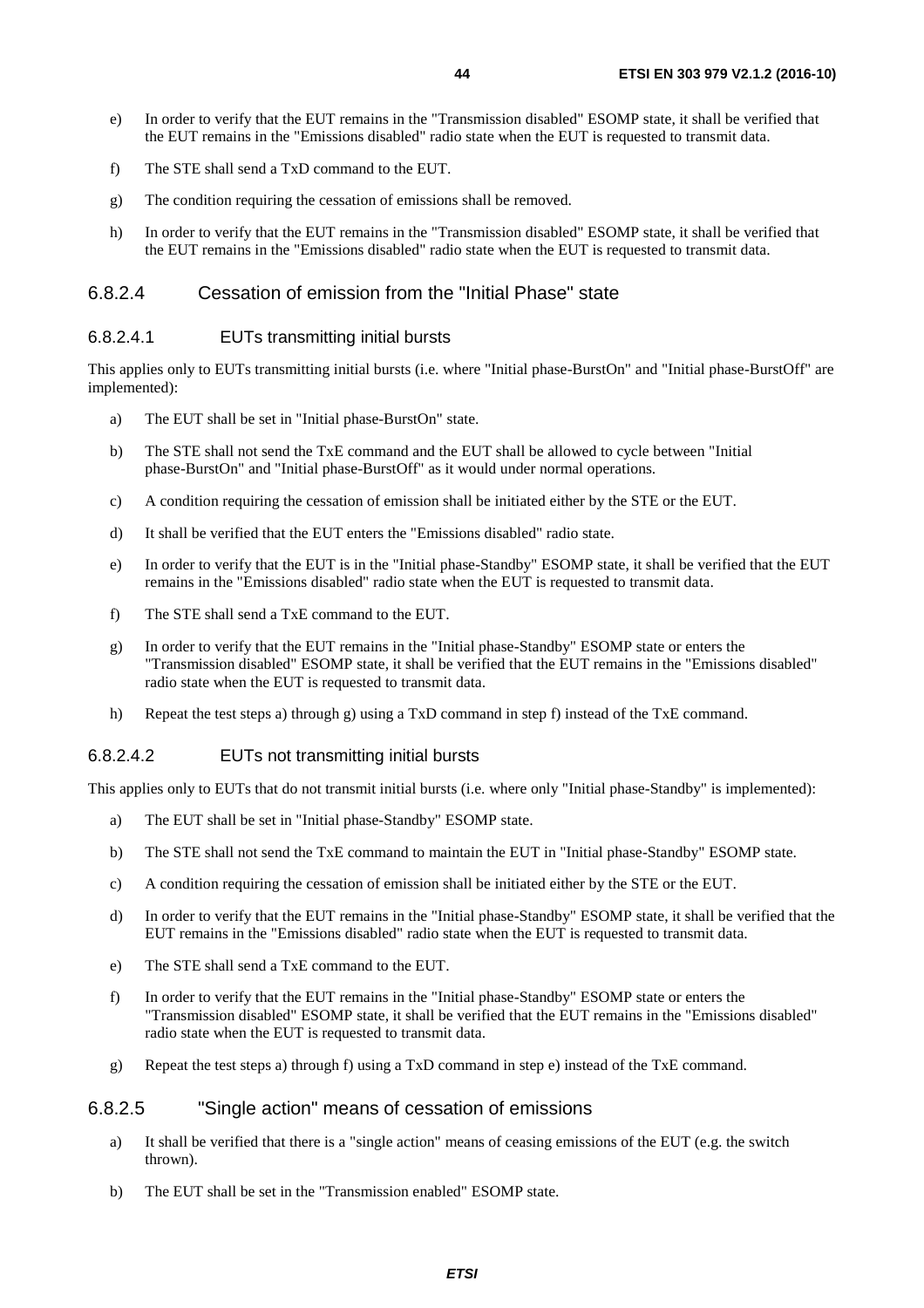- <span id="page-44-0"></span>c) The EUT shall be set in the "Carrier on" radio state.
- d) The "single action" means of cessation of emissions shall be activated.
- e) It shall be verified that the EUT enters the "Emissions disabled" radio state.
- f) In order to verify that the EUT is in the "Transmission disabled" ESOMP state, it shall be verified that the EUT remains in the "Emissions disabled" radio state when the EUT is requested to transmit data.
- g) The STE shall send a TxE command to the EUT.
- h) In order to verify that the EUT remains in the "Transmission disabled" ESOMP state, it shall be verified that the EUT remains in the "Emissions disabled" radio state when the EUT is requested to transmit data.
- i) The EUT shall be switched off and then switched on and the EUT shall enter the "Initial phase" ESOMP state without receiving a TxE from the STE.
- j) The "single action" means of cessation of emissions shall be activated.
- k) The STE shall send a TxE command to the EUT.
- l) In order to verify that the EUT remains in the "Initial phase" ESOMP state or enters the "Transmission disabled" ESOMP state, it shall be verified that the EUT remains in the "Emissions disabled" radio state when the EUT is requested to transmit data.
- m) The EUT shall be switched off and then switched on and the EUT shall enter the "Initial phase" ESOMP state without receiving a TxE from the STE.
- n) The STE shall send a TxD command to the EUT so that it enters the "Transmission disabled" ESOMP state.
- o) The "single action" means of cessation of emissions shall be activated.
- p) The STE shall send a TxE command to the EUT.
- q) In order to verify that the EUT remains in the "Transmission disabled" ESOMP state, it shall be verified that the EUT remains in the "Emissions disabled" radio state when the EUT is requested to transmit data.

#### 6.8.2.6 Fault conditions

The applicant shall declare the means of generating fault conditions.

- a) The EUT shall be set in the "Transmission enabled" ESOMP state.
- b) The EUT shall be set in the "Carrier on" radio state.
- c) A fault condition requiring the cessation of emission shall be generated either by the STE or directly on the EUT.
- d) It shall be verified that the EUT enters the "Emissions disabled" radio state as long as the fault condition persists.
- e) Steps a) through d) shall be repeated for each fault condition declared by applicant.

## 6.9 Identification of ESOMP

### 6.9.1 Test arrangement

The test shall be arranged such that EUT can determine its own location, or if external means are employed, the test shall be arranged so that the EUT can be located by the means declared by the applicant. The STE shall be arranged to simulate the NCF. The actual location of the EUT shall be known within the resolution declared by the applicant as required in clause 4.1.3.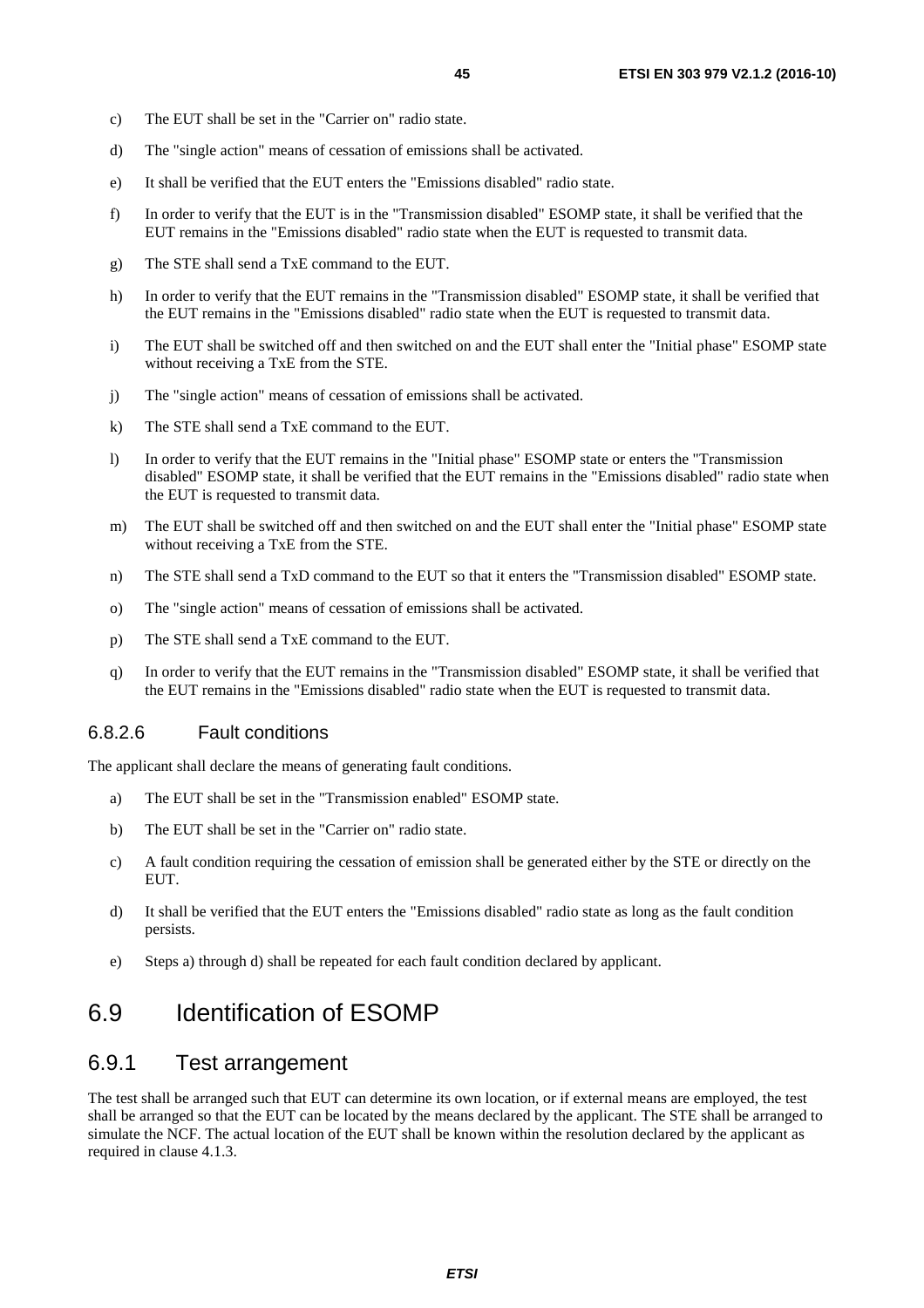- <span id="page-45-0"></span>a) The EUT shall be in the "Transmission enabled" state.
- b) The EUT shall report its location to the STE.
- c) The difference between the reported EUT location and actual location of the EUT (as simulated in the test) shall be within twice the resolution declared by the applicant as required in clause 4.1.3.

# 6.10 Control and monitoring functions

### 6.10.1 General

The applicant may modify an ESOMP for the purpose of these tests provided that full documentation is given to prove that the modifications accurately simulate the required test conditions.

The EUT shall transmit at  $EIRP<sub>max</sub>$ .

For the purpose of these tests the EUT is the ESOMP either with, or without its antenna connected.

The measurement of the EIRP spectral density shall be limited within either the nominated bandwidth or to a 10 MHz bandwidth centred on the carrier frequency, whichever is the greater.

### 6.10.2 Test arrangement

The EUT shall be authorized to transmit and shall be in the "Transmission enabled" state at the commencement of each test, unless otherwise stated. The time difference between the command, or failure, and the occurrence of the expected event (e.g. the transmission suppression) shall be measured and recorded.

### 6.10.3 Processor monitoring- Test method

- a) Each of the processors within the EUT shall, in turn, be caused to fail.
- b) Within 1 second of such failure the EUT shall cease to transmit.
- c) It shall be confirmed that the transmissions have been suppressed within the limits of the "Carrier-off" radio state emission levels.
- d) Within 30 seconds of such failure it shall be confirmed that the transmissions have been suppressed within the limits of the "Emissions disabled" radio state emission levels.
- e) The failed processor shall be restored to normal working condition and the EUT shall restore automatically to normal working before the next processor shall be induced to fail.

### 6.10.4 Transmit subsystem monitoring-Test method

- a) The frequency generation subsystem within the EUT shall be caused to fail in respect of:
	- loss of frequency lock (if applicable);
	- absence of local oscillator (LO) output signal.
- b) Recognition of each failure in turn by the subsystem monitor shall constitute an SMF event.
- c) Within 1 second of such failure the EUT shall cease to transmit.
- d) It shall be observed that the transmissions have been suppressed within the limits of the "Emissions disabled" radio state emission levels.
- e) The failed elements shall be restored to normal working state and the EUT shall be restored to normal working condition before the next induced failure.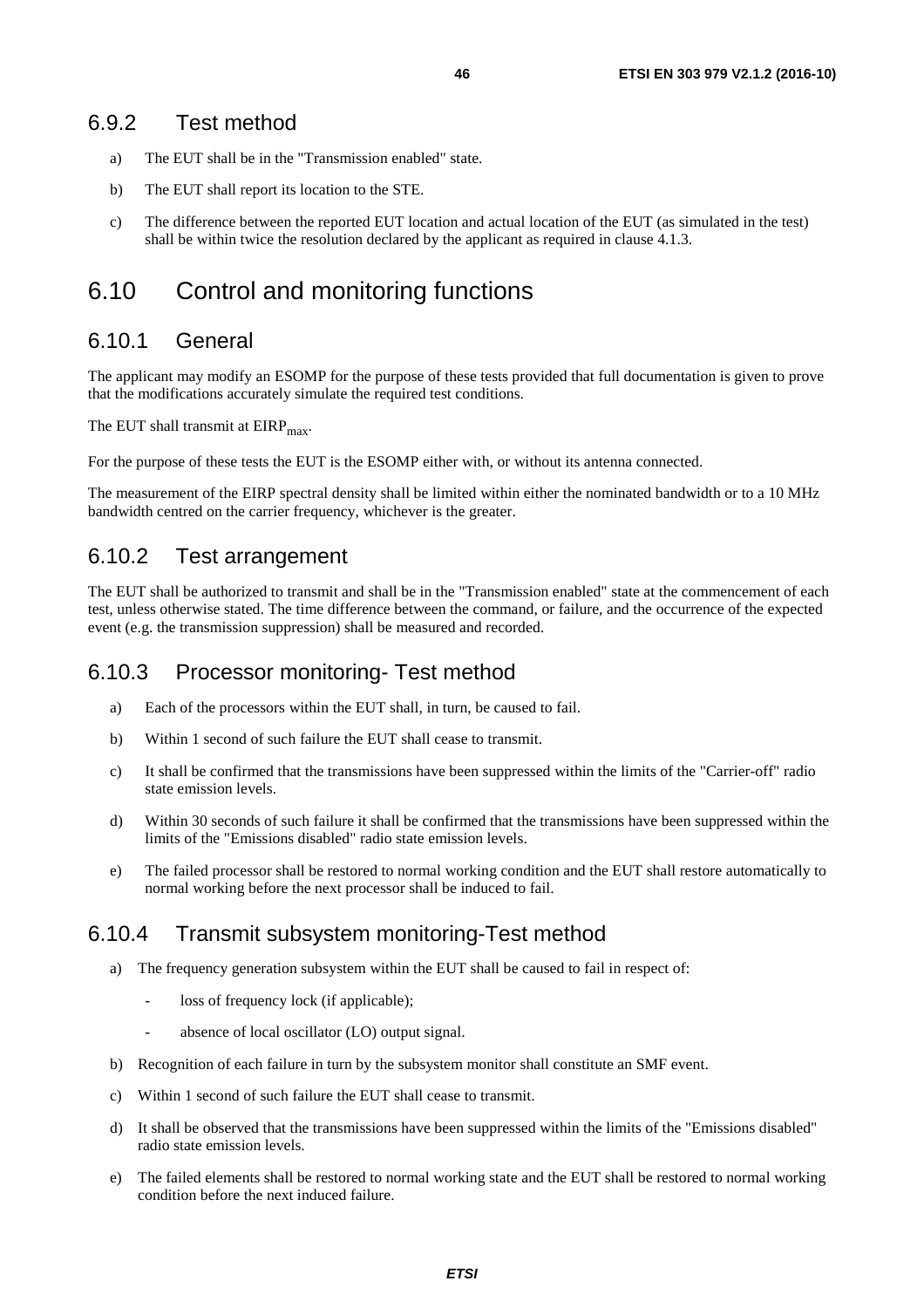- <span id="page-46-0"></span>a) The EUT shall be switched off and the STE shall not transmit the CC.
- b) The EUT shall be switched on.
- c) The EUT shall not transmit during and after switching-on, and shall enter the "Non valid" state.

If a manual reset function is implemented the following test shall be performed:

- d) The EUT shall be restored to the "Initial phase" state and the STE shall transmit the CC.
- e) The EUT shall remain in the "Initial phase" state.
- f) The reset function shall be initiated.
- g) The EUT shall enter the "Non valid" state.
- h) The EUT shall be restored to the "Initial phase" state and the STE shall transmit the CC as well as a TxE.
- i) The EUT shall enter the "Transmission enabled" state.
- j) The reset function shall be initiated.
- k) The EUT shall enter the "Non valid" state.

### 6.10.6 Control Channel and Response Channel -Test method

For the purposes of these tests, the period without correct reception of the CC (T1) shall be as specified in clause 4.2.9.5.2.2.

These test procedures require simulation of the following events:

- The CC has never been received by the EUT after power-on.
- The CC is lost by the EUT after reception of a Transmission Enable command.
- The CC is lost by the EUT without reception of a Transmission Enable command.
- The CC is being lost by the EUT and a call is initiated within the period T1.
- a) Case where the CC has never been received by the EUT after power-on:
	- a1) the EUT shall be switched off and the STE shall not transmit the CC;
	- a2) the EUT shall be switched on;
	- a3) the EUT shall remain in the "Non valid" state.
- b) Case where the CC is lost by the EUT after reception of a Transmission Enable command:
	- b1) the EUT shall be switched-on and the STE shall transmit the CC and a Transmission Enable command;
	- b2) the EUT shall enter the "Initial phase" state and go, if applicable, to the "Transmission enabled" state;
	- b3) a transmission request shall be initiated from the EUT;
	- b4) the STE shall stop transmitting the CC;
	- b5) within the period T1 from event b4), the EUT shall enter the "Non valid" state.
- c) Case where the CC is lost by the EUT without reception of a Transmission Enable command:
	- c1) the EUT shall be switched on and the STE shall transmit the CC;
	- c2) the EUT shall enter the "Initial phase" state;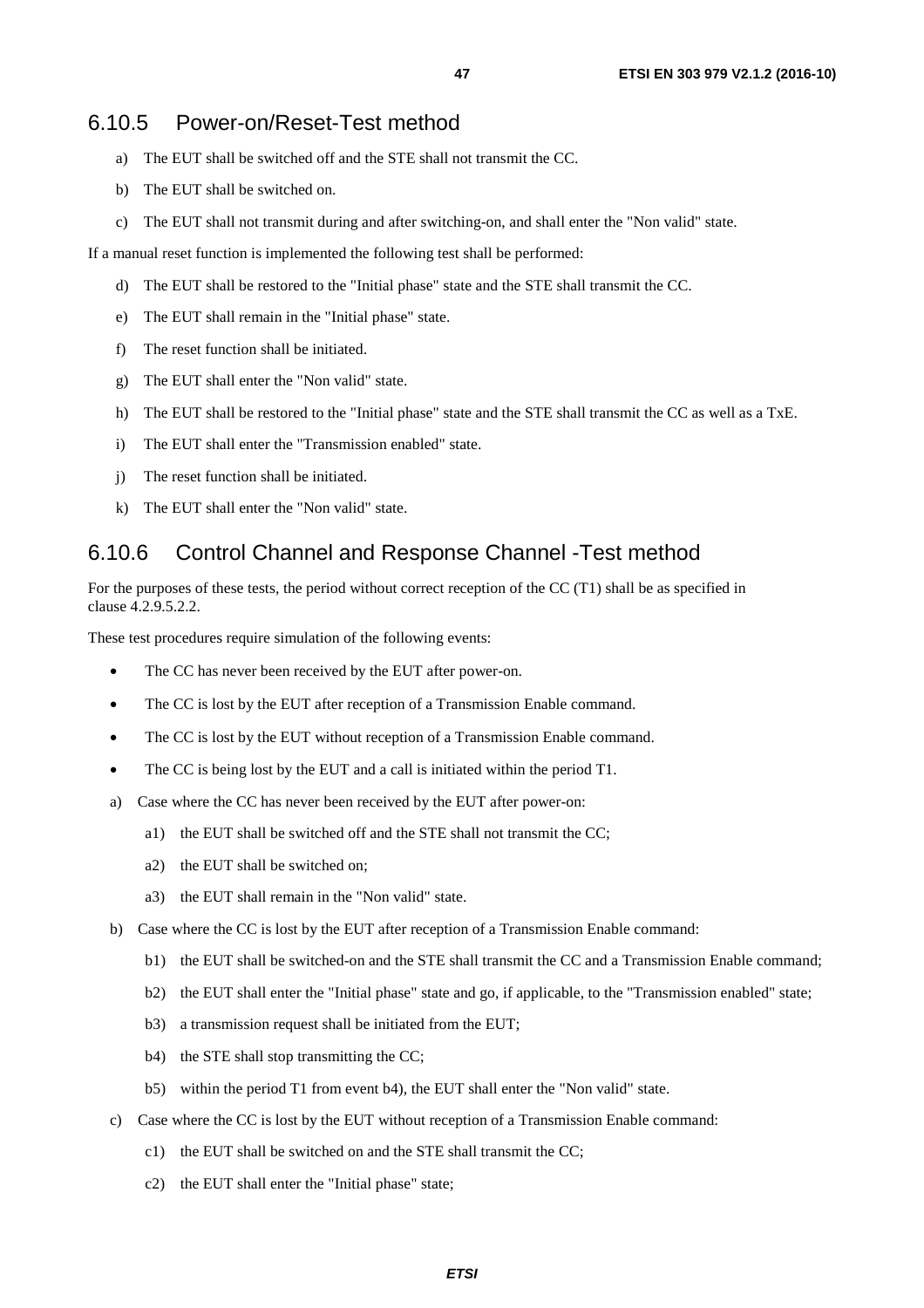- <span id="page-47-0"></span>c3) the STE shall stop transmitting the CC;
- c4) the EUT shall enter in the "Non valid" state not later than T1;
- c5) a transmission request shall be initiated and the EUT shall remain in the "Non valid" state.
- d) Case where the CC is being lost by the EUT and a call is initiated within the T1 period:
	- d1) the EUT shall be switched on and the STE shall transmit the CC;
	- d2) the STE shall stop transmitting the CC;
	- d3) within the period T1 from d2), a transmission request shall be initiated from the EUT;
	- d4) the EUT may transmit but within the T1 period the EUT shall enter the "Non valid" state.

### 6.10.7 Network Control commands-Test method

The tests shall be performed in the following sequence:

- Transmission Enable command;
- Transmission Disable command received in the "Transmission enabled" state:
- Transmission Disable command received in the "Initial phase" state.
- a) Transmission Enable command:
	- a1) the EUT shall be switched-on and the STE shall transmit the CC;
	- a2) the EUT shall enter the "Initial phase" state;
	- a3) a transmission request shall be initiated from the EUT, the EUT shall remain in the "Initial phase" state;
	- a4) the STE shall transmit a transmit enable command to the EUT;
	- a5) a transmission request shall be initiated from the EUT;
	- a6) the EUT shall enter the "Transmission enabled" state and shall transmit.
- b) Transmission Disable command received in the "Transmission enabled" state:
	- b1) continue from a6);
	- b2) the STE shall transmit a disable command to the EUT;
	- b3) the EUT shall enter the "Transmission disabled" state within 1 second;
	- b4) a transmission request shall be initiated from the EUT;
	- b5) the EUT shall remain in the "Transmission disabled" state;
	- b6) the STE shall transmit an enable command;
	- b7) the EUT shall enter either the "Transmission enabled" state or the "Initial phase" state;
	- b8) if the EUT is in the "Transmission enable" state then the test continues with b11);
	- b9) the STE shall transmit a TxE command;
	- b10) the EUT shall enter the "Transmission enable" state;
	- b11) if a transmission request is not active any more than a new transmission request shall be initiated;
	- b12) the EUT shall transmit;
	- b13) the EUT transmission shall be terminated.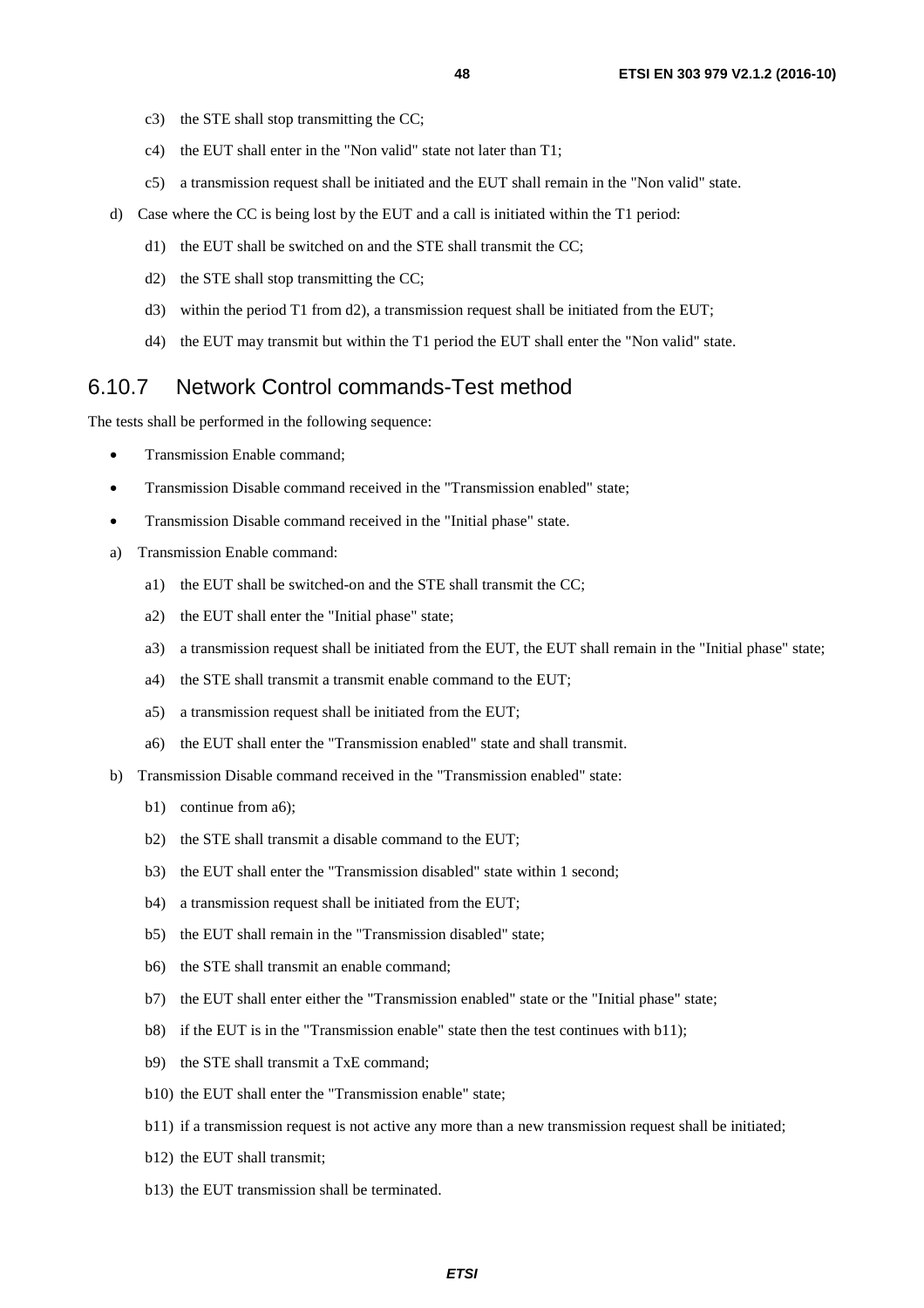- <span id="page-48-0"></span>c) Transmission disable command received in the "Initial phase" state:
	- c1) the EUT shall be switched-on and the STE shall transmit the CC;
	- c2) the EUT shall enter the "Initial phase" state;
	- c3) the STE shall transmit a Transmission Disable command to the EUT;
	- c4) the EUT shall enter the "Transmission disabled" state within 1 second;
	- c5) a transmission request shall be initiated from the EUT;
	- c6) the EUT shall remain in the "Transmission disabled" state;
	- c7) the STE shall transmit a Transmission Enable command;
	- c8) the EUT shall enter either the "Transmission enabled" state or the "Initial phase" state;
	- c9) if the EUT is in the "Transmission enable" state then the test continues with c12);
	- c10) the STE shall transmit a TxE command;
	- c11) the EUT shall enter the "Transmission enable" state;
	- c12) if a transmission request is not active any more than a new transmission request shall be initiated;
	- c13) the EUT shall transmit;
	- c14) the EUT transmission shall be terminated.

### 6.10.8 Initial burst transmission-Test method

The applicant shall declare the initial burst duration.

The following test shall be performed in sequence:

- a) the EUT shall be switched-off and the STE shall transmit the CC;
- b) the EUT shall be switched-on;
- c) the EUT shall not transmit, except the initial bursts;
- d) it shall be verified that the specifications given in clause 4.2.9.7.2 are fulfilled.

### 6.10.9 Inhibition of transmission-Test method

The applicant shall declare the values for  $IT_{max}$  and  $IT_{trans}$ , as specified in clauses 4.2.6.2.2 and 4.2.9.8.

The receive carrier to the EUT shall be removed:

- a) Within 1 second of such failure the EUT shall cease to transmit.
- b) It shall be observed that the EUT remains in the "Transmission enabled" state and that transmissions have been suppressed within the limits of the "Carrier off" radio state emission levels given in clause 4.2.1.2, table 3.
- c) The receive carrier to the EUT shall be restored within  $IT<sub>max</sub>$ .
- d) It shall be observed that the EUT enters the "Carrier on" radio state and begins transmission within  $IT<sub>trans</sub>$ .
- e) The receive carrier to the EUT shall be removed.
- f) It shall be observed that after  $IT_{max}$  the EUT enters the "Initial phase" state.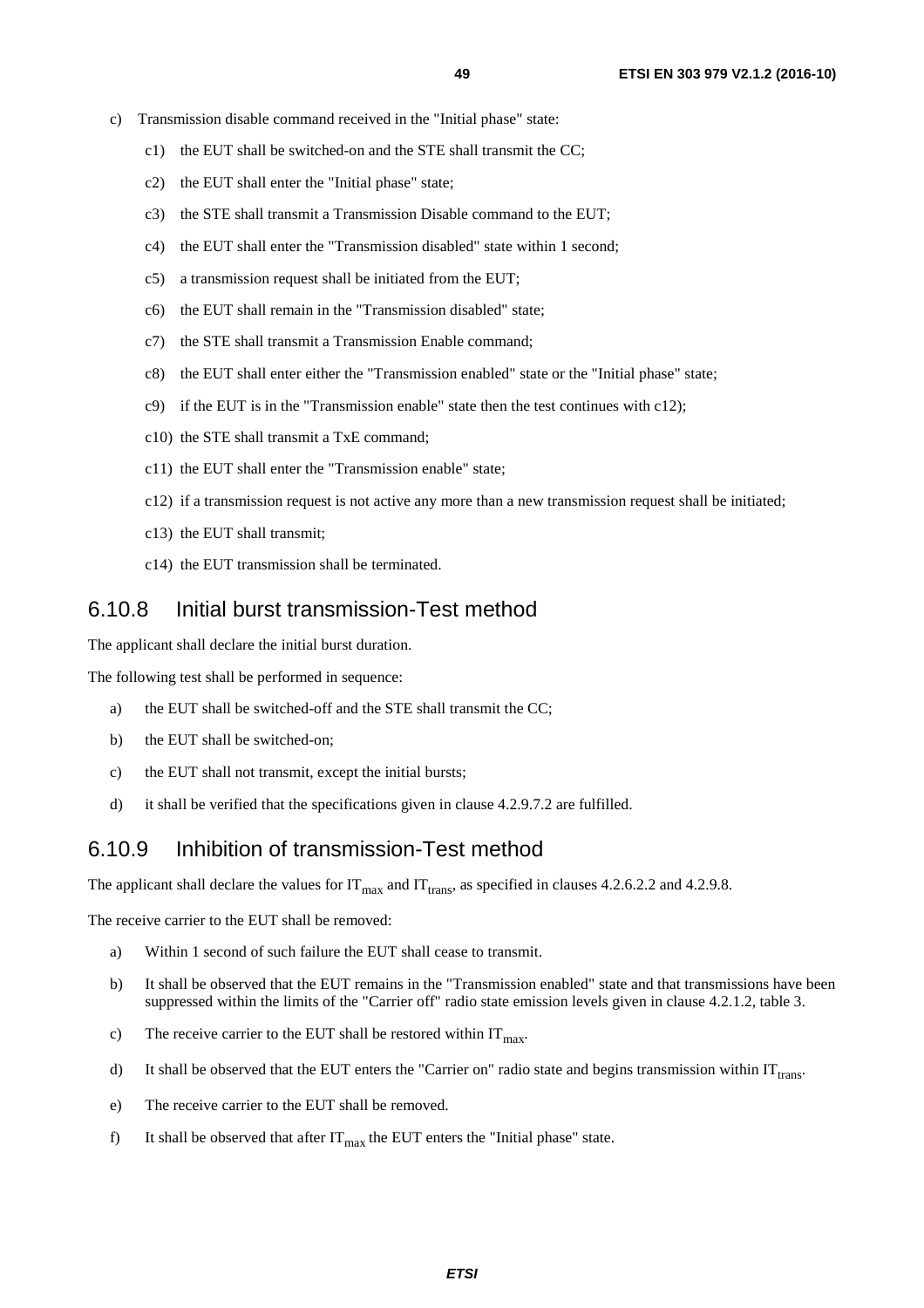# <span id="page-49-0"></span>6.11 Receive antenna off-axis gain pattern

### 6.11.1 Test method

### 6.11.1.1 Test site

This test shall be performed on either an outdoor far field test site or compact test range. However if the near field scanner technology to convert near field measurements to far field results is proven and sufficiently accurate by reference to tests taken in both regions then antenna measurements may be taken in the near field. Fully automated systems can be used for these tests providing that the results can be proven to be as accurate as if they were done according to the specified method.

### 6.11.1.2 Method of measurement



**Figure 8: Test arrangement - antenna receive pattern measurement** 

- a) The test arrangement shall be as shown in figure 8 with the EUT connected to the test receiver.
- b) A signal proportional to the angular position from the servo mechanism shall be applied to the X-axis and the signal level from the test receiver shall be applied to the Y-axis of the plotter.
- c) The test frequencies shall be the centre frequency of each applicable frequency range. The E-plane shall be vertical.
- d) The EUT shall be aligned to maximize the received signal level and the X-Y plotter shall be adjusted to give the maximum reading on the chart.
- e) The EUT shall be driven in azimuth through 180°.
- f) The pattern measurement is then obtained by driving the EUT in azimuth through  $360^\circ$  with the plotter recording the results.
- g) The tests in b) to e) shall be repeated with the frequency changed to the lower limit of the applicable band as declared by the manufacturer.
- h) The tests in b) to e) shall be repeated with the frequency changed to the upper limit of the applicable band as declared by the manufacturer.
- i) The tests in b) to h) shall be repeated with the frequencies changed to the others specified if the design of the equipment is such that operation is possible, but not necessarily simultaneously, in all bands.
- j) The tests in b) to h) shall be repeated with the test signal being transmitted in the H-plane instead of the E-plane.
- k) The tests in b) to h) shall be repeated with the test signal being transmitted in a plane at 45° to the H-plane.
- l) The tests in b) to h) shall be repeated with the test signal being transmitted in a plane at 90° to that in k).
- m) The tests in b) to l) shall be repeated between the angles of φ<sub>*r*</sub> and 7<sup>°</sup> with the EUT rotated through 90<sup>°</sup>, or the test antenna or the polarization subsystem of the EUT rotated by 90°, to give the cross-polar measurement.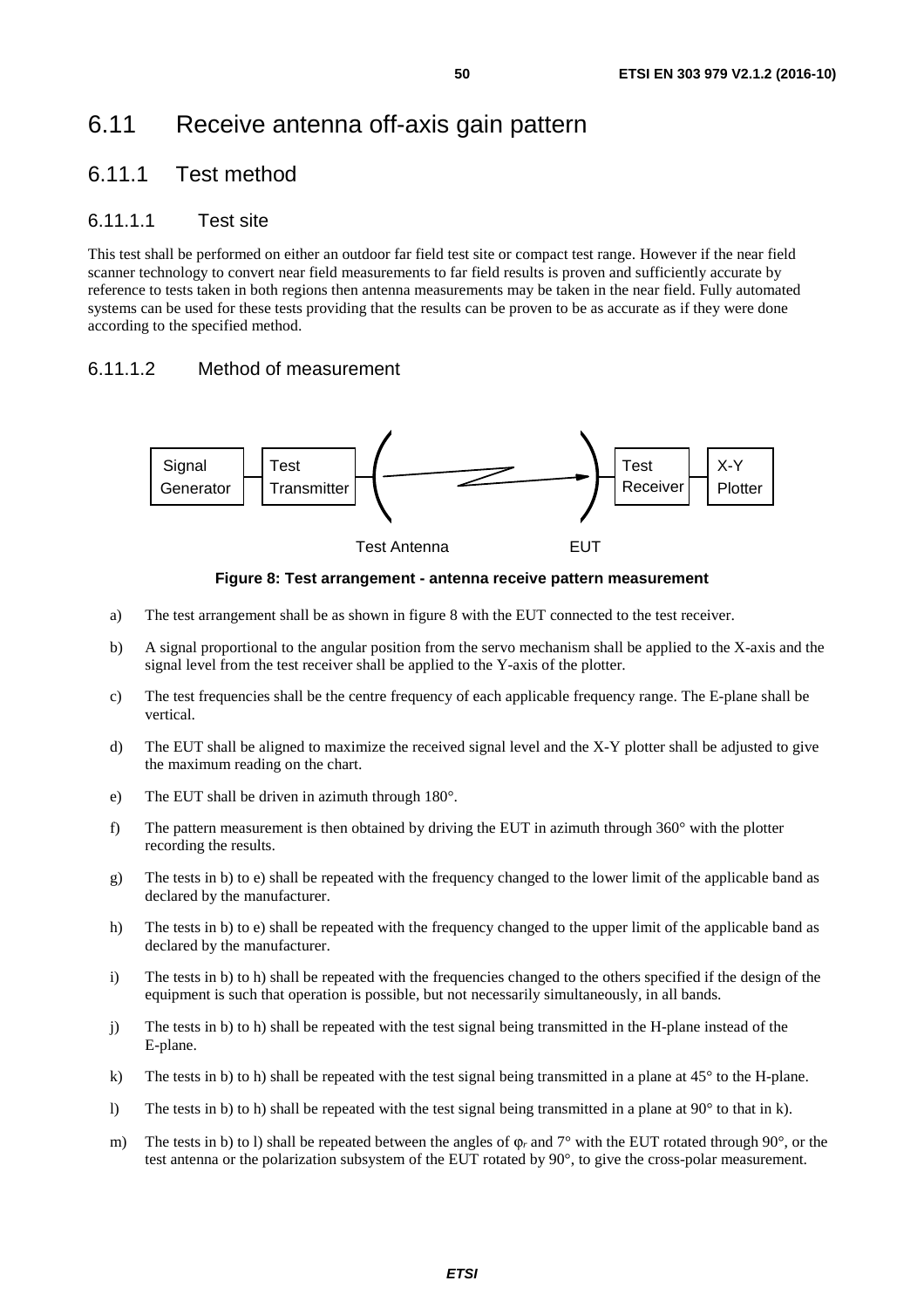### <span id="page-50-0"></span>6.11.1.3 Computation

The computation of results shall be carried out by producing a "mask" to the specified limits with the reference level being equal to the gain of the antenna. This reference shall then be placed on the maximum point of the plot obtained from the pattern measurements.

## 6.12 Blocking performance

### 6.12.1 Test method

- a) The output signals of two signal generators shall be combined with equal weight. The combined signal shall be coupled to the LNB input in a reasonable and appropriate way.
- b) A spectrum analyser shall be connected to the LNB output in a way that allows to supply the LNB with power.
- c)  $f_c$  is the center frequency of the receive frequency band.
- d) The first signal generator frequency shall be set to  $f_c$ .
- e) The first signal generator level shall be set to a level in the LNB operational input level range.
- f) The spectrum analyser shall be set for measuring the level of the converted first signal at the LNB output.
- g) The second signal generator frequency shall be set to  $f_c 20$  MHz.
- h) The second signal generator level shall be adjusted so that the measured level is 1 dB less than in absence of the second signal.
- i) The second signal generator level shall be noted down as reference level.
- j) The second signal generator frequency shall be set to the frequency of interest.
- k) The second signal generator level shall be adjusted so that the measured level is 1 dB less than in absence of the second signal.
- l) The rejection at the frequency of interest is equal to the second signal generator level minus the reference level determined in step i).
- m) Steps i) to l) shall be repeated for frequencies in the ranges of table 6.
- NOTE: The worst case rejection in a particular frequency range can be determined after step i) by sweeping the second signal generator frequency over the frequency range and observe the gain compression, then perform steps j) to l) with the frequency where gain compression is highest.

## 6.13 Adjacent Signal Selectivity

### 6.13.1 Test method

- a) Two test signal generators shall be used. Each signal generator shall generate a modulated signal in the IDUinput frequency range and thermal noise.
- b) The signal generators shall be connected to the IDUinput through a splitter (combiner).
- c) The test signal generators shall be set to the frequencies and levels according to table 7.
- d) The IDUshall be set to receive the signal of the first test signal generator.
- e) The second test signal generator shall be set to signal off.
- f) The noise level (or signal to noise ratio) of the first test signal generator shall be varied in order to determine the threshold reference sensitivity level.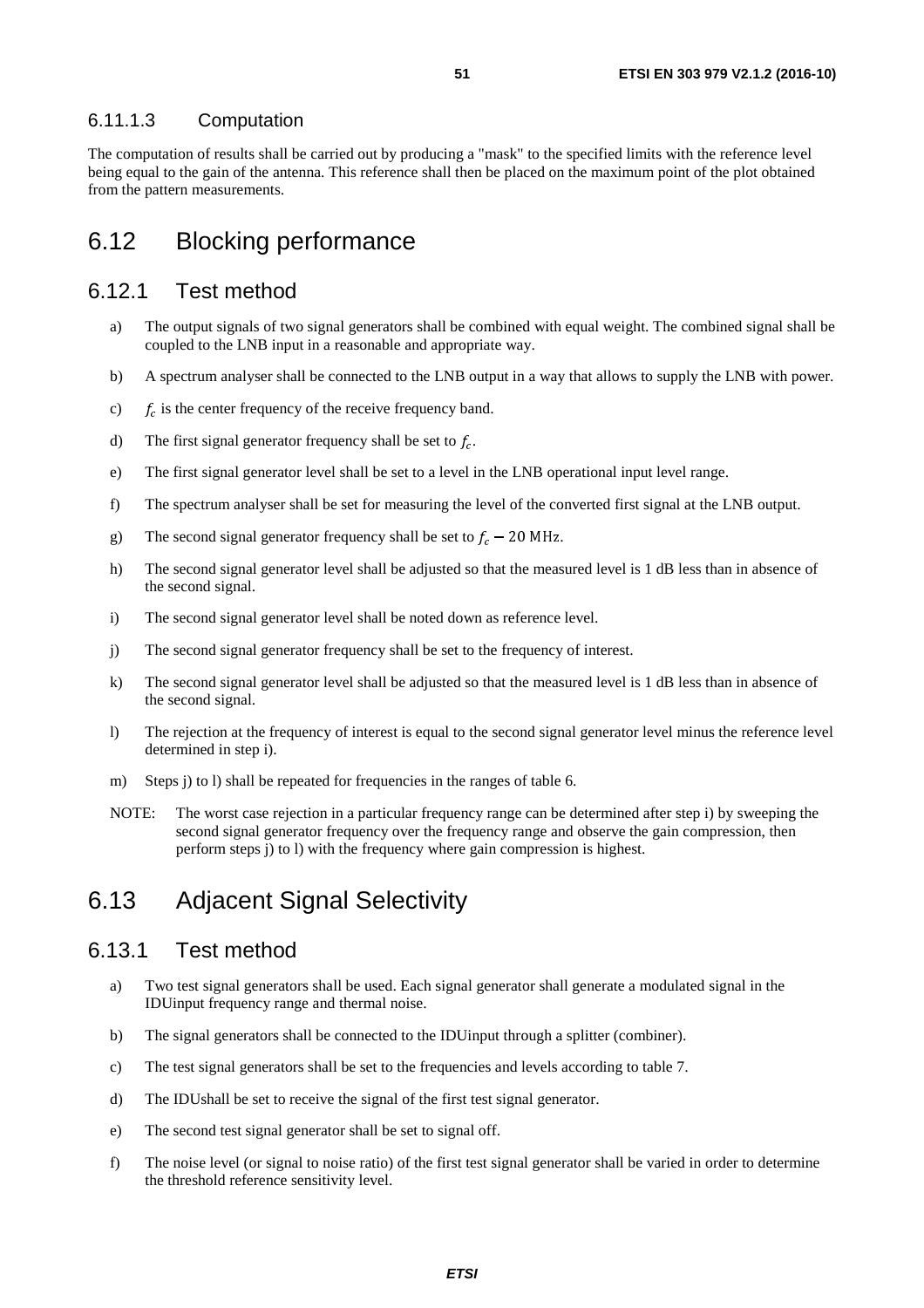- g) The second signal generator shall be set to signal on.
- h) The noise level (or signal to noise ratio) of the first test signal generator shall be varied in order to determine the threshold reference sensitivity level.
- i) The degradation is equal to the noise level (or signal to noise ratio) determined in step d) minus that determined in step b).
- j) The result is the highest degradation found.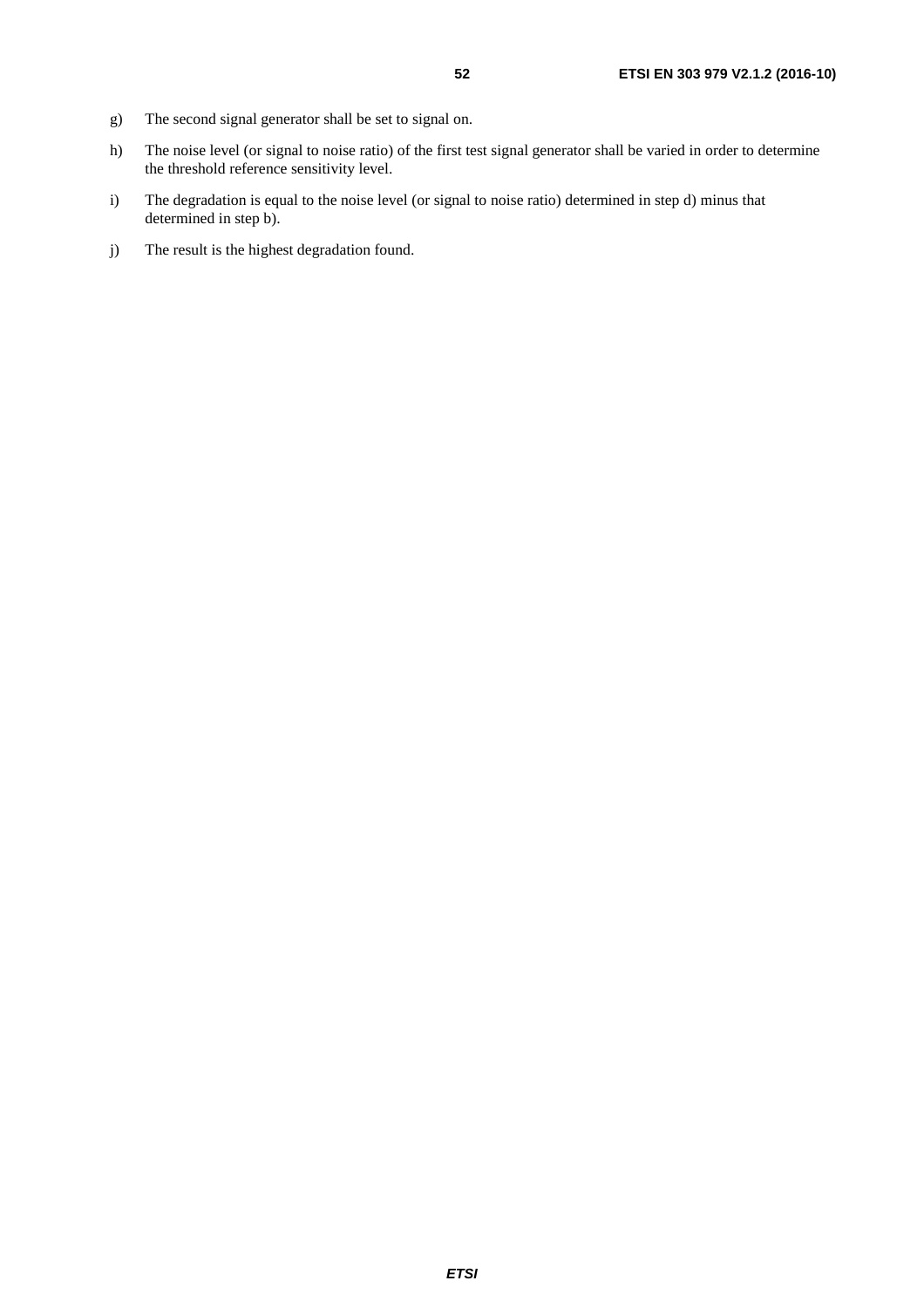# <span id="page-52-0"></span>Annex A (normative): Relationship between the present document and the essential requirements of Directive 2014/53/EU

The present document has been prepared under the Commission's standardisation request C(2015) 5376 final [\[i.6\]](#page-10-0) to provide one voluntary means of conforming to the essential requirements of Directive 2014/53/EU on the harmonisation of the laws of the Member States relating to the making available on the market of radio equipment and repealing Directive 1999/5/EC [\[i.8](#page-10-0)].

Once the present document is cited in the Official Journal of the European Union under that Directive, compliance with the normative clauses of the present document given in table A.1 confers, within the limits of the scope of the present document, a presumption of conformity with the corresponding essential requirements of that Directive, and associated EFTA regulations.

|                                                                          | <b>Harmonised Standard ETSI EN 303 979</b> |                                |        |                                                                                                                                                                                                                                                                                                                                                                                                                                                                                                                                                                                                               |  |  |
|--------------------------------------------------------------------------|--------------------------------------------|--------------------------------|--------|---------------------------------------------------------------------------------------------------------------------------------------------------------------------------------------------------------------------------------------------------------------------------------------------------------------------------------------------------------------------------------------------------------------------------------------------------------------------------------------------------------------------------------------------------------------------------------------------------------------|--|--|
| The following requirements are relevant to the presumption of conformity |                                            |                                |        |                                                                                                                                                                                                                                                                                                                                                                                                                                                                                                                                                                                                               |  |  |
| under the article 3.2 of Directive 2014/53/EU [i.8]                      |                                            |                                |        |                                                                                                                                                                                                                                                                                                                                                                                                                                                                                                                                                                                                               |  |  |
|                                                                          | <b>Requirement</b>                         |                                |        | <b>Requirement Conditionality</b>                                                                                                                                                                                                                                                                                                                                                                                                                                                                                                                                                                             |  |  |
| <b>No</b>                                                                | <b>Description</b>                         | Reference:<br><b>Clause No</b> | U/C    | <b>Condition</b>                                                                                                                                                                                                                                                                                                                                                                                                                                                                                                                                                                                              |  |  |
|                                                                          | Off axis spurious radiation                | 4.2.1                          | U      |                                                                                                                                                                                                                                                                                                                                                                                                                                                                                                                                                                                                               |  |  |
| $\overline{c}$                                                           | On axis spurious radiation                 | 4.2.2                          | U      |                                                                                                                                                                                                                                                                                                                                                                                                                                                                                                                                                                                                               |  |  |
| 3                                                                        | lepfd limits                               | 4.2.3                          | U      |                                                                                                                                                                                                                                                                                                                                                                                                                                                                                                                                                                                                               |  |  |
| $\overline{\mathbf{4}}$                                                  | <b>Uplink Power Control</b>                | 4.2.4                          | U      |                                                                                                                                                                                                                                                                                                                                                                                                                                                                                                                                                                                                               |  |  |
| 5                                                                        | Carrier suppression                        | 4.2.5                          | U      |                                                                                                                                                                                                                                                                                                                                                                                                                                                                                                                                                                                                               |  |  |
| 6                                                                        | Antenna pointing                           | 4.2.6                          | U      |                                                                                                                                                                                                                                                                                                                                                                                                                                                                                                                                                                                                               |  |  |
| $\overline{7}$                                                           | Antenna Polarization alignment             | 4.2.6                          |        |                                                                                                                                                                                                                                                                                                                                                                                                                                                                                                                                                                                                               |  |  |
| 8                                                                        | <b>Cessation of emissions</b>              | 4.2.7                          | $\cup$ |                                                                                                                                                                                                                                                                                                                                                                                                                                                                                                                                                                                                               |  |  |
| 9                                                                        | <b>Identification of ESOMP</b>             | 4.2.8                          | U      |                                                                                                                                                                                                                                                                                                                                                                                                                                                                                                                                                                                                               |  |  |
| 10                                                                       | Control and Monitoring Functions (CMFs)    | 4.2.9                          | U      |                                                                                                                                                                                                                                                                                                                                                                                                                                                                                                                                                                                                               |  |  |
| 11                                                                       | Receive antenna off-axis gain pattern      | 4.2.10                         | C      | Satellite communications networks may<br>contain a central control unit that keeps<br>received interference low by taking into<br>account the actual antenna gain pattern of<br>earth stations. The requirement is not relevant<br>for earth stations that are always operated as<br>part of such a network. The requirement is<br>relevant in all other cases.<br>If the receive antenna performance does not<br>meet the requirement in clause 4.2.10, then the<br>earth station shall accept an additional<br>co-frequency interference caused by its off-axis<br>gain which is not compliant to the mask. |  |  |
| 12                                                                       | <b>Blocking performance</b>                | 4.2.11                         | U      |                                                                                                                                                                                                                                                                                                                                                                                                                                                                                                                                                                                                               |  |  |
| 13                                                                       | <b>Adjacent Signal Selectivity</b>         | 4.2.12                         | U      |                                                                                                                                                                                                                                                                                                                                                                                                                                                                                                                                                                                                               |  |  |

#### **Table A.1: Relationship between the present document and the essential requirements of Directive 2014/53/EU**

**Key to columns:** 

**Requirement:** 

**No** A unique identifier for one row of the table which may be used to identify a requirement.

**Description** A textual reference to the requirement.

**Clause Number** Identification of clause(s) defining the requirement in the present document unless another document is referenced explicitly.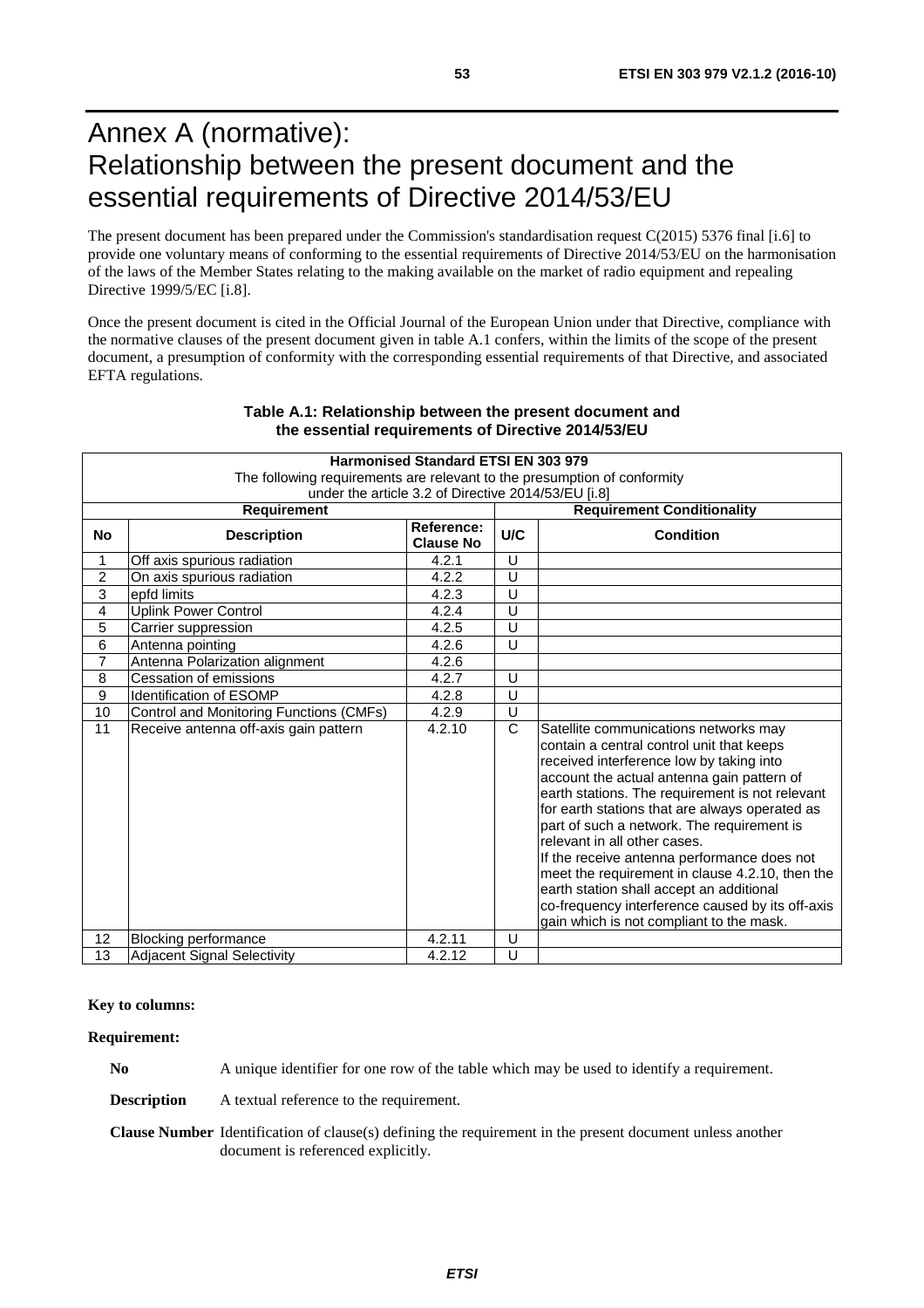### **Requirement Conditionality:**

- **U/C** Indicates whether the requirement shall be unconditionally applicable (U) or is conditional upon the manufacturers claimed functionality of the equipment (C).
- **Condition** Explains the conditions when the requirement shall or shall not be applicable for a requirement which is classified "conditional".

Presumption of conformity stays valid only as long as a reference to the present document is maintained in the list published in the Official Journal of the European Union. Users of the present document should consult frequently the latest list published in the Official Journal of the European Union.

Other Union legislation may be applicable to the product(s) falling within the scope of the present document.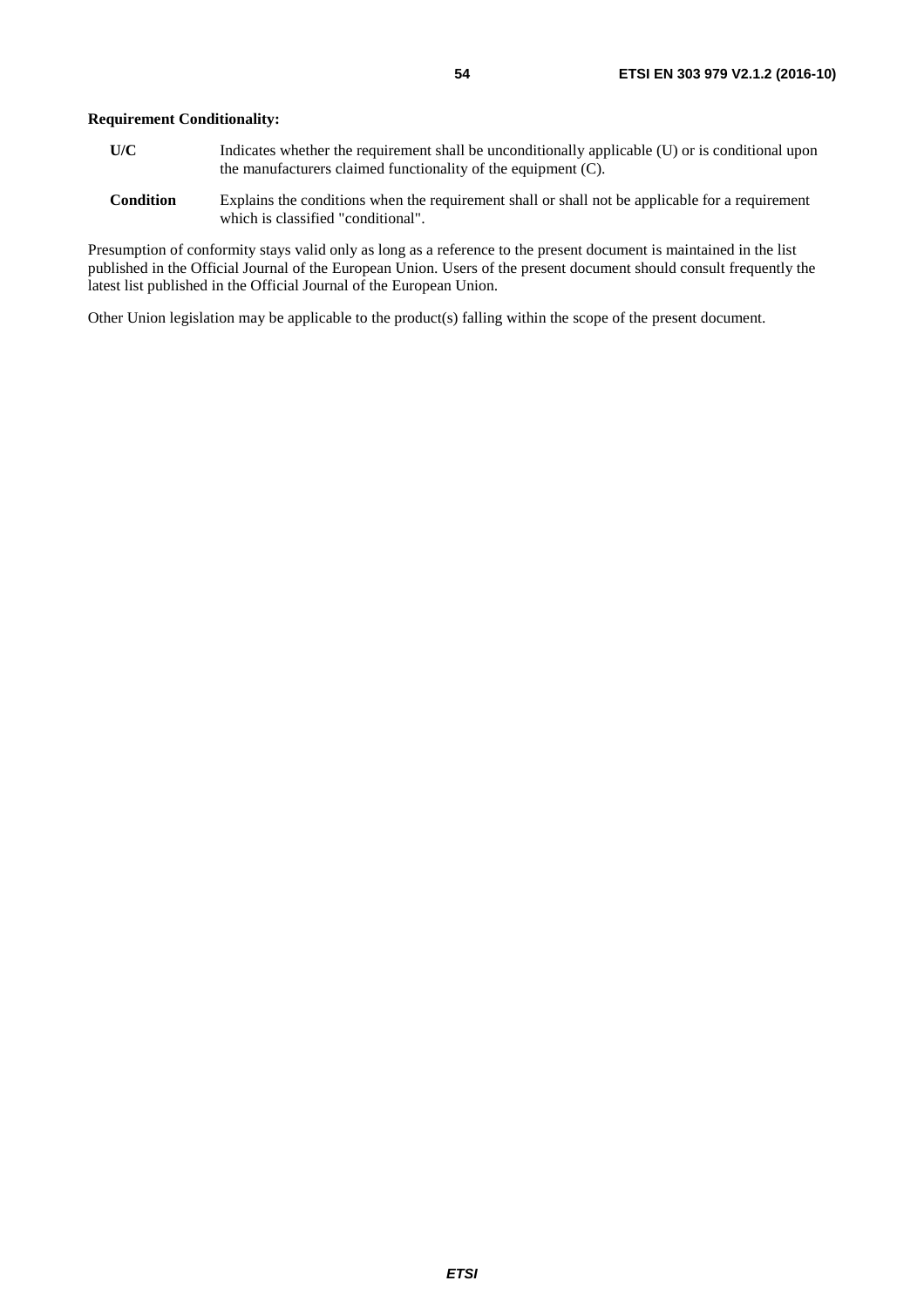# <span id="page-54-0"></span>Annex B (informative): Linear Polarization Alignment Error Calculation

The maximum polarization alignment error for linearly polarized systems can be calculated as follows:

$$
\alpha_{\text{max}} = \text{ArcTan}\left(\sqrt{\frac{XPD_{\text{antenna}} - XPD_{ESOMP}}{XPD_{\text{antenna}}XPD_{ESOMP}-1}}\right)
$$

where:

- XPD<sub>ESOMP</sub> is the equivalent cross polarization discrimination (XPD) of the ESOMP, expressed as a ratio, as declared by the applicant;
- XPD<sub>antenna</sub> is the antenna XPD at the centre frequency of the transmit band, expressed as a ratio.
- NOTE 1: Satellite operators may require specific values for  $XPD_{ESOMP}$  and they may also require the ESOMP to stop its transmissions (e.g. to enter the "Carrier-off" radio state) if the value falls below XPD<sub>ESOMP</sub>.
- NOTE 2: The lower bound XPD<sub>er</sub> of the global XPD of the ESOMP antenna with a receiving antenna is given by the following formula:

$$
XPD_{er} \geq \frac{1+XPD_{ESOMP}XPD_{r}-2\sqrt{XPD_{ESOMP}}\sqrt{XPD_{r}}}{XPD_{ESOMP}+XPD_{r}+2\sqrt{XPD_{ESOMP}}\sqrt{XPD_{r}}}= \left(\frac{1+\sqrt{XPD_{ESOMP}}\sqrt{XPD_{r}}}{\sqrt{XPD_{ESOMP}}+\sqrt{XPD_{r}}}\right)^{2}
$$

where  $XPD_r$  is the  $XPD$  of the receiving antenna.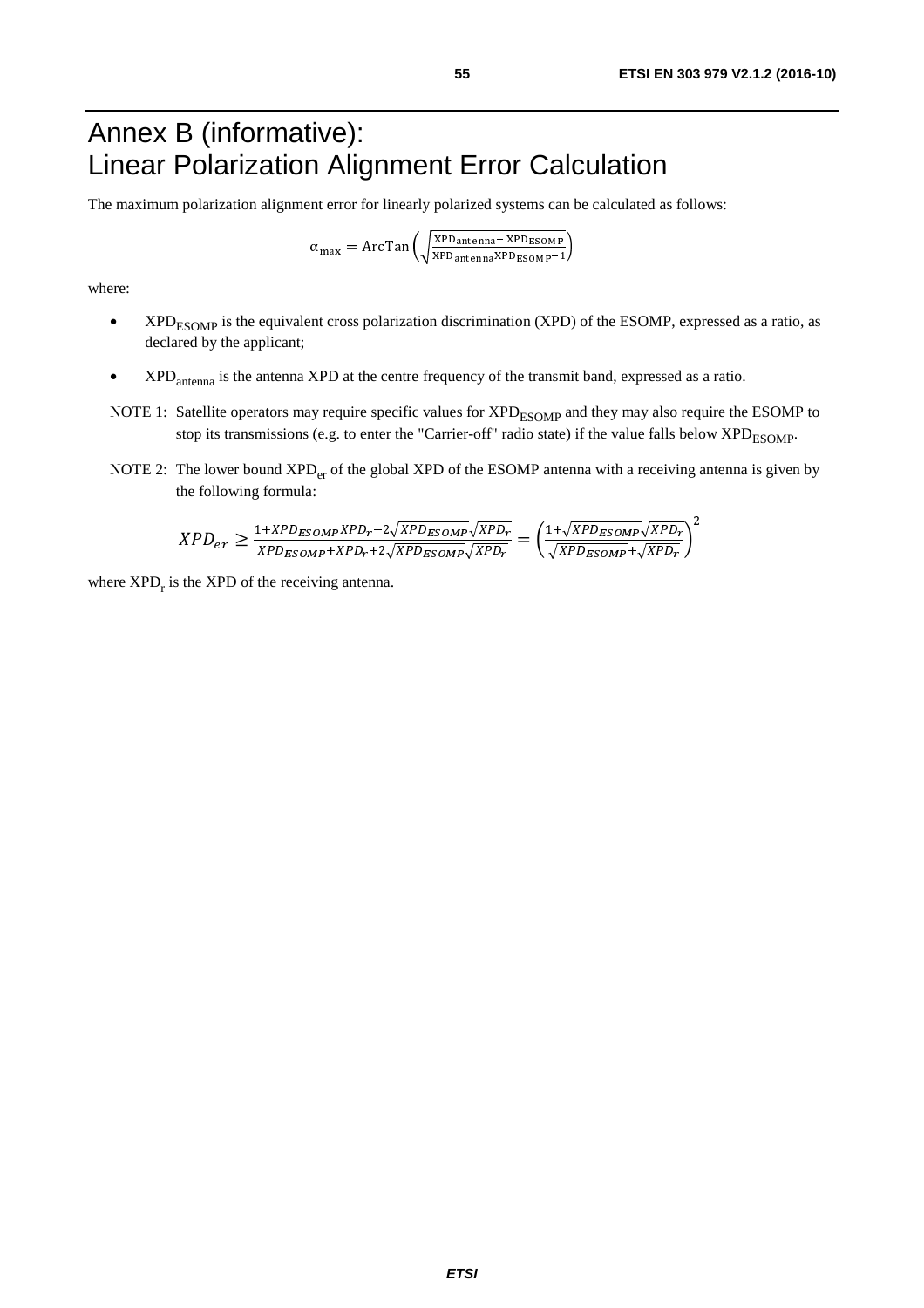# <span id="page-55-0"></span>Annex C (normative): Radiated measurement

# C.1 Test sites and general arrangements for measurements involving the use of radiated fields

# C.1.1 General

This annex introduces three most commonly available test sites, an anechoic chamber, an anechoic chamber with a ground plane and an Open Area Test Site (OATS), which may be used for radiated tests. These test sites are generally referred to as free field test sites. Both absolute and relative measurements can be performed in these sites. Where absolute measurements are to be carried out, the chamber should be verified. A detailed verification procedure is described in the relevant parts of ETSI TR 102 273 [\[2](#page-9-0)] or equivalent.

NOTE: To ensure reproducibility and tractability of radiated measurements only these test sites should be used in measurements in accordance with the present document.

# C.1.2 Anechoic Chamber

An anechoic chamber is an enclosure, usually shielded, whose internal walls, floor and ceiling are covered with radio absorbing material, normally of the pyramidal urethane foam type. The chamber usually contains an antenna support at one end and a turntable at the other. A typical anechoic chamber is shown in figure C.1.



**Figure C.1: A typical Anechoic Chamber**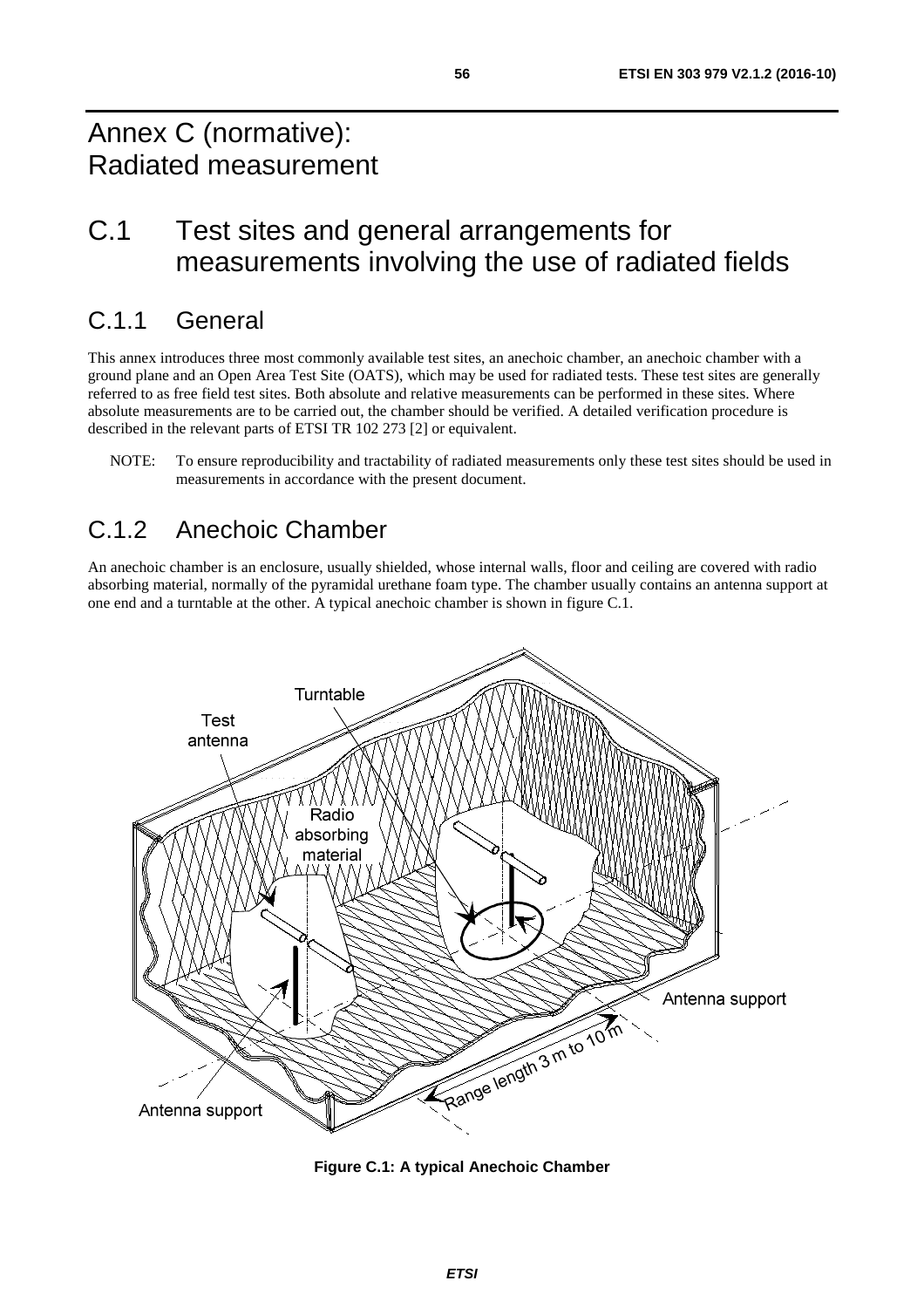<span id="page-56-0"></span>The chamber shielding and radio absorbing material work together to provide a controlled environment for testing purposes. This type of test chamber attempts to simulate free space conditions.

The shielding provides a test space, with reduced levels of interference from ambient signals and other outside effects, whilst the radio absorbing material minimizes unwanted reflections from the walls and ceiling which can influence the measurements. In practice it is relatively easy for shielding to provide high levels (80 dB to 140 dB) of ambient interference rejection, normally making ambient interference negligible.

A turntable is capable of rotation through 360° in the horizontal plane and it is used to support the test sample (EUT) at a suitable height (e.g. 1 m) above the ground plane. The chamber shall be large enough to allow the measuring distance of at least 3 m or  $2(d_1 + d_2)^2/\lambda$  (m), whichever is greater (see clause C.2.5). For further information on measurements at shorter distances see annex E. The distance used in actual measurements shall be recorded with the test results.

The anechoic chamber generally has several advantages over other test facilities. There is minimal ambient interference, minimal floor, ceiling and wall reflections and it is independent of the weather. It does however have some disadvantages which include limited measuring distance and limited lower frequency usage due to the size of the pyramidal absorbers. To improve low frequency performance, a combination structure of ferrite tiles and urethane foam absorbers is commonly used.

All types of emission, sensitivity and immunity testing can be carried out within an anechoic chamber without limitation.

# C.1.3 Anechoic Chamber with a conductive ground plane

An anechoic chamber with a conductive ground plane is an enclosure, usually shielded, whose internal walls and ceiling are covered with radio absorbing material, normally of the pyramidal urethane foam type. The floor, which is metallic, is not covered and forms the ground plane. The chamber usually contains an antenna mast at one end and a turntable at the other. A typical anechoic chamber with a conductive ground plane is shown in figure C.2.

This type of test chamber attempts to simulate an ideal Open Area Test Site whose primary characteristic is a perfectly conducting ground plane of infinite extent.



**Figure C.2: A typical Anechoic Chamber with a conductive ground plane**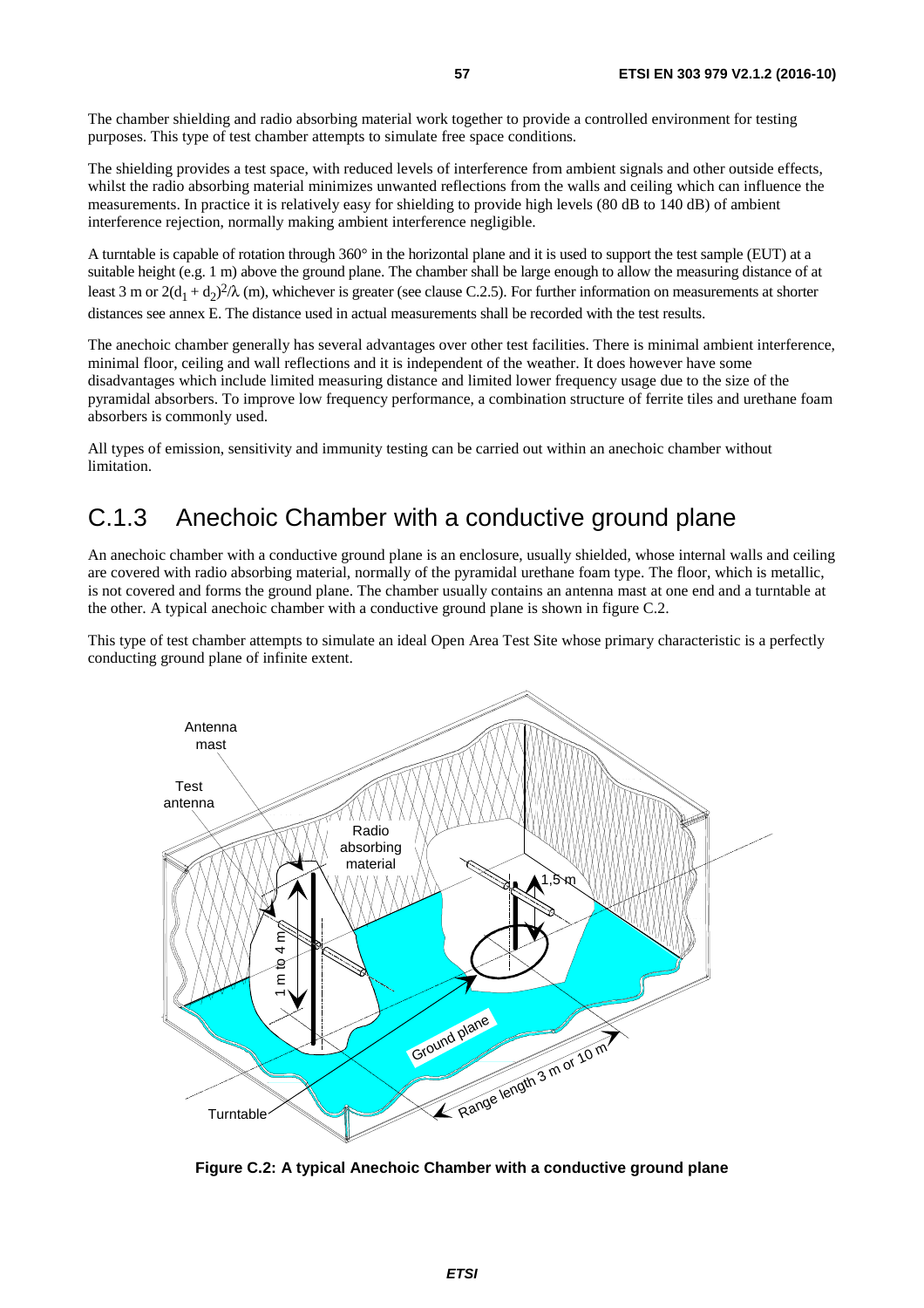<span id="page-57-0"></span>In this facility the ground plane creates the wanted reflection path, such that the signal received by the receiving antenna is the sum of the signals from both the direct and reflected transmission paths. This creates a unique received signal level for each height of the transmitting antenna (or EUT) and the receiving antenna above the ground plane.

The antenna mast provides a variable height facility (from 1 m to 4 m) so that the position of the test antenna can be optimized for maximum coupled signal between antennas or between an EUT and the test antenna.

A turntable is capable of rotation through 360° in the horizontal plane and it is used to support the test sample (EUT) at a specified height, usually 1,5 m above the ground plane. The chamber shall be large enough to allow the measuring distance of at least 3 m or  $2(d_1 + d_2)^2/\lambda$  (m), whichever is greater (see clause C.2.5). For further information on measurements at shorter distances see annex E. The distance used in actual measurements shall be recorded with the test results.

Emission testing involves firstly "peaking" the field strength from the EUT by raising and lowering the receiving antenna on the mast (to obtain the maximum constructive interference of the direct and reflected signals from the EUT) and then rotating the turntable for a "peak" in the azimuth plane. At this height of the test antenna on the mast, the amplitude of the received signal is noted. Secondly the EUT is replaced by a substitution antenna (positioned at the EUT's phase or volume centre) which is connected to a signal generator. The signal is again "peaked" and the signal generator output adjusted until the level, noted in stage one, is again measured on the receiving device.

Receiver sensitivity tests over a ground plane also involve "peaking" the field strength by raising and lowering the test antenna on the mast to obtain the maximum constructive interference of the direct and reflected signals, this time using a measuring antenna which has been positioned where the phase or volume centre of the EUT will be during testing. A transform factor is derived. The test antenna remains at the same height for stage two, during which the measuring antenna is replaced by the EUT. The amplitude of the transmitted signal is reduced to determine the field strength level at which a specified response is obtained from the EUT.

# C.1.4 Open Area Test Site (OATS)

An Open Area Test Site comprises a turntable at one end and an antenna mast of variable height at the other end above a ground plane, which in the ideal case, is perfectly conducting and of infinite extent. In practice, whilst good conductivity can be achieved, the ground plane size has to be limited. A typical OATS is shown in figure C.3.



**Figure C.3: A typical Open Area Test Site** 

The ground plane creates a wanted reflection path, such that the signal received by the receiving antenna is the sum of the signals received from the direct and reflected transmission paths. The phasing of these two signals creates a unique received level for each height of the transmitting antenna (or EUT) and the receiving antenna above the ground plane.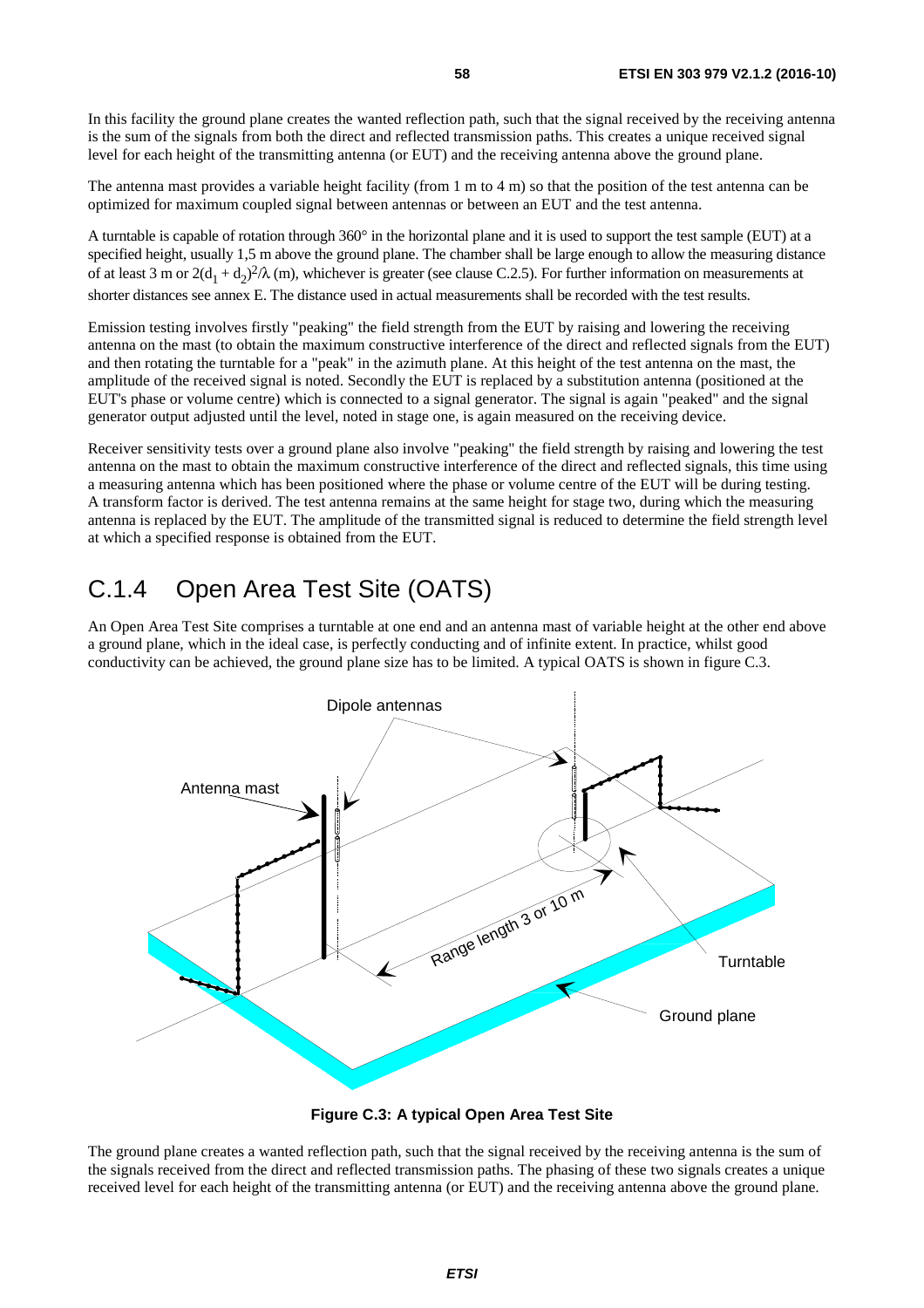<span id="page-58-0"></span>Site qualification concerning antenna positions, turntable, measurement distance and other arrangements are same as for anechoic chamber with a ground plane. In radiated measurements an OATS is also used by the same way as anechoic chamber with a ground plane.

Typical measuring arrangement common for ground plane test sites is presented in the figure C.4.



**Figure C.4: Measuring arrangement on ground plane test site (OATS set-up for spurious emission testing)** 

# C.1.5 Minimum requirements for test sites for measurements above 18 GHz

Generally the test site shall be adequate to allow for testing in the far field of the EUT. The test site should therefore consist of an electromagnetic anechoic room where either at least the ground surface is covered with radio absorbing material or up to six surrounding surfaces are covered with radio absorbing material. The absorbing material shall have a minimum attenuation of 30 dB. It shall be verified that reflections are sufficiently reduced.

# C.1.6 Test antenna

A test antenna is always used in radiated test methods. In emission tests (i.e. frequency error, effective radiated power, spurious emissions and adjacent channel power) the test antenna is used to detect the field from the EUT in one stage of the measurement and from the substitution antenna in the other stage. When the test site is used for the measurement of receiver characteristics (i.e. sensitivity and various immunity parameters) the antenna is used as the transmitting device.

The test antenna should be mounted on a support capable of allowing the antenna to be used in either horizontal or vertical polarization which, on ground plane sites (i.e. anechoic chambers with ground planes and Open Area Test Sites), should additionally allow the height of its centre above the ground to be varied over the specified range (usually 1 metre to 4 metres).

In the frequency band 30 MHz to 1 000 MHz, dipole antennas (constructed in accordance with ANSI C63.5 [[3\]](#page-9-0)) are generally recommended. For frequencies of 80 MHz and above, the dipoles should have their arm lengths set for resonance at the frequency of test. Below 80 MHz, shortened arm lengths are recommended. A combination of bicones and log periodic dipole array antennas (commonly termed "log periodics") could be used to cover the entire 30 MHz to 1 000 MHz band. Above 1 000 MHz, waveguide horns are recommended although, again, log periodics could be used.

NOTE: The gain of a horn antenna is generally expressed relative to an isotropic radiator.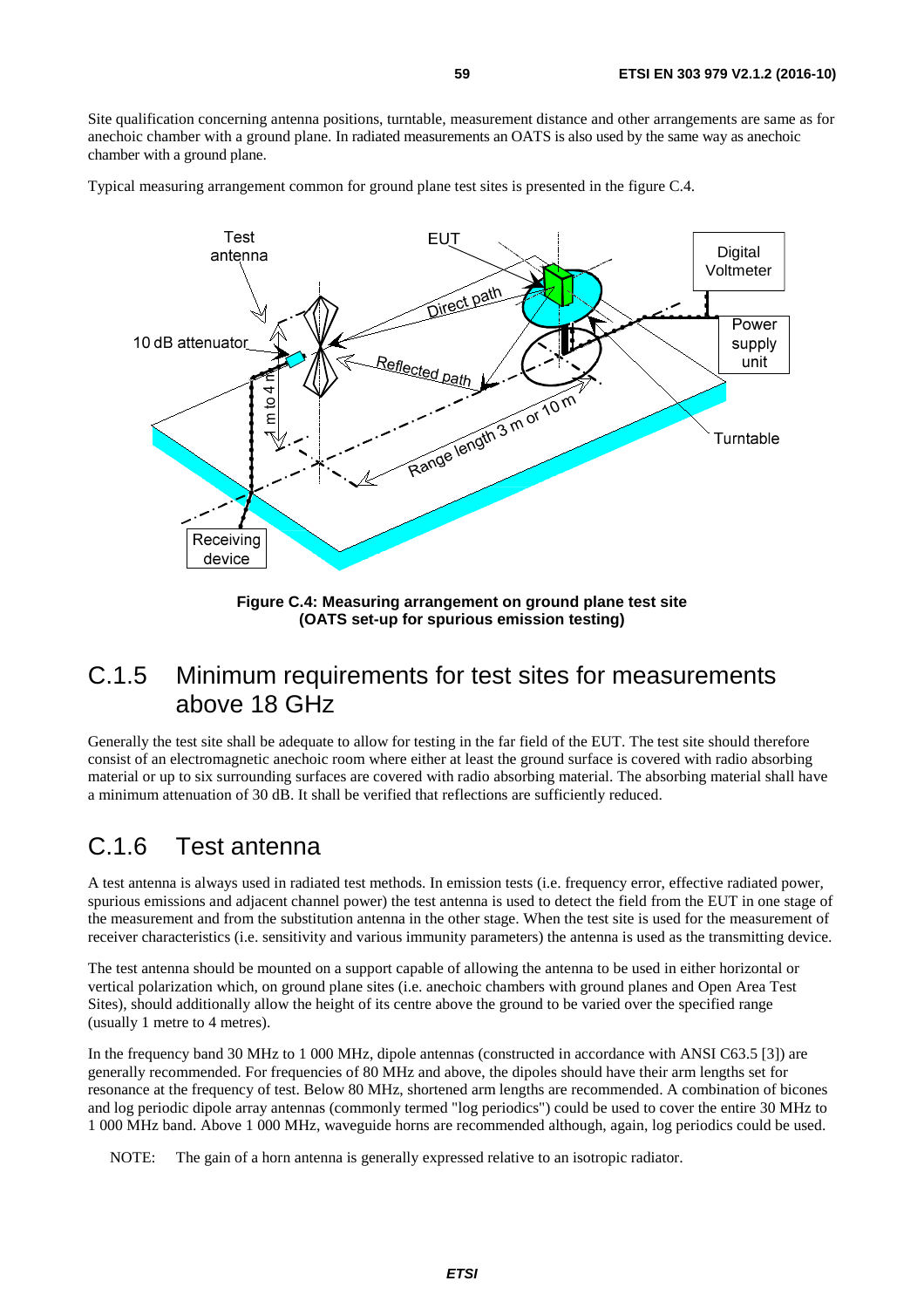# <span id="page-59-0"></span>C.1.7 Substitution antenna

The substitution antenna is used to replace the EUT for tests in which a transmitting parameter (i.e. frequency error, effective radiated power, spurious emissions and adjacent channel power) is being measured. For measurements in the frequency band 30 MHz to 1 000 MHz, the substitution antenna should be a dipole antenna (constructed in accordance with ANSI C63.5 [[3\]](#page-9-0)). For frequencies of 80 MHz and above, the dipoles should have their arm lengths set for resonance at the frequency of test. Below 80 MHz, shortened arm lengths are recommended. For measurements above 1 000 MHz, a waveguide horn is recommended. The centre of this antenna should coincide with either the phase centre or volume centre.

# C.1.8 Measuring antenna

The measuring antenna is used in tests on an EUT in which a receiving parameter (i.e. sensitivity and various immunity tests) is being measured. Its purpose is to enable a measurement of the electric field strength in the vicinity of the EUT. For measurements in the frequency band 30 MHz to 1 000 MHz, the measuring antenna should be a dipole antenna (constructed in accordance with ANSI C63.5 [\[3](#page-9-0)]). For frequencies of 80 MHz and above, the dipoles should have their arm lengths set for resonance at the frequency of test. Below 80 MHz, shortened arm lengths are recommended. The centre of this antenna should coincide with either the phase centre or volume centre (as specified in the test method) of the EUT.

# C.2 Guidance on the use of radiation test sites

# C.2.1 General

This clause details procedures, test equipment arrangements and verification that should be carried out before any of the radiated test are undertaken. These schemes are common to all types of test sites described in annex C.

# C.2.2 Verification of the test site

No test should be carried out on a test site, which does not possess a valid certificate of verification. The verification procedures for the different types of test sites described in annex A (i.e. anechoic chamber, anechoic chamber with a ground plane and Open Area Test Site) are given in the relevant parts of ETSI TR 102 273 [[2\]](#page-9-0) or equivalent.

# C.2.3 Preparation of the EUT

The provider should supply information about the EUT covering the operating frequency, polarization, supply voltage(s) and the reference face. Additional information, specific to the type of EUT should include, where relevant, output power, whether different operating modes are available (e.g. high and low power modes) and if operation is continuous or is subject to a maximum test duty cycle (e.g. 1 minute on, 4 minutes off).

Where necessary, a mounting bracket of minimal size should be available for mounting the EUT on the turntable. This bracket should be made from low conductivity, low relative dielectric constant (i.e. less than 1,5) material(s) such as expanded polystyrene, balsa wood, etc.

# C.2.4 Power supplies to the EUT

All tests should be performed using power supplies wherever possible, including tests on EUT designed for battery-only use. In all cases, power leads should be connected to the EUT's supply terminals (and monitored with a digital voltmeter) but the battery should remain present, electrically isolated from the rest of the equipment, possibly by putting tape over its contacts.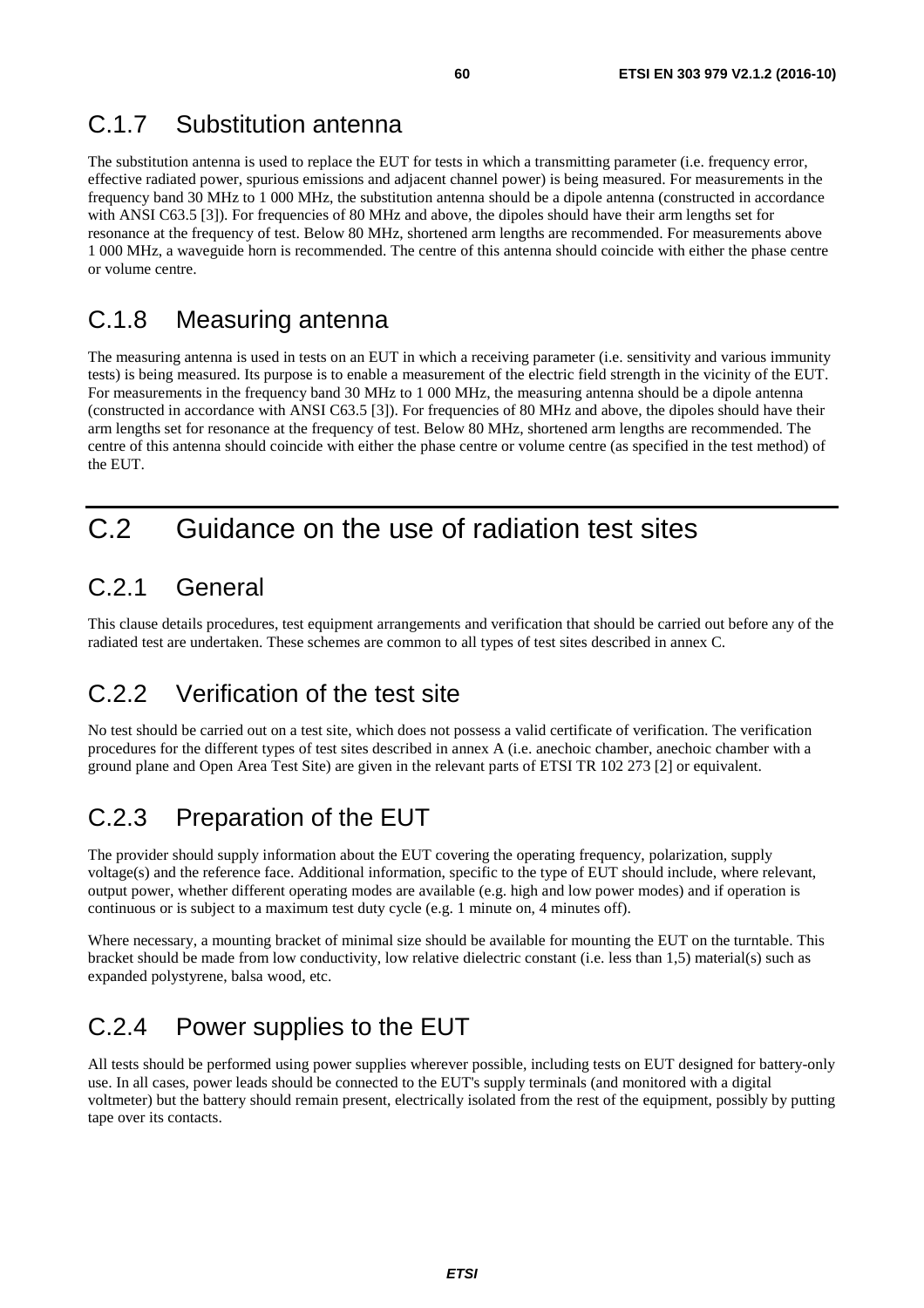<span id="page-60-0"></span>The presence of these power cables can, however, affect the measured performance of the EUT. For this reason, they should be made to be "transparent" as far as the testing is concerned. This can be achieved by routing them away from the EUT and down to either the screen, ground plane or facility wall (as appropriate) by the shortest possible paths. Precautions should be taken to minimize pick-up on these leads (e.g. the leads could be twisted together, loaded with ferrite beads at 0,15 m spacing or otherwise loaded).

# C.2.5 Range length

The range length for all these types of test facility should be adequate to allow for testing in the far-field of the EUT i.e. it should be equal to or exceed:

$$
\frac{2(d_1+d_2)^2}{\lambda}
$$

where:

- $d_1$  is the largest dimension of the EUT/dipole after substitution (m);
- $d_2$  is the largest dimension of the test antenna (m);
- $\lambda$  is the test frequency wavelength (m).

It should be noted that in the substitution part of this measurement, where both test and substitution antennas are half wavelength dipoles, this minimum range length for far-field testing would be:

 $2λ$ 

It should be noted in the test report when either of these conditions is not met so that the additional measurement uncertainty can be incorporated into the results.

For further information on measurements at shorter distances see annex E.

- NOTE 1: For the fully anechoic chamber, no part of the volume of the EUT should, at any angle of rotation of the turntable, fall outside the "quiet zone" of the chamber at the nominal frequency of the test.
- NOTE 2: The "quiet zone" is a volume within the anechoic chamber (without a ground plane) in which a specified performance has either been proven by test, or is guaranteed by the designer/manufacture. The specified performance is usually the reflectivity of the absorbing panels or a directly related parameter (e.g. signal uniformity in amplitude and phase). It should be noted however that the defining levels of the quiet zone tend to vary.
- NOTE 3: For the anechoic chamber with a ground plane, a full height scanning capability, i.e. 1 m to 4 m, should be available for which no part of the test antenna should come within 1 m of the absorbing panels. For both types of Anechoic Chamber, the reflectivity of the absorbing panels should not be worse than -5 dB.
- NOTE 4: For both the anechoic chamber with a ground plane and the Open Area Test Site, no part of any antenna should come within 0,25 m of the ground plane at any time throughout the tests. Where any of these conditions cannot be met, measurements should not be carried out.

## C.2.6 Site preparation

The cables for both ends of the test site should be routed horizontally away from the testing area for a minimum of 2 m (unless, in the case either type of anechoic chamber, a back wall is reached) and then allowed to drop vertically and out through either the ground plane or screen (as appropriate) to the test equipment. Precautions should be taken to minimize pick up on these leads (e.g. dressing with ferrite beads or other loading). The cables, their routing and dressing should be identical to the verification set-up.

NOTE: For ground reflection test sites (i.e. anechoic chambers with ground planes and Open Area Test Sites) which incorporate a cable drum with the antenna mast, the 2 m requirement may be impossible to comply with.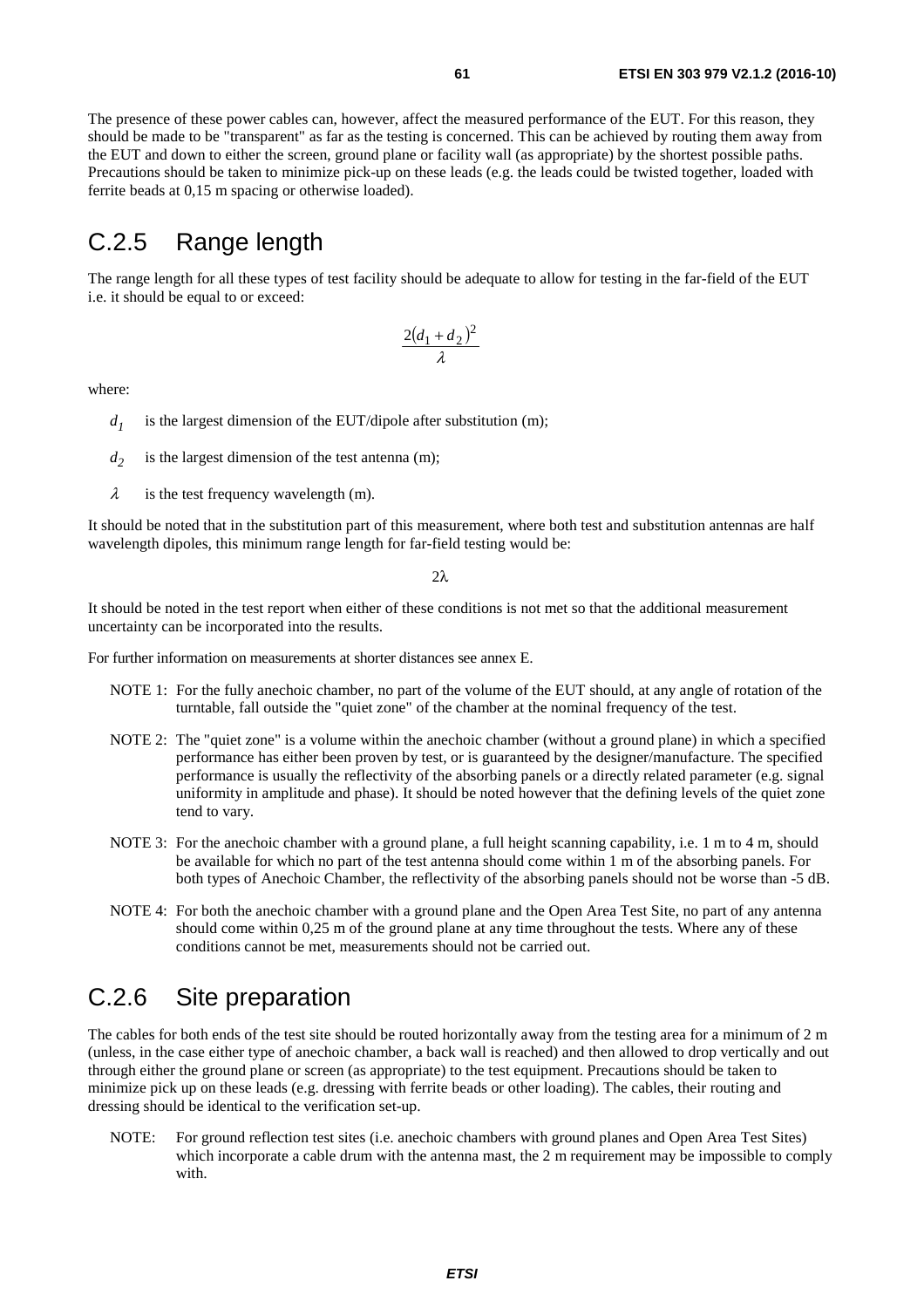<span id="page-61-0"></span>Calibration data for all items of test equipment should be available and valid. For test, substitution and measuring antennas, the data should include gain relative to an isotropic radiator (or antenna factor) for the frequency of test. Also, the VSWR of the substitution and measuring antennas should be known.

The calibration data on all cables and attenuators should include insertion loss and VSWR throughout the entire frequency range of the tests. All VSWR and insertion loss figures should be recorded in the log book results sheet for the specific test.

Where correction factors/tables are required, these should be immediately available.

For all items of test equipment, the maximum errors they exhibit should be known along with the distribution of the error e.g.:

- cable loss:  $\pm 0.5$  dB with a rectangular distribution;
- measuring receiver: 1,0 dB (standard deviation) signal level accuracy with a Gaussian error distribution.

At the start of measurements, system checks should be made on the items of test equipment used on the test site.

# C.3 Coupling of signals

# C.3.1 General

The presence of leads in the radiated field may cause a disturbance of that field and lead to additional measurement uncertainty. These disturbances can be minimized by using suitable coupling methods, offering signal isolation and minimum field disturbance (e.g. optical and acoustic coupling).

# C.4 Standard test methods

# C.4.1 General

Two methods of determining the radiated power of a device are described in clauses C.4.2 and C.4.3.

# C.4.2 Calibrated setup

The measurement receiver, test antenna and all associated equipment (e.g. cables, filters, amplifiers, etc.) shall have been recently calibrated against known standards at all the frequencies on which measurements of the equipment are to be made.

On a test site according to clause C.1, the equipment shall be placed at the specified height on a support, and in the position closest to normal use as declared by the provider.

The test antenna shall be oriented initially for vertical polarization and shall be chosen to correspond to the frequency of the transmitter.

The output of the test antenna shall be connected to the spectrum analyser via whatever (fully characterized) equipment is required to render the signal measurable (e.g. amplifiers).

The transmitter shall be switched on, if possible without modulation, and the spectrum analyser shall be tuned to the frequency of the transmitter under test.

The test antenna shall be raised and lowered through the specified range of height until a maximum signal level is detected by the spectrum analyser.

The transmitter shall then be rotated through  $360^\circ$  in the horizontal plane, until the maximum signal level is detected by the spectrum analyser.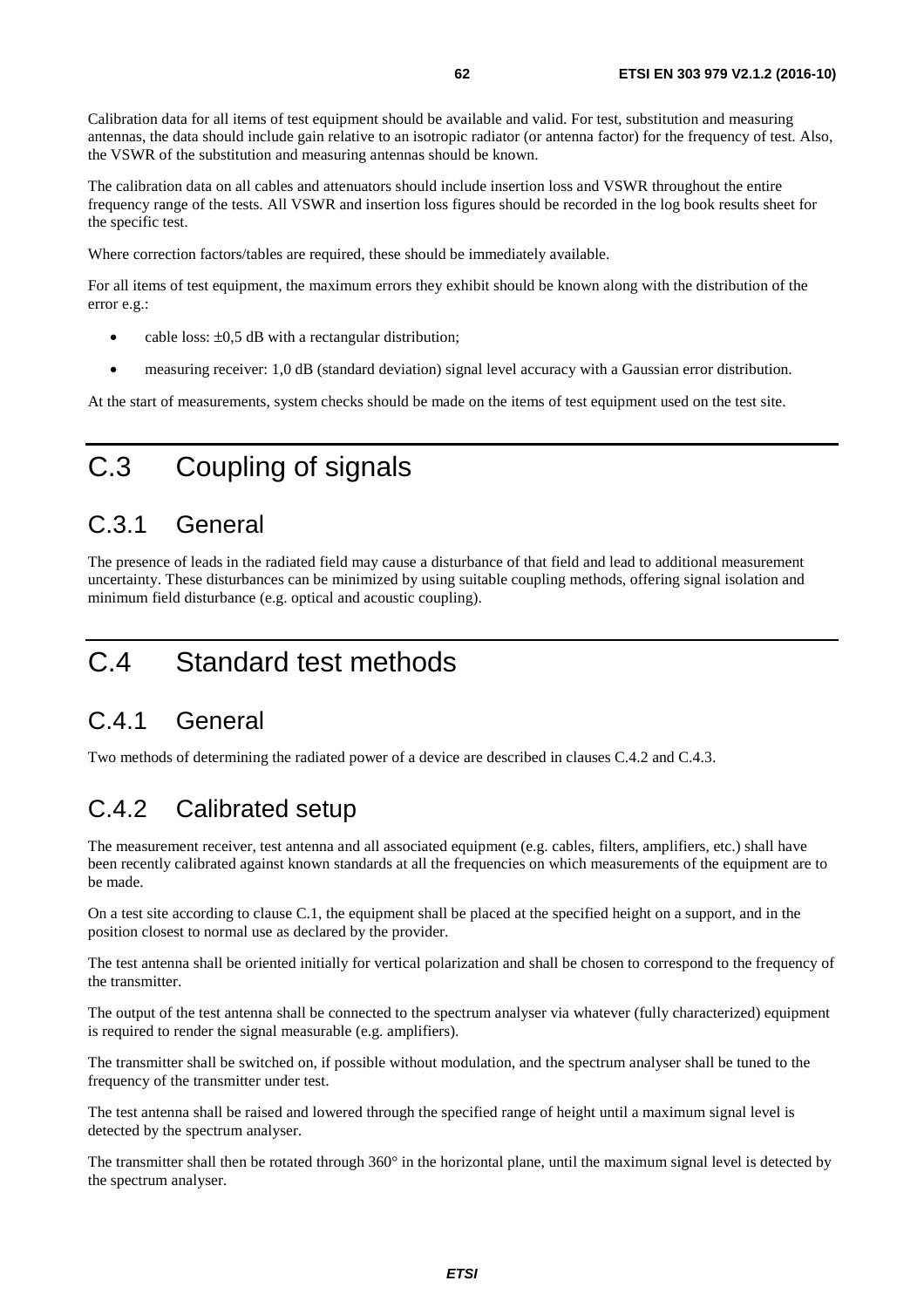<span id="page-62-0"></span>The maximum signal level detected by the spectrum analyser shall be noted and converted into the radiated power by application of the pre-determined calibration coefficients for the equipment configuration used.

# C.4.3 Substitution method

On a test site, selected from clause C.1, the equipment shall be placed at the specified height on a support, as specified in clause C.1, and in the position closest to normal use as declared by the provider.

The test antenna shall be oriented initially for vertical polarization and shall be chosen to correspond to the frequency of the transmitter.

The output of the test antenna shall be connected to the spectrum analyser.

The transmitter shall be switched on, if possible without modulation, and the measuring receiver shall be tuned to the frequency of the transmitter under test.

The test antenna shall be raised and lowered through the specified range of height until a maximum signal level is detected by the spectrum analyser.

The transmitter shall then be rotated through  $360^\circ$  in the horizontal plane, until the maximum signal level is detected by the spectrum analyser.

The test antenna shall be raised and lowered again through the specified range of height until a maximum signal level is detected by the spectrum analyser.

The maximum signal level detected by the spectrum analyser shall be noted.

The transmitter shall be replaced by a substitution antenna as defined in clause C.1.6.

The substitution antenna shall be orientated for vertical polarization and the length of the substitution antenna shall be adjusted to correspond to the frequency of the transmitter.

The substitution antenna shall be connected to a calibrated signal generator.

If necessary, the input attenuator setting of the spectrum analyser shall be adjusted in order to increase the sensitivity of the spectrum analyser.

The test antenna shall be raised and lowered through the specified range of height to ensure that the maximum signal is received. When a test site according clause C.1.1 is used, the height of the antenna shall not be varied.

The input signal to the substitution antenna shall be adjusted to the level that produces a level detected by the spectrum analyser, that is equal to the level noted while the transmitter radiated power was measured, corrected for the change of input attenuator setting of the spectrum analyser.

The input level to the substitution antenna shall be recorded as power level, corrected for any change of input attenuator setting of the spectrum analyser.

The measurement shall be repeated with the test antenna and the substitution antenna orientated for horizontal polarization.

The measure of the radiated power of the device is the larger of the two levels recorded at the input to the substitution antenna, corrected for gain of the substitution antenna if necessary.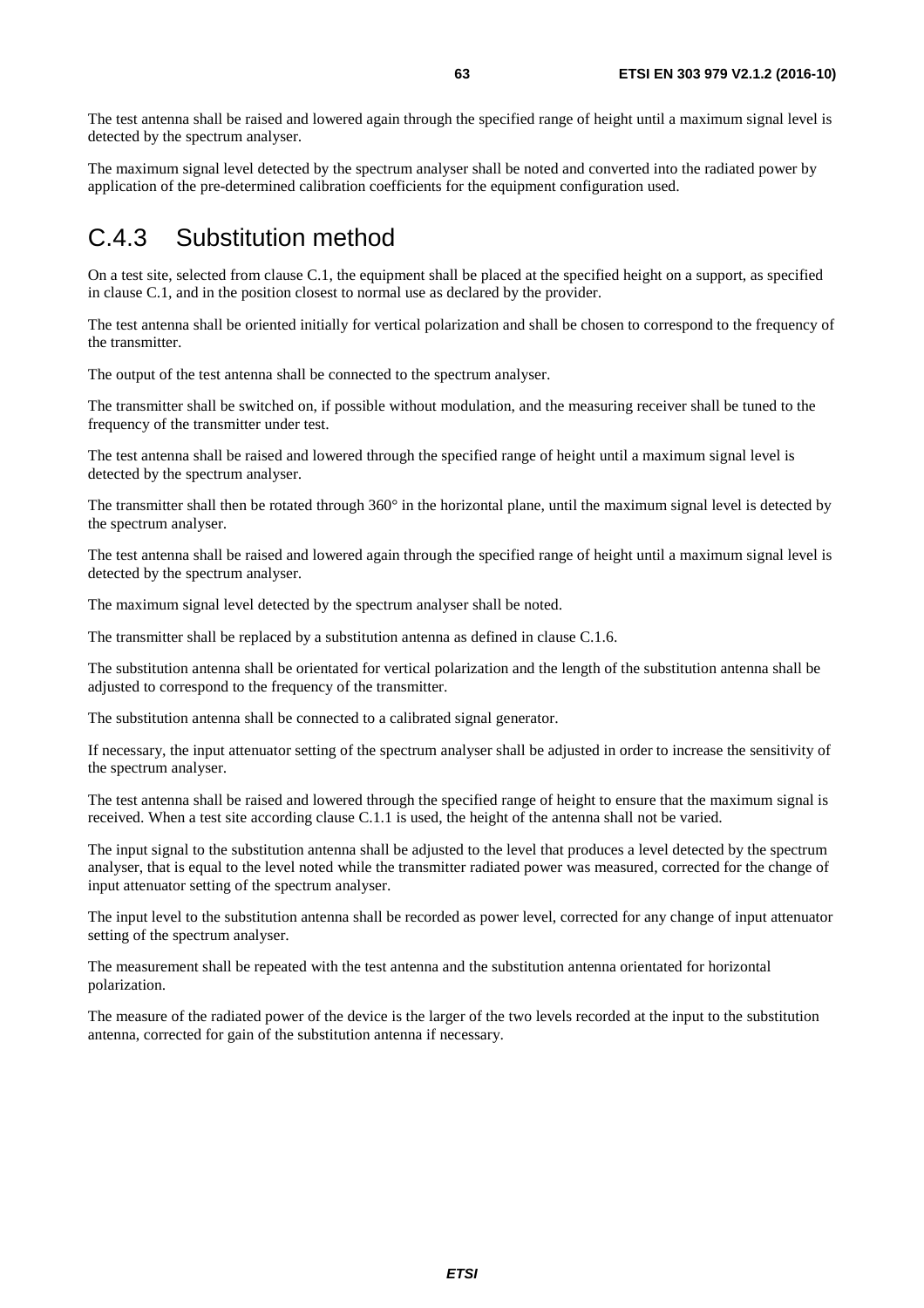# <span id="page-63-0"></span>Annex D (normative): Conducted measurements

In view of the low power levels of the equipment to be tested under the present document, conducted measurements may be applied to equipment provided with an antenna connector. Where the equipment to be tested does not provide a suitable termination, a coupler or attenuator that does provide the correct termination value shall be used.

The equivalent isotropically radiated power is then calculated from the measured value, the known antenna gain, relative to an isotropic antenna, and if applicable, any losses due to cables and connectors in the measurement system.

The Voltage Standing Wave Ratio (VSWR) shall not be greater than 1,5:1 over the frequency range of the measurement.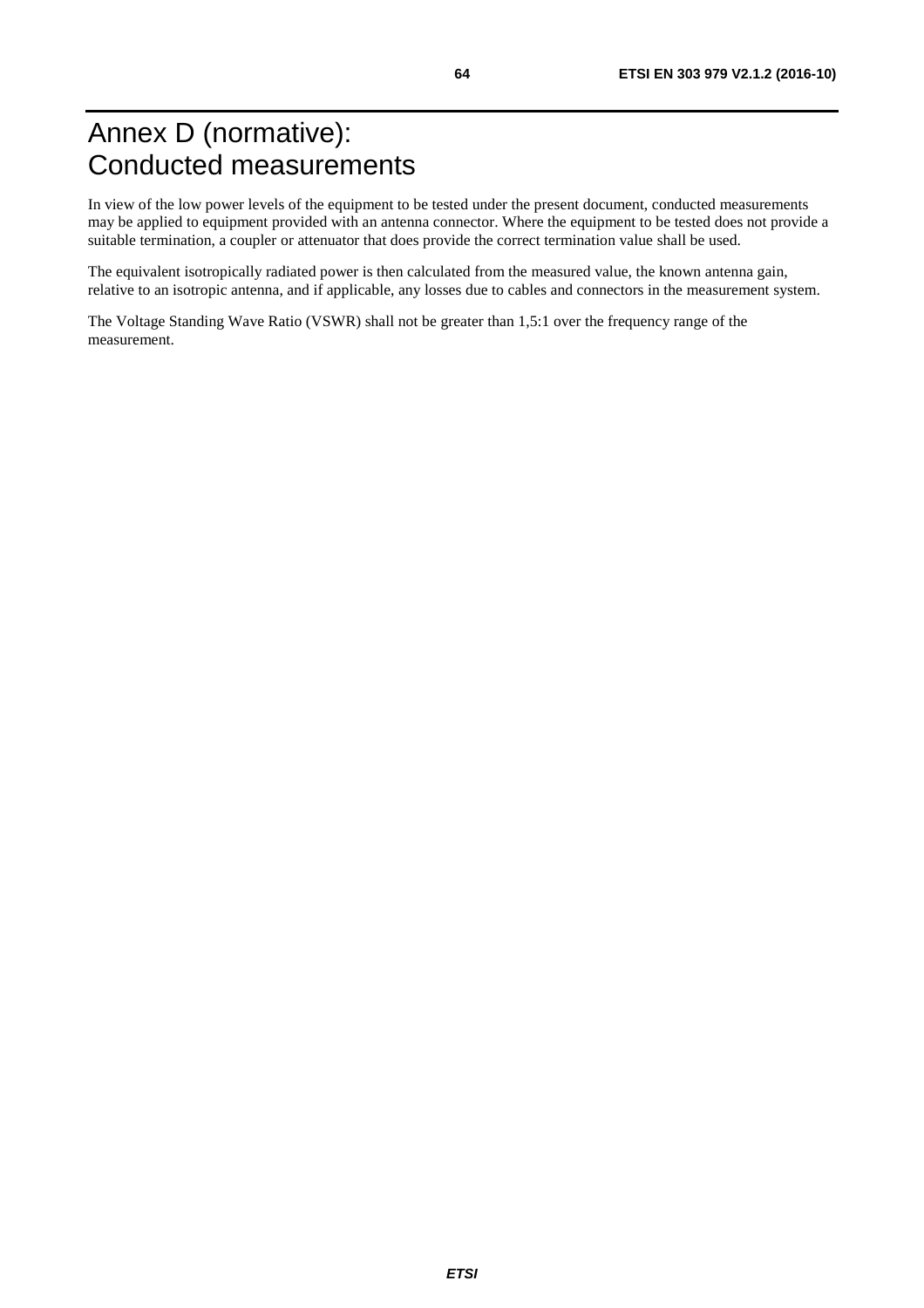# <span id="page-64-0"></span>Annex E (informative): General Requirements for RF Cables

All RF cables including their connectors at both ends used within the measurement arrangements and set-ups should be of coaxial or waveguide type featuring within the frequency range they are used:

- a VSWR of less than 1,2 at either end;
- a shielding loss in excess of 60 dB.

When using coaxial cables for frequencies above 40 GHz attenuation features increase significantly and decrease of return loss due to mismatching caused by joints at RF connectors and impedance errors should be considered.

All RF cables and waveguide interconnects should be routed suitably in order to reduce impacts on antenna radiation pattern, antenna gain, antenna impedance. Table E.1 provides some information about connector systems that can be used in connection with the cables.

| <b>Connector System</b> | <b>Frequency</b>    | <b>Recommended coupling torque</b> |
|-------------------------|---------------------|------------------------------------|
| N                       | 18 GHz              | 0,68 Nm to 1,13 Nm                 |
| <b>SMA</b>              | 18 GHz              | $~1$ 0.56 Nm                       |
|                         | (some up to 26 GHz) |                                    |
| $3,50$ mm               | 26,5 GHz            | 0.8 Nm to 1.1 Nm                   |
| 2,92 mm                 | 40 GHz              | 0.8 Nm to 1.1 Nm                   |
|                         | (some up to 46 GHz) |                                    |
| $2.40$ mm               | $50$ GHz            | 0.8 Nm to 1.1 Nm                   |
|                         | (some up to 60 GHz) |                                    |
| 1,85 mm                 | 65 GHz              | 0.8 Nm to 1.1 Nm                   |
|                         | (some up to 75 GHz) |                                    |

#### **Table E.1: Connector systems**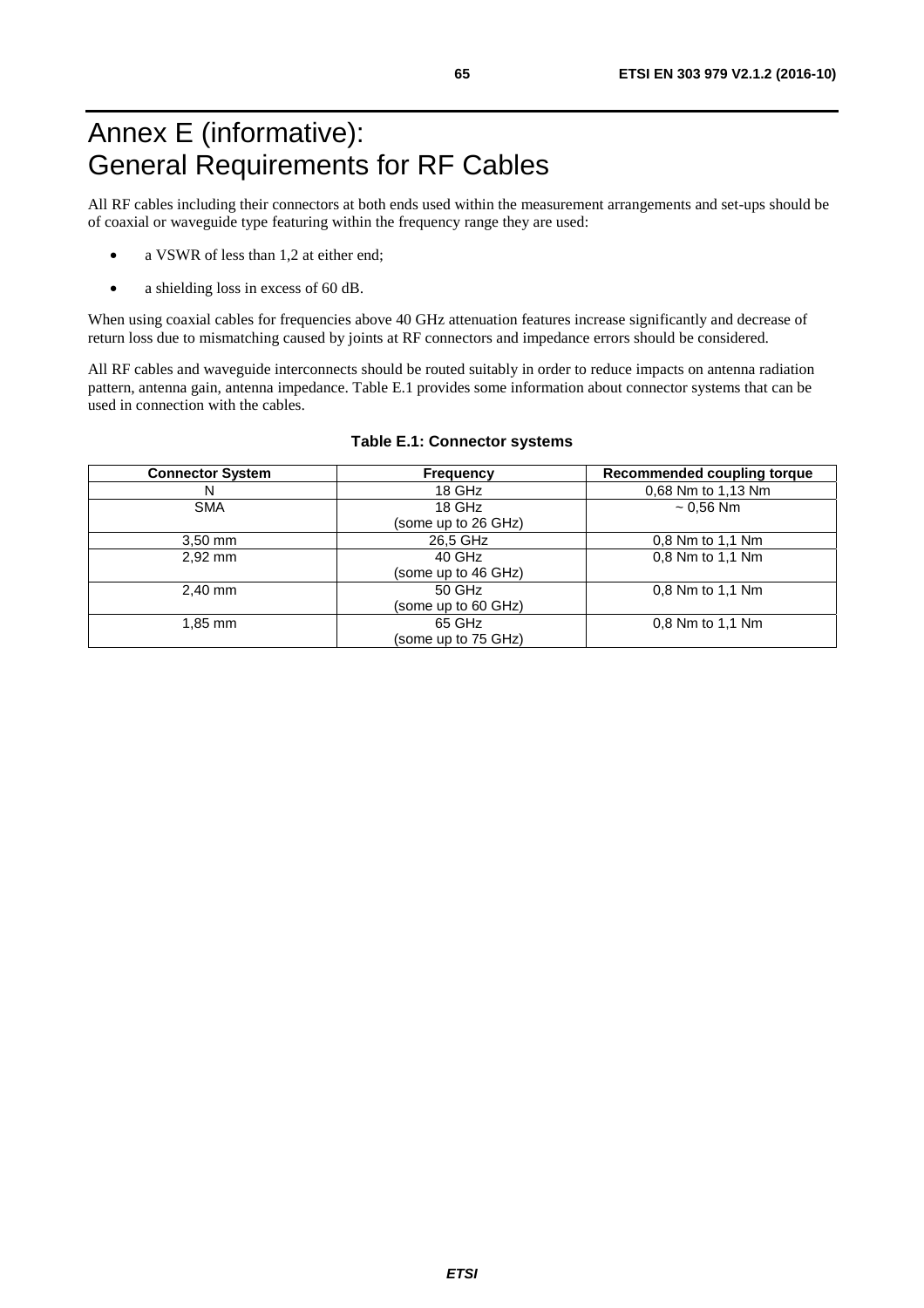# <span id="page-65-0"></span>Annex F (informative): RF Waveguides

Wired signal transmission in the millimetre range is preferably realized by means of waveguides because they offer low attenuation and high reproducibility. Unlike coaxial cables, the frequency range in which waveguides can be used is limited also towards lower frequencies (highpass filter characteristics). Wave propagation in the waveguide is not possible below a certain cutoff frequency where attenuation of the waveguide is very high. Beyond a certain upper frequency limit, several wave propagation modes are possible so that the behaviour of the waveguide is no longer unambiguous. In the unambiguous range of a rectangular waveguide, only H10 waves are capable of propagation.

The dimensions of rectangular and circular waveguides are defined by international standards such as IEC 153 [[i.7](#page-10-0)] for various frequency ranges. These frequency ranges are also referred to as waveguide bands. They are designated using different capital letters depending on the standard. Table F.1 provides an overview of the different waveguide bands together with the designations of the associated waveguides and flanges.

For rectangular waveguides, which are mostly used in measurements, harmonic mixers with matching flanges are available for extending the frequency coverage of measuring receivers. Table F.1 provides some information on waveguides.

| <b>Band</b> | Frequency    | <b>Designations</b> |              | Internal<br>dimensions of<br>wavequide |                          | Designations of frequently used<br>flanges |                  |                             |                                       |                                     |
|-------------|--------------|---------------------|--------------|----------------------------------------|--------------------------|--------------------------------------------|------------------|-----------------------------|---------------------------------------|-------------------------------------|
|             | in GHz       | MIL-<br>$W-85$      | <b>EIA</b>   | $153 -$<br><b>IEC</b>                  | <b>RCSC</b><br>(British) | in mm                                      | in<br>inches     | MIL-F-<br>3922              | UG-XXX/U<br>equivalent<br>(reference) | <b>Remarks</b>                      |
| Ka          | 26.5 to 40.0 | $3 - 006$           | <b>WR-28</b> | R320                                   | <b>WG-22</b>             | 7,11x<br>3,56                              | 0.280 x<br>0.140 | 54-006<br>68-002<br>67B-005 | <b>UG-559/U</b><br><b>UG-381/U</b>    | Rectangular<br>Rectangular<br>Round |
| Q           | 33,0 to 55,0 | $3 - 010$           | <b>WR-22</b> | R400                                   | <b>WG-23</b>             | 5,69x<br>2,84                              | 0,224x<br>0,112  | 67B-006                     | <b>UG-383/U</b>                       | Round                               |
| U           | 40.0 to 60.0 | $3 - 014$           | <b>WR-19</b> | R <sub>500</sub>                       | <b>WG-24</b>             | 4.78x<br>2,388                             | 0,188x<br>0.094  | 67B-007                     | UG-383/U-M                            | Round                               |
| $\vee$      | 50,0 to 75,0 | $3 - 017$           | <b>WR-15</b> | R620                                   | <b>WG-25</b>             | 3,759x<br>1.879                            | 0,148x<br>0,074  | 67B-008                     | <b>UG-385/U</b>                       | Round                               |
| E           | 60.0 to 90.0 | $3 - 020$           | <b>WR-12</b> | R740                                   | <b>WG-26</b>             | 3,099x<br>1.549                            | 0,122x<br>0.061  | 67B-009                     | <b>UG-387/U</b>                       | Round                               |

### **Table F.1: Waveguide bands and associated waveguides**

As waveguides are rigid, it is impractical to set up connections between antenna and measuring receiver with waveguides. Either a waveguide transition to coaxial cable is used or - at higher frequencies - the harmonic mixer is used for frequency extension of the measuring receiver and is directly mounted at the antenna.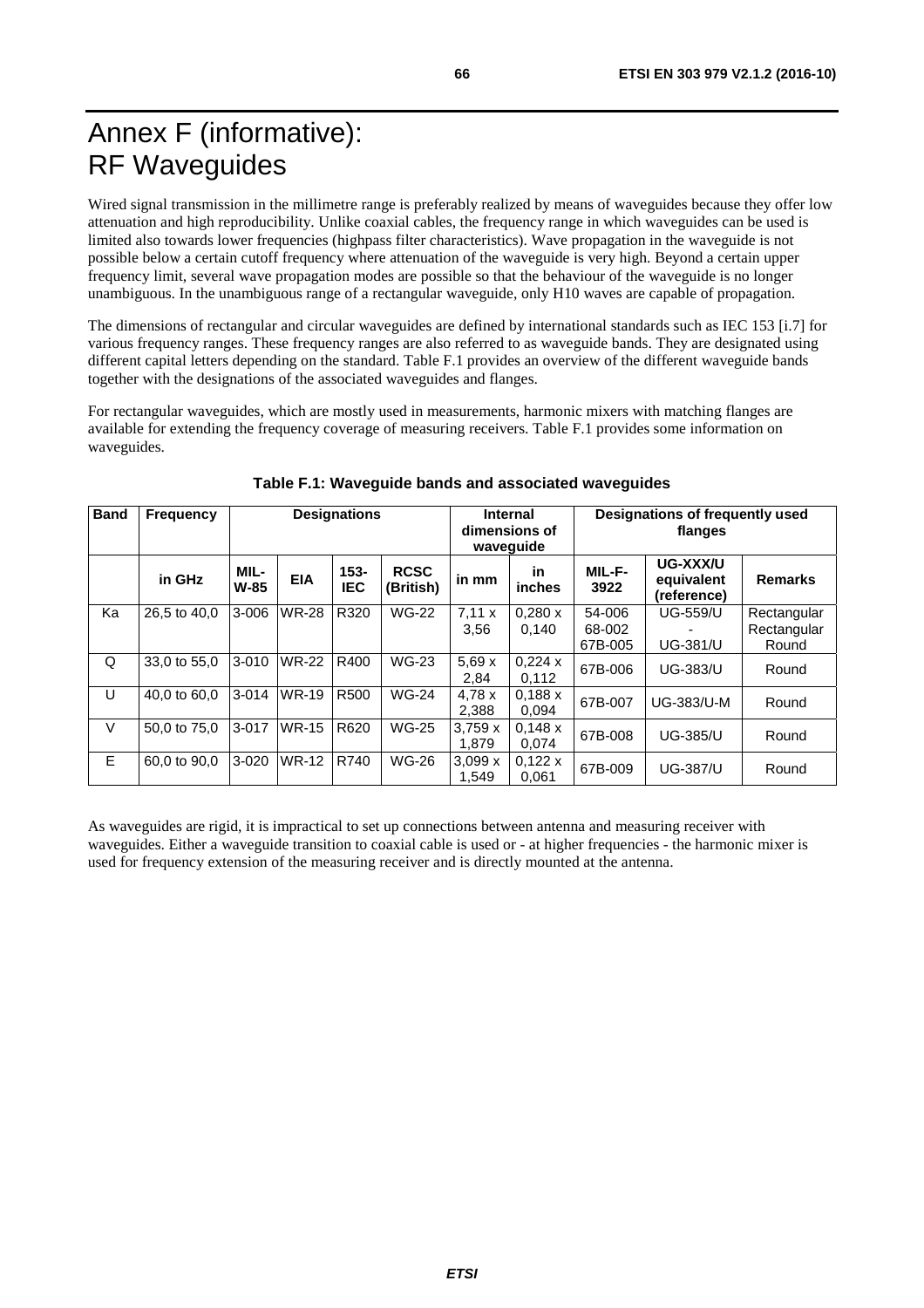# <span id="page-66-0"></span>Annex G (informative): Bibliography

- Council Directive 73/23/EEC of 19 February 1973 on the harmonization of the laws of Member States relating to Electrical Equipment designed for use within certain voltage limits (LV Directive).
- Council Directive 89/336/EEC of 3 May 1989 on the approximation of the laws of the Member States relating to electromagnetic compatibility (EMC Directive).
- Directive 2004/40/EC of the European Parliament and of the Council of 29 April 2004 on the minimum health and safety requirements regarding the exposure of workers to the risks arising from physical agents (electromagnetic fields) (18th individual Directive within the meaning of Article 16(1) of Directive 89/391/EEC).
- ETSI ETR 169 (1995): "Satellite Earth Stations and Systems (SES); Common Technical Regulations (CTRs) in the satellite earth station equipment field".
- CENELEC BS EN 60068: "Environmental testing. Test methods for vibration and shock".
- CENELEC EN 55022: "Limits and methods of measurement of radio disturbance characteristics of information technology equipment".
- SAE J1211: "Recommended Environmental Practices for Electronic Equipment Design, Recommended Practice".
- CEPT/ERC/Recommendation 74-01: "Unwanted emissions in the spurious domain".
- CENELEC EN 60529 (1991): "Degrees of protection provided by enclosures (IP code)".
- CENELEC EN 60068-2-6 (2008): "Environmental testing Part 2-6: Test Test Fc: Vibration (sinusoidal)".
- CENELEC EN 60068-2-11 (1999): "Environmental testing Part 2-11: Tests Test KA: Salt mist".
- CENELEC EN 60068-2-27 (2007): "Environmental testing Part 2-27: Tests Test Ea and guidance: Shock".
- Directive 1999/5/EC of the European Parliament and of the Council of 9 March 1999 on radio equipment and telecommunications terminal equipment and the mutual recognition of their conformity (R&TTE Directive).